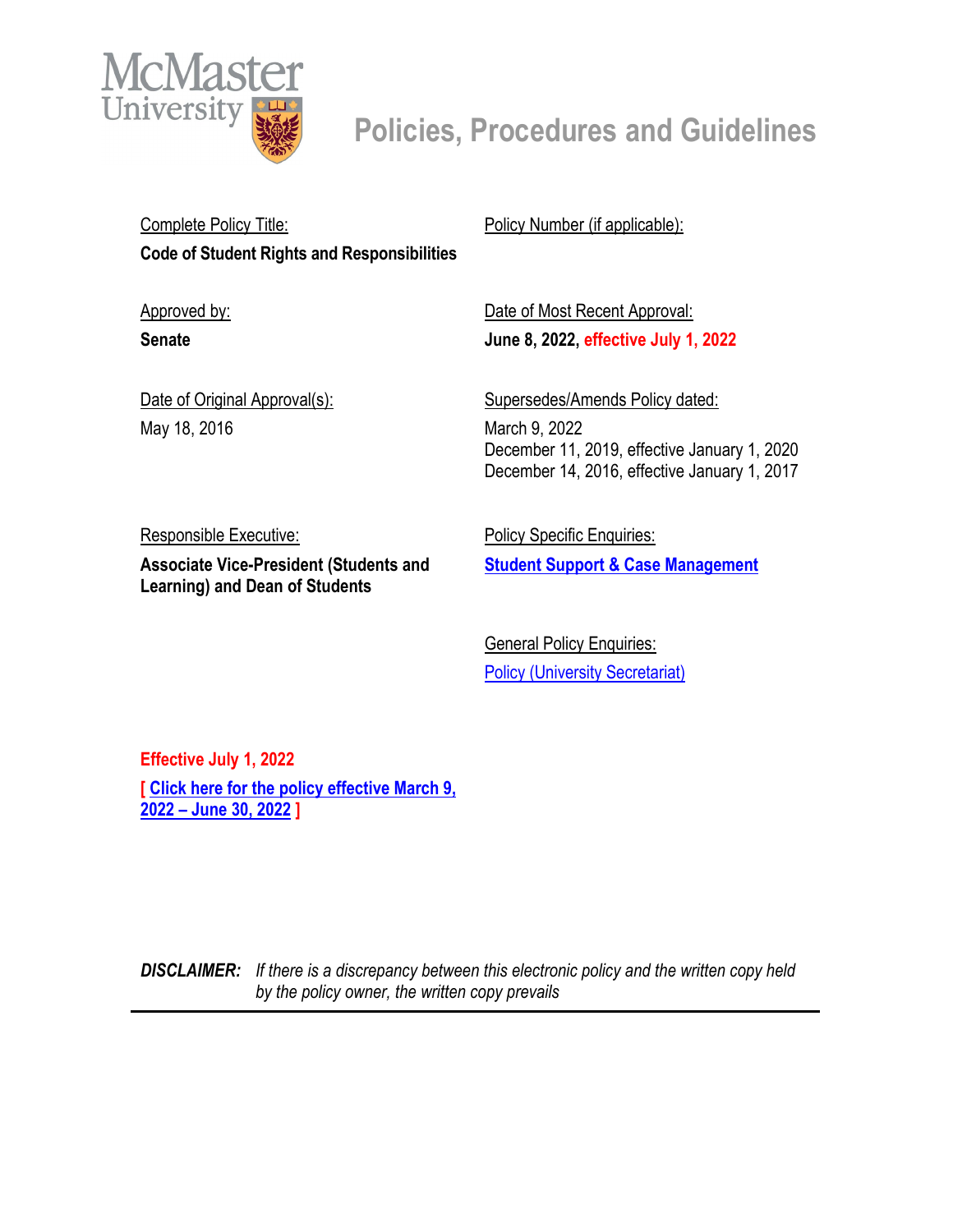# **TABLE OF CONTENTS**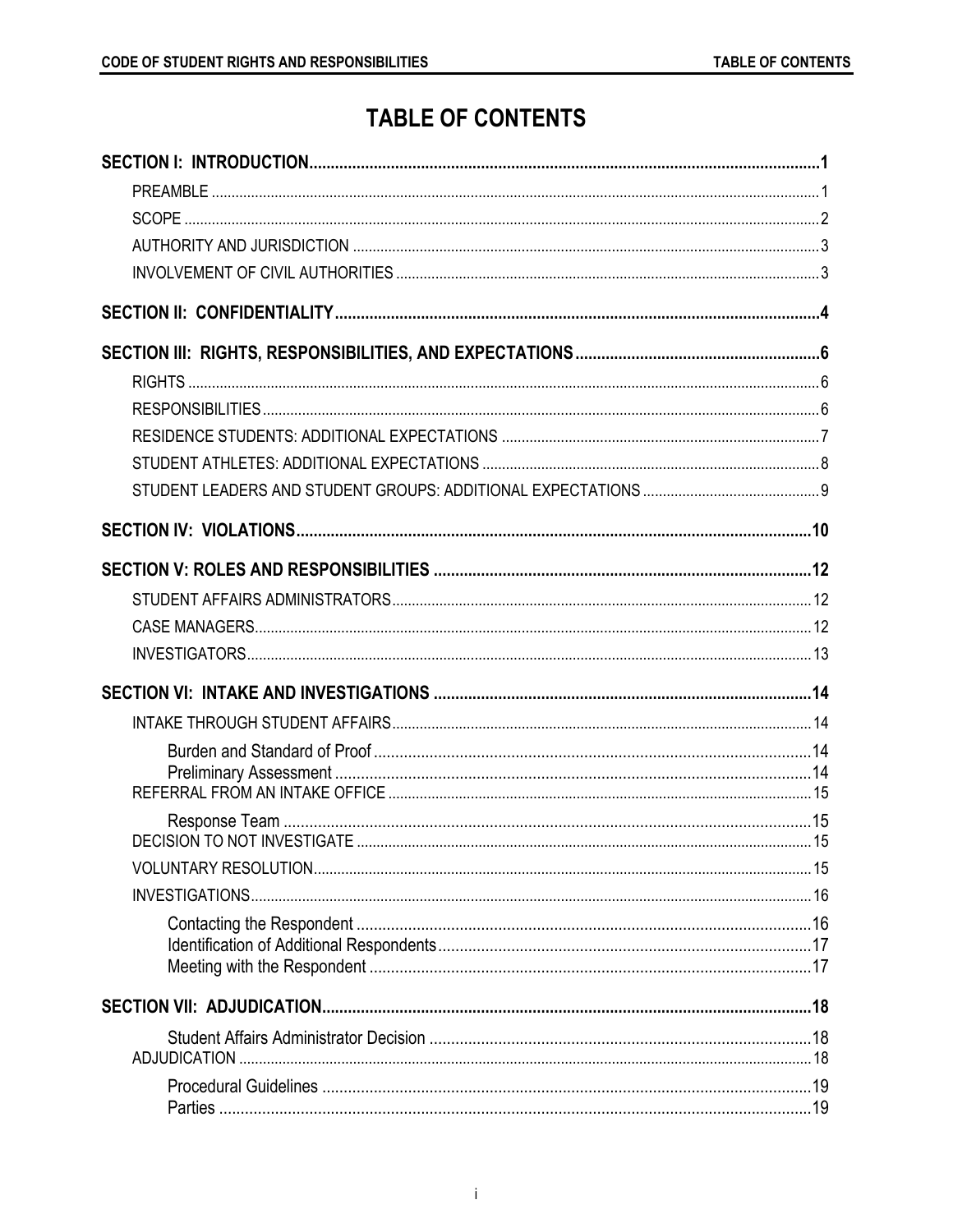| DECISIONS NOT RELATED TO DISCRIMINATION, HARASSMENT, AND SEXUAL VIOLENCE32 |  |
|----------------------------------------------------------------------------|--|
| DISCRIMINATION, HARASSMENT, AND SEXUAL VIOLENCE RELATED DECISIONS 33       |  |
| APPENDIX B: INTERIM MEASURES AND ONGOING SUPPORT OF ALL PARTIES34          |  |
|                                                                            |  |
|                                                                            |  |
|                                                                            |  |
|                                                                            |  |
|                                                                            |  |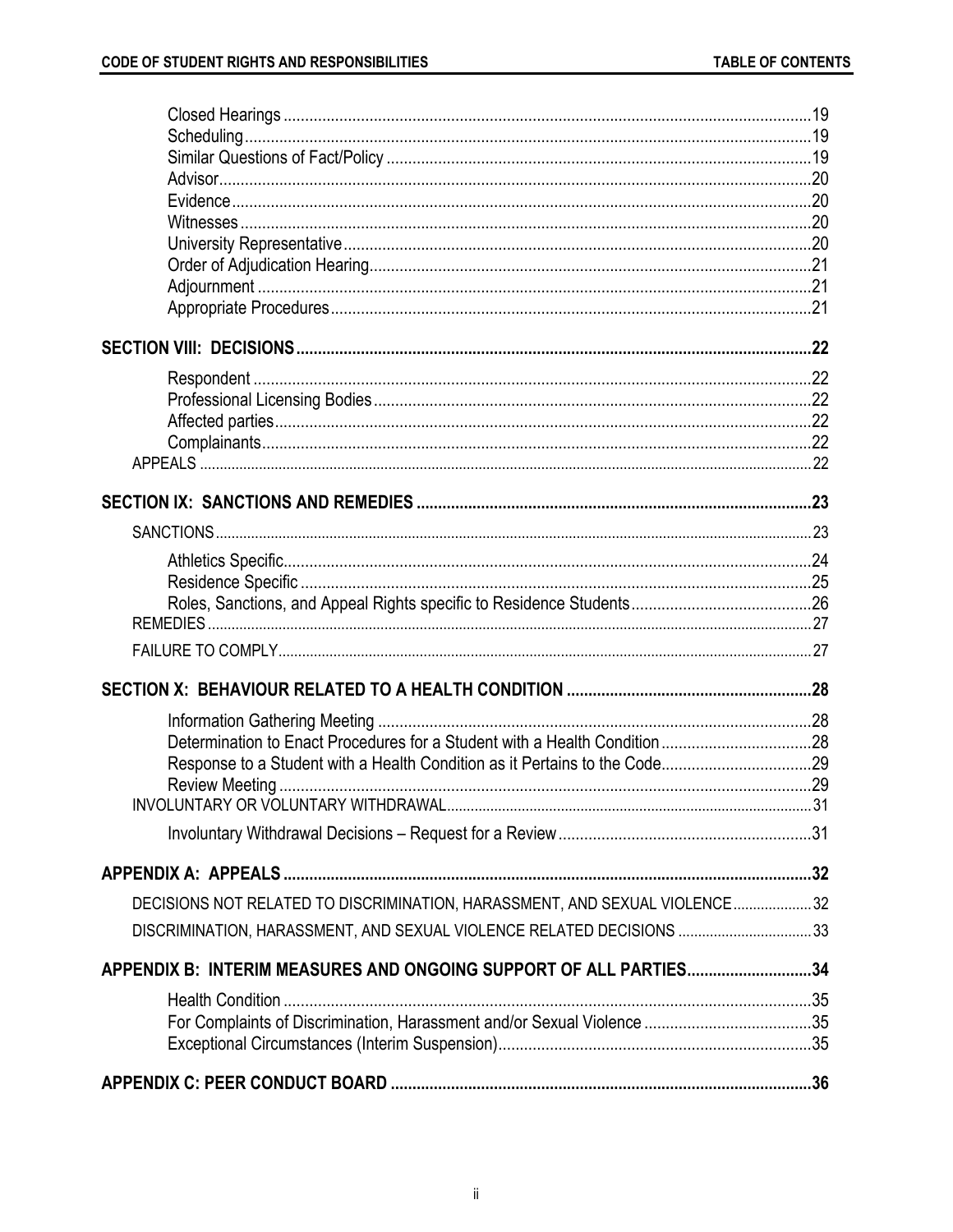| APPENDIX D: RECORDS, TRANSCRIPTS, REGISTRATION, AND NOTATIONS 37 |  |
|------------------------------------------------------------------|--|
|                                                                  |  |
|                                                                  |  |
|                                                                  |  |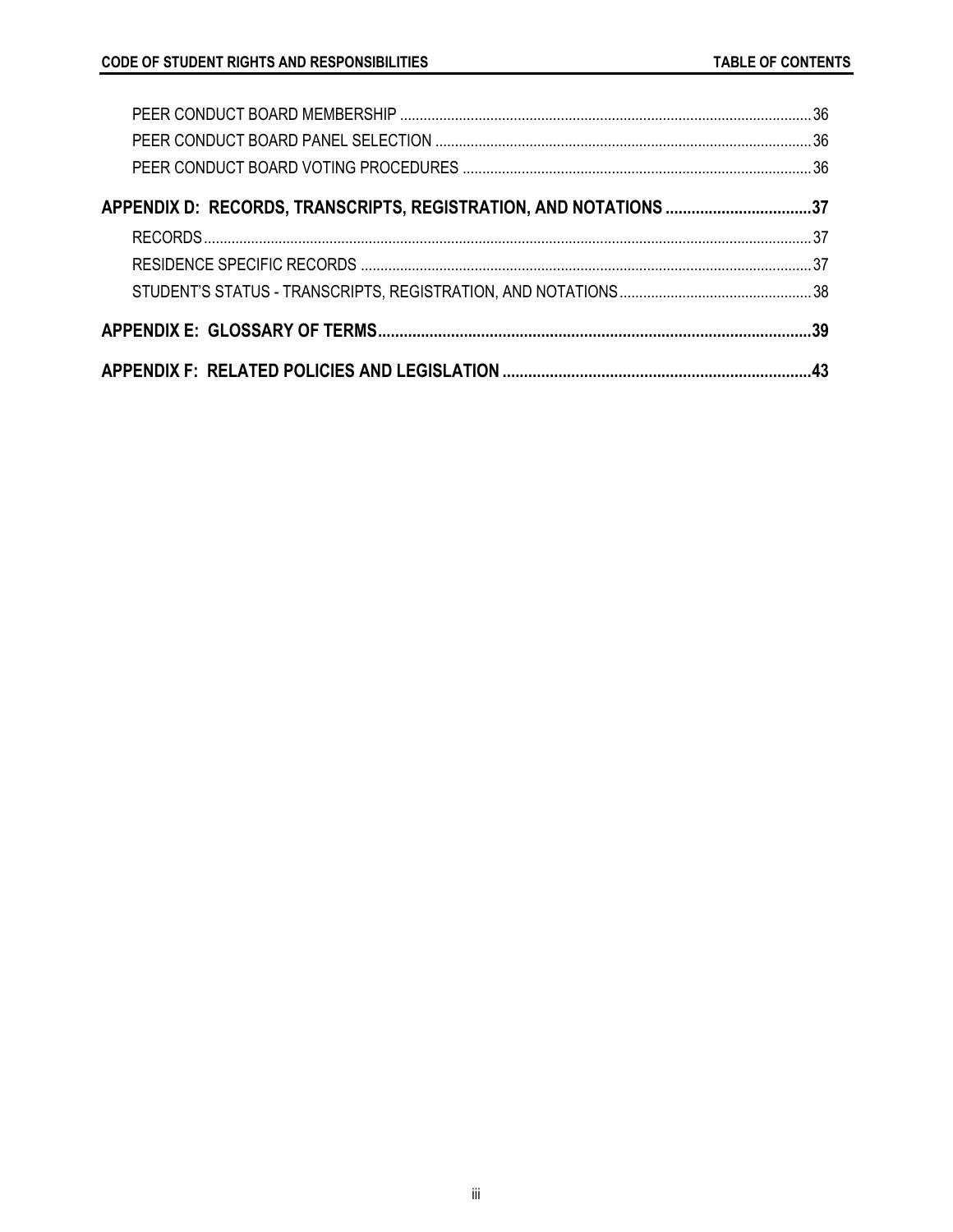## **SECTION I: INTRODUCTION**

#### <span id="page-4-1"></span><span id="page-4-0"></span>**PREAMBLE**

- 1. The University values integrity, inclusiveness and teamwork, and strives to support the personal and collective growth of the McMaster student community. The University is committed to providing educational initiatives and learning opportunities to help students conduct themselves in accordance with the Code.
- 2. The University recognizes the complexity of student life at a post-secondary institution and understands that students may have differing levels of experience addressing conflict, however, students will be responsible for their interactions with others. Students are expected conduct themselves responsibly, in accordance with this Code, and to be individually responsible for their actions whether acting on their own or in a group.
- <span id="page-4-7"></span><span id="page-4-6"></span><span id="page-4-5"></span><span id="page-4-4"></span><span id="page-4-3"></span><span id="page-4-2"></span>3. A full glossary of terms and definitions may be found in [Appendix A.](#page-35-2) For the purpose of interpreting this document:
	- a) words in the singular may include the plural and words in the plural may include the singular;
	- b) Decision-Makers in this Code may, where appropriate, delegate their authority (this includes the Dean of Students, Case Managers, Directors, and the Provost);
	- c) **Athletics and Recreation** means the Department of Athletics and Recreation;
	- d) **Case Manager** means the Dispute Resolution Case Managers in Student Support & Case Management;
	- e) **Dean of Students** means the Associate Vice-President (Students and Learning) and Dean of Students;
	- f) **Director (A&R)** means the Director, Athletics and Recreation;
	- g) **Director (HCS)** means the Director, Housing and Conference Services;
	- h) **Director (HRDR)** means the Director, Human Rights & Dispute Resolution Program;
	- i) **Director (SVPRO)** means the Director, Sexual Violence Prevention and Response Office;
	- j) **Director (SSCM)** means the Director, Student Support & Case Management Office;
	- k) **Student Groups** means University Recognized Student Groups;
	- l) **Security Services** means McMaster University Security and Parking Services; and
	- m) **Student Affairs** means the Student Affairs Office.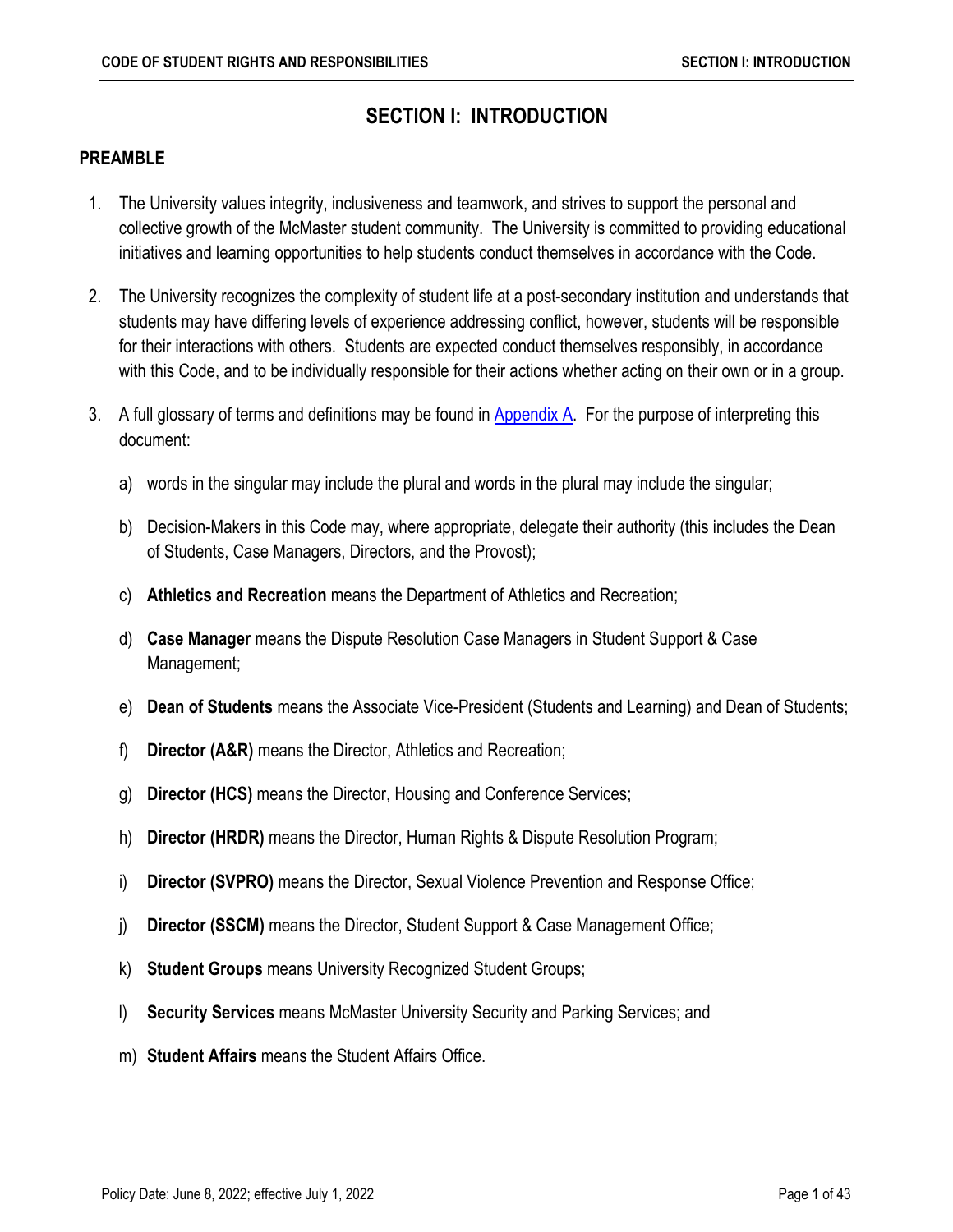### <span id="page-5-0"></span>**SCOPE**

- 4. All McMaster students have an obligation to familiarize themselves with this Code as it applies to their particular role as a student, student-athlete, Residence Student, Student Leader and/or student group member, in order to ensure that they are aware of their Rights and Responsibilities to the University Community.
- 5. All students are responsible for respecting the rights of others, contributing to an environment that is free of Discrimination, Harassment, and Sexual Violence, and for conducting themselves in a manner that contributes positively to the University and the University Community.
- 6. By enrolling at the University students agree to abide by the [Rights, Responsibilities, and Expectations](#page-9-0) in this Code.
- 7. Behaviour dealt with under this Code includes any action that violates the Responsibilities of Students or negatively effects any member of the University Community, and arises:
	- a) on University premises, or at a University authorized event occurring on or off University premises, or when representing the University;
	- b) at a non-authorized event off University premises and where there is a clear connection to the University community. Incidents without a clear connection (nexus), but where the student(s) in question potentially pose a significant risk to community or workplace safety or where the University has reasonable grounds to be concerned with a risk of future violence, also fall within the scope;
	- c) arises elsewhere in the course of activities sponsored by the University, or where the conduct is alleged to adversely affect, disrupt or interfere with another person's reasonable participation in University programs or activities;
	- d) through electronic media, where there is a clear connection to the University Community; and/or
	- e) occurs in the context of a relationship between the student and a third party and involves the student's standing, status or academic record at the University.
- 8. **Residence Students** are also required to abide by the additional expectations outlined in [clauses 26-28.](#page-10-1)
- 9. **Student-Athletes** are also required to abide by the additional expectations outlined i[n clauses 29-30.](#page-11-1)
- 10. **Student Leaders**, and **Student Groups** (including their executives, and any member operating in their capacity as a Primary Event Organizer) are also required to abide by the expectations outlined in clauses [31-32.](#page-12-1)
- 11. A student host is responsible for supervising their guests' and ensuring their guests actions are not violations of the behaviour standards outlined in this Code.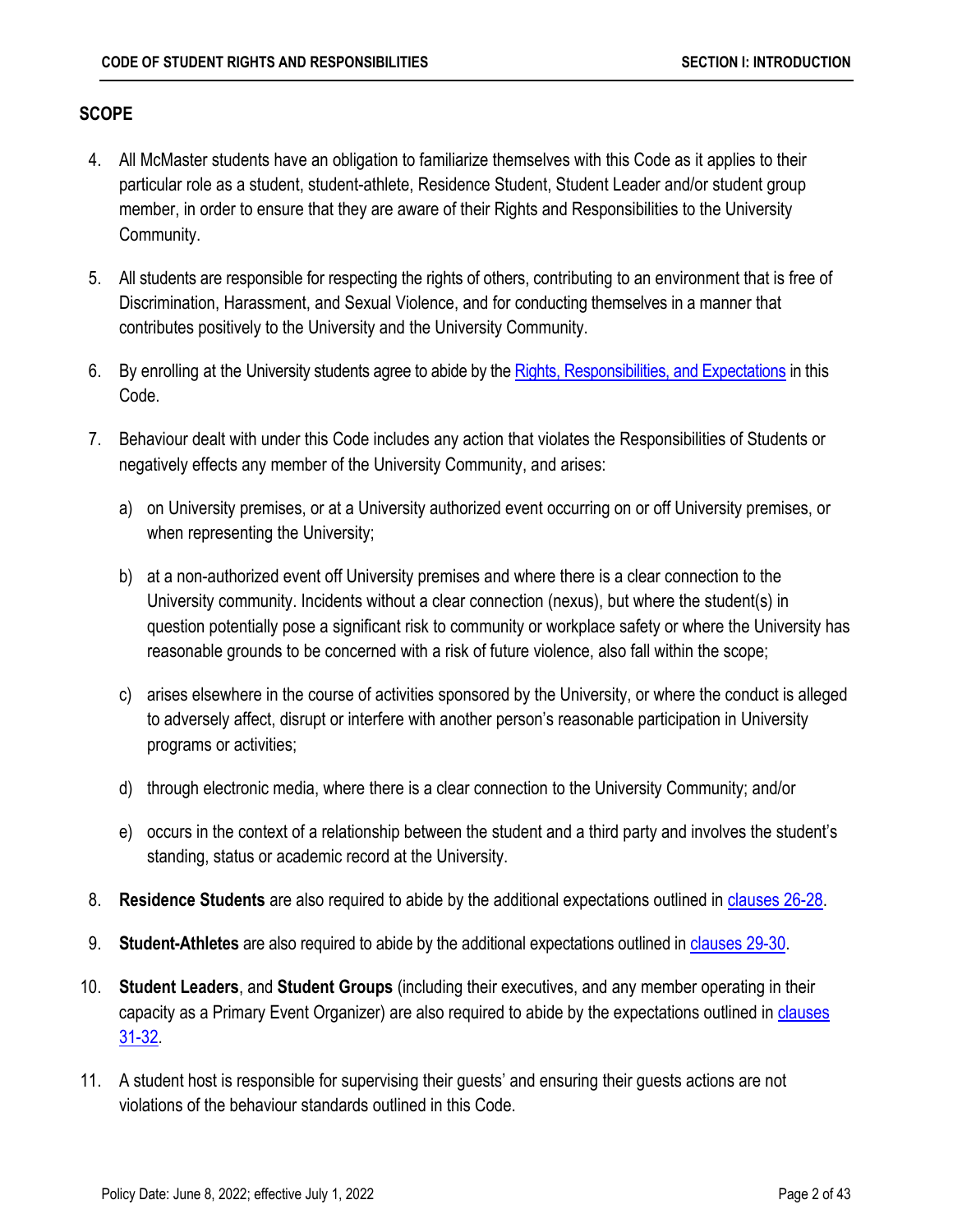### <span id="page-6-0"></span>**AUTHORITY AND JURISDICTION**

12. The Senate of McMaster University has set out in this Code, the expectations for acceptable conduct of students and the procedures for dealing with conduct that does not meet these expectations. Senate has delegated to the **Dean of Students** the authority to administer this Code and impose remedies, sanctions (including suspension or expulsion) and/or other outcomes. The Dean of Students may delegate certain responsibilities to the *Director (HCS)*, the *Director (A&R)*, or other Student Affairs Staff.

## <span id="page-6-1"></span>**INVOLVEMENT OF CIVIL AUTHORITIES**

- 13. The existence of this Code does not preclude any individual from proceeding under applicable laws against another individual, nor does it preclude Security Services from carrying out its responsibilities. Proceedings under this Code may be carried out prior to, simultaneously with, or following other off-campus proceedings, including civil or criminal proceedings, at the discretion of the Dean of Students.
- 14. In cases where the Dean of Students determines that processing an allegation under this Code might prejudice another internal or external process they may suspend these proceedings indefinitely or pause the investigation pending the outcome of these non-Code proceedings. Interim measures may be used at any point to ensure the safety of all students and the University Community. See [Appendix B: Interim Measures](#page-37-1) [and Ongoing Support of All Parties.](#page-37-1)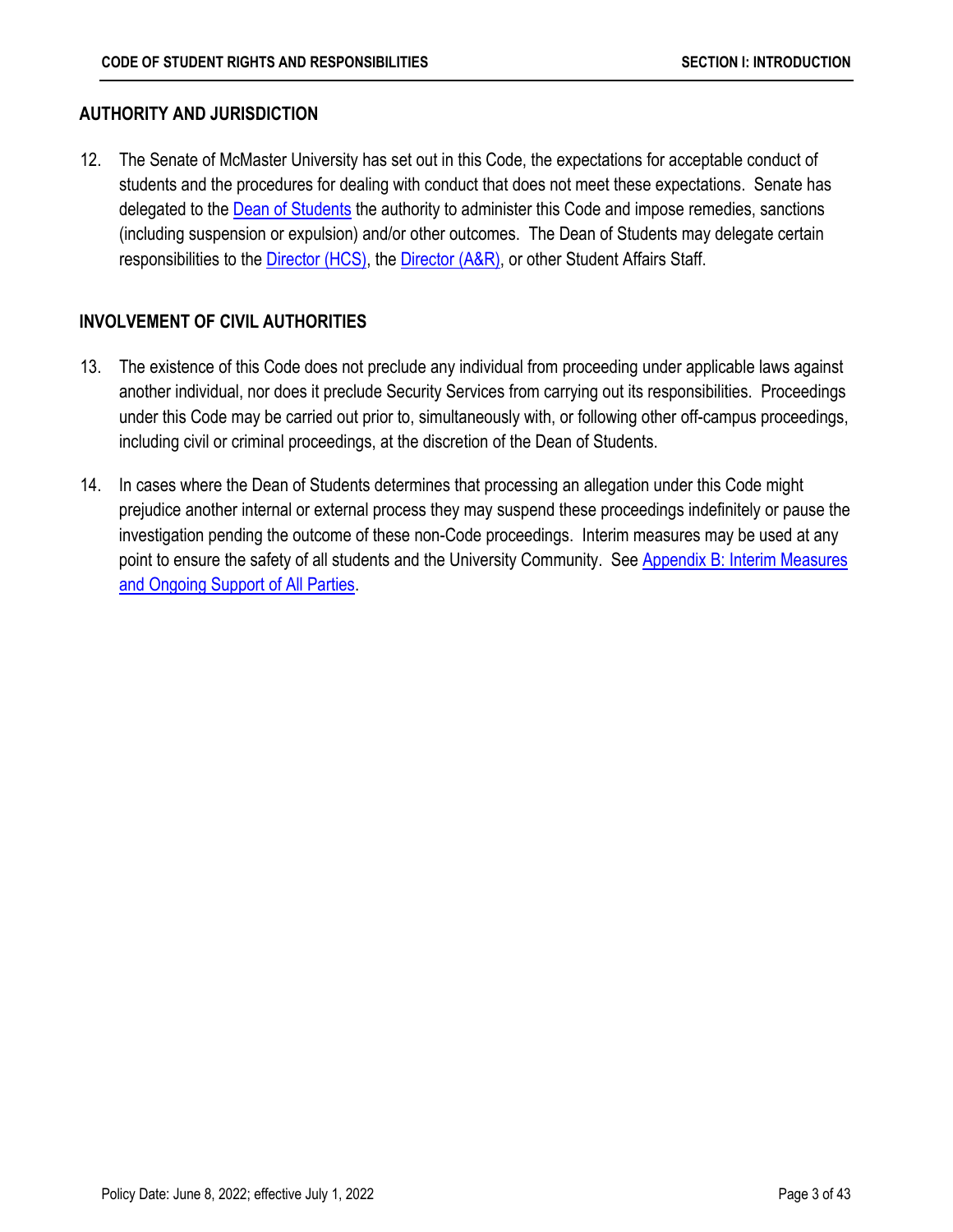## **SECTION II: CONFIDENTIALITY**

- <span id="page-7-0"></span>15. The University and its employees and agents will protect personal information and handle records in accordance with the *[Freedom of Information and Protection of Privacy Act](http://www.e-laws.gov.on.ca/html/statutes/english/elaws_statutes_90f31_e.htm)* and the *[Personal Health](http://www.e-laws.gov.on.ca/html/statutes/english/elaws_statutes_04p03_e.htm)  [Information Protection Act,](http://www.e-laws.gov.on.ca/html/statutes/english/elaws_statutes_04p03_e.htm)* where applicable in the circumstances, and in the case of health care providers, in keeping with any professional obligations.
- 16. The University will share identifying information only in circumstances where it is necessary in order to administer the Code, to address safety concerns, or to satisfy a legal reporting requirement. In such circumstances, the minimum amount of information needed to allow such concerns to be addressed, or to meet such requirements, will be disclosed. Such circumstances include those where:
	- a) an individual is at risk of harm to self;
	- b) an individual is at risk of harming others;
	- c) there are reasonable grounds to be concerned with risk of future violence or the safety of the University and/or broader community;
	- d) disclosure is required by law; for instance, suspected abuse of someone under the age of 16; or, to comply with legislation;
	- e) it is necessary to comply with the reporting requirements of regulatory bodies;
	- f) it is necessary to share information between the [Director \(SSCM\),](#page-4-5) the [Director \(HCS\),](#page-4-3) the Director [\(A&R\)](#page-4-4)*,* and/or other appropriate staff within their offices for the purpose of supporting the student (e.g. when behaviour that occurred within Residence may affect the student in their role as a Student-Athlete); and/or
	- g) there are reasonable grounds to believe that it is necessary to contact a student's parents or other appropriate contacts.
- 17. Some offices and [Community Members](#page-42-1) have additional limitations to confidentiality because of their particular reporting requirements or professional obligations. For example:
	- a) all regulated health professionals are obligated to report suspected sexual abuse of a patient by a regulated health professional to that professional's governing body if this information is acquired during the course of their practice; and
	- b) Special Constables in Security Services are required to investigate reports of abuse of someone under the age of 16, and reports of intimate partner/domestic violence and to lay charges in all cases when there are reasonable grounds to believe a criminal offence has been committed, regardless of whether the target of the violence wishes to have further involvement with the legal process.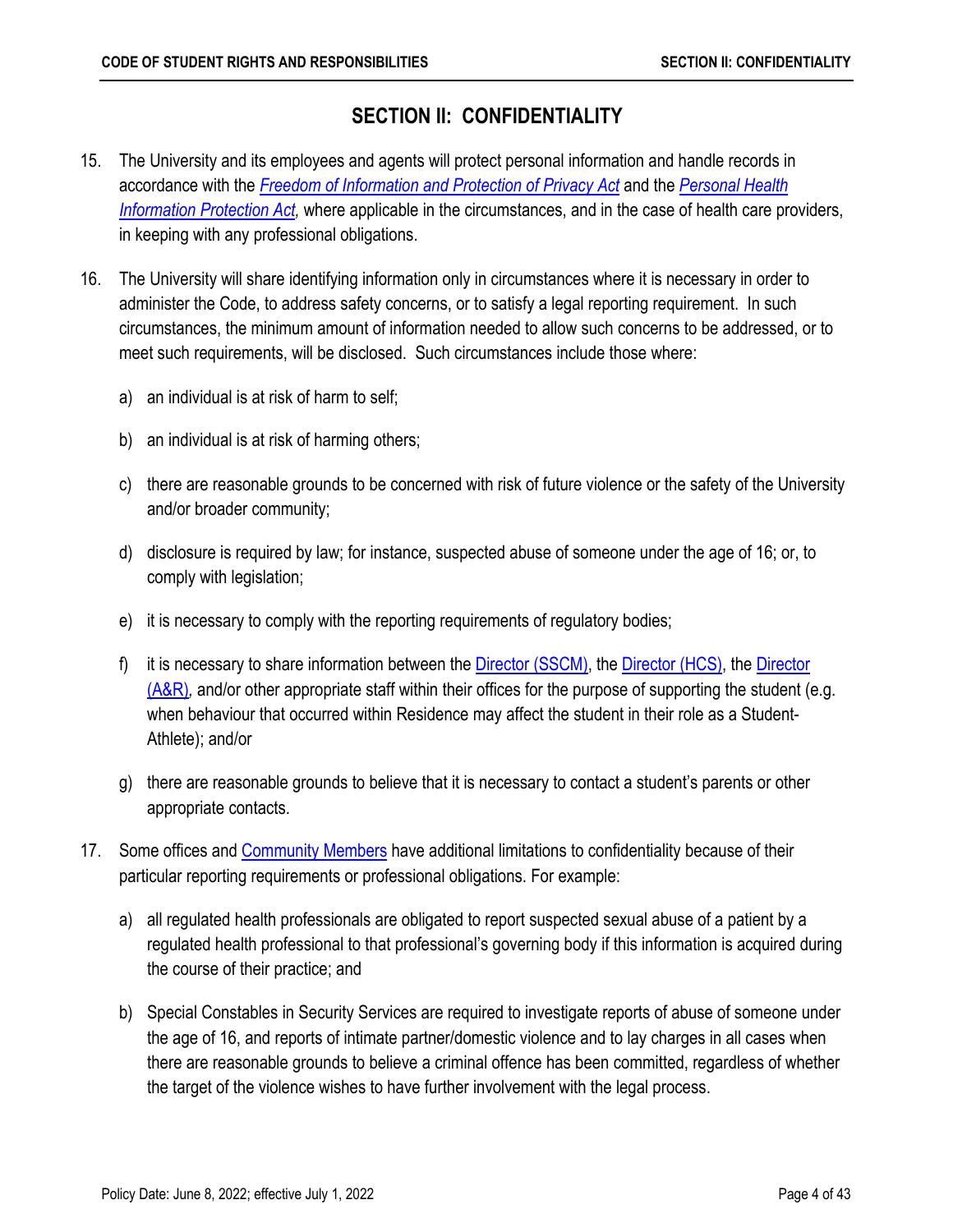- 18. For matters involving allegations under the *[Discrimination & Harassment Policy](https://secretariat.mcmaster.ca/app/uploads/2019/06/Discrimination-and-Harassment-Policy-on.pdf)*, and/or the *[Sexual Violence](https://secretariat.mcmaster.ca/app/uploads/Sexual-Violence-Policy.pdf)*  **[Policy](https://secretariat.mcmaster.ca/app/uploads/Sexual-Violence-Policy.pdf)**, any additional confidentiality requirements under the relevant policy will apply.
- 19. Procedural limits to confidentiality may also occur if the University is subject to legal proceedings that, in the opinion of the Provost and Vice-President (Academic) or the Vice-President (Administration), (in consultation with the President), require the disclosure of information.
- 20. The importance of preserving the confidentiality of Complaints and any related proceedings will be explained to all parties as a necessary measure to protect the integrity of the proceedings.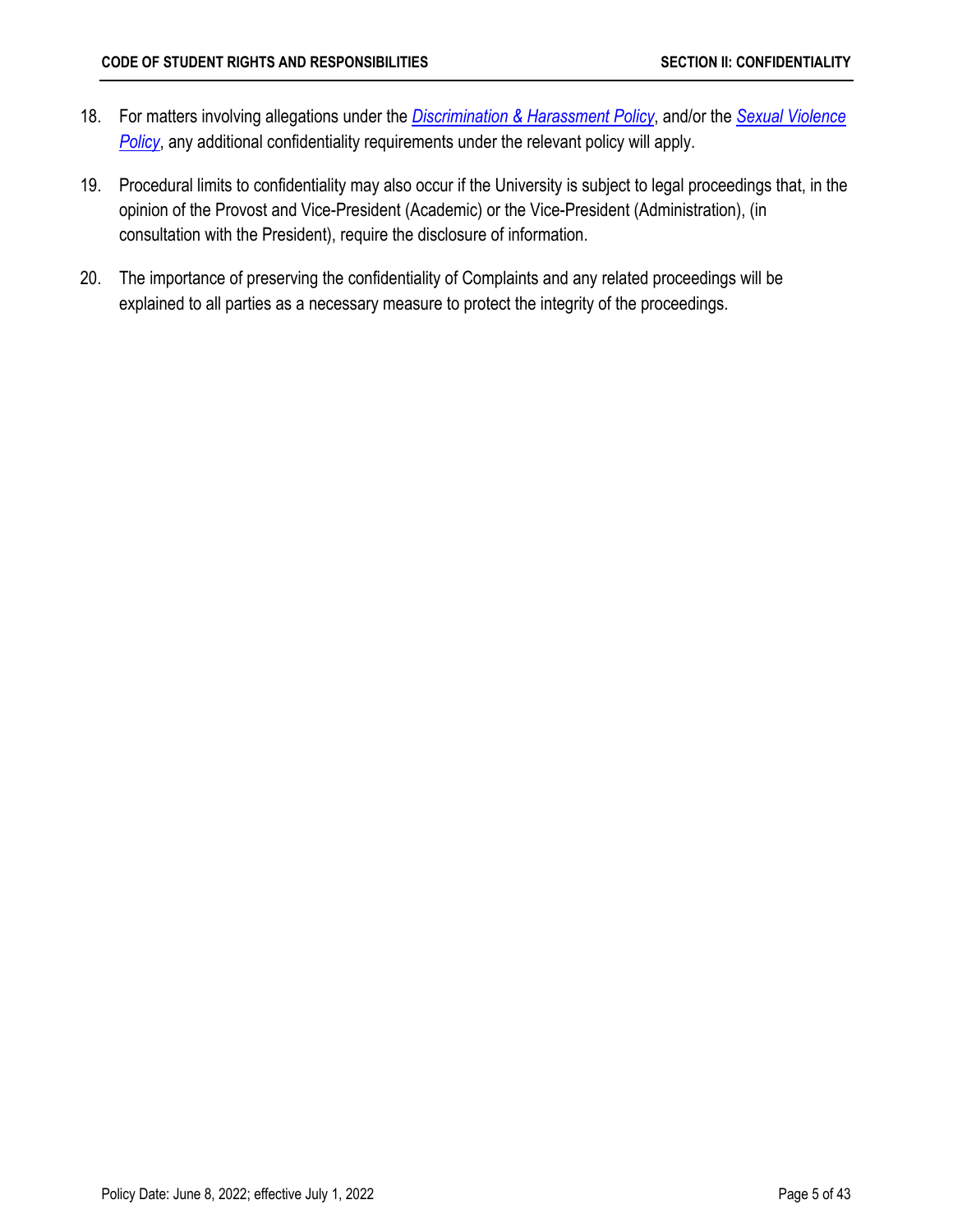## **SECTION III: RIGHTS, RESPONSIBILITIES, AND EXPECTATIONS**

<span id="page-9-0"></span>21. McMaster University is a student-centered community committed to excellence, integrity, inclusiveness and teamwork. Membership in this community implies acceptance of the principle of mutual respect for the rights, responsibilities, dignity, and well-being of others, and a readiness to support an environment conducive to the intellectual and personal growth of all who study, work and live within it. Student rights, and the responsibilities that accompany them, include, but are not limited to those listed below.

### <span id="page-9-1"></span>**RIGHTS**

- 22. All students have the right to:
	- a) protection under the law and this Code;
	- b) fair procedures and process under this Code;
	- c) participate unhindered in their academic pursuits which includes the opportunity to participate in respectful dialogue that examines diverse views and ideas;
	- d) live and work in an environment free from discrimination, harassment, intimidation, sexual violence, and violence; and
	- e) have their personal privacy appropriately respected by other students.

#### <span id="page-9-2"></span>**RESPONSIBILITIES**

- 23. All students are responsible for:
	- a) acting in accordance with the law and this Code;
	- b) being acquainted with the relevant related policies as they apply to all students as well as to their specific role(s) within the University;
	- c) supporting an environment free from discrimination, harassment, intimidation, assault, sexual violence, and violence;
	- d) treating others in a way that does not harm them physically and/or threaten or intimidate them emotionally or mentally;
	- e) appropriately respecting the personal privacy of other students;
	- f) consuming legal substances in a safe and responsible manner; and
	- g) complying with any disciplinary measures assigned under this Code, and respecting the authority of University officials in the course of their duties.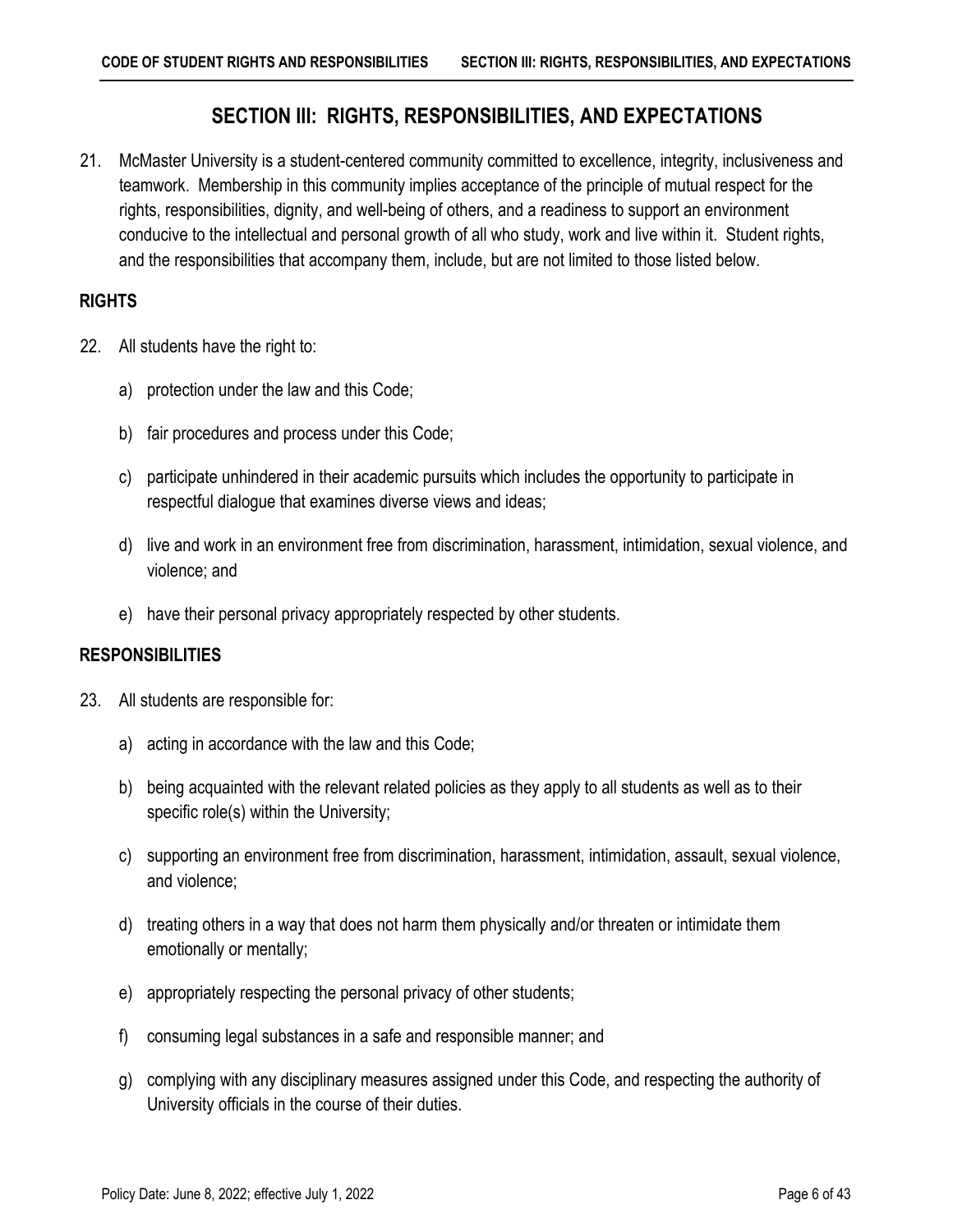- 24. For a list of behaviours that may be considered a violation of this Code, refer to [Section IV: Violations.](#page-13-1)
- 25. The University recognizes that unusual situations may arise that are not necessarily covered by the above Rights and Responsibilities, but still raise concern for the safety or well-being of students or the University community. In such cases, the **Dean of Students** reserves the right to use the procedures outlined in this Code to ensure the safety and security of students and the University Community as a whole.

#### <span id="page-10-1"></span><span id="page-10-0"></span>**RESIDENCE STUDENTS: ADDITIONAL EXPECTATIONS**

- 26. Students living in Residence are part of a unique and interconnected community on campus. As such, there are additional, contextual expectations for Residence Students, and their guests.
- 27. These expectations are identified and agreed upon by every [Residence](https://secretariat.mcmaster.ca/app/uploads/Residence-Agreement-Contract.pdf) Student in the Residence [Agreement Contract](https://secretariat.mcmaster.ca/app/uploads/Residence-Agreement-Contract.pdf) and apply to any behaviour that occurs in Residence and/or at an approved Residence event held either on or off campus and/or which occurs on the internet or through social media.
- 28. By requesting to live in Residence, students agree to:

#### *Community Standards*

- a) avoid creating significant nuisances for, or infringe on, a resident's peaceful use of their room/space (e.g. excessive noise, indoor sporting activity, pranks, etc.);
- b) take reasonable steps to prevent a problem situation from occurring or, if it occurs, to prevent it from escalating to a more serious level;
- c) refrain from possessing prohibited items as defined by Housing and Conference Services in the Residence Agreement Contract Appendix: Prohibited Items and Alcohol Regulations;

#### *Policy*

d) abide by University policies, procedures, or protocols (e.g. Residence Agreement/Contract, Guest/Escort Protocol, Decorating Protocol, etc.);

#### *Personal and Community Safety*

- e) refrain from actions that compromise fire safety standards (e.g. propping doors, lighting candles, smoking inside, failing to evacuate, tampering with fire safety equipment, causing a false alarm, etc.);
- f) refrain from actions that compromise the safety of an individual(s) (e.g. tampering with building systems, fabricating or building structures, accessing restricted areas, etc.) or are considered unsafe practices by Housing and Conference Services;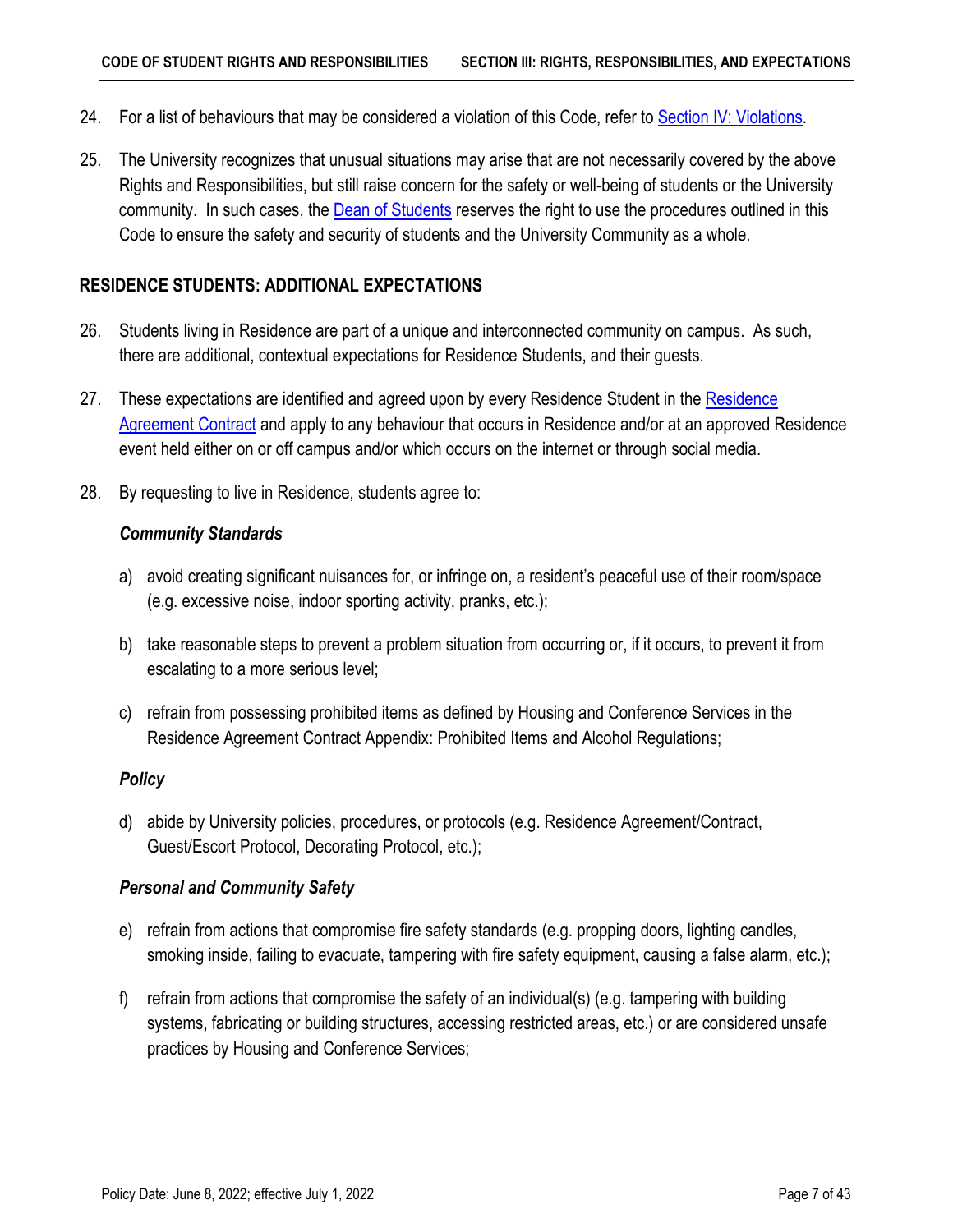g) refrain from actions that compromise the safety of the Residence community (e.g. loaning keys, fraudulently gaining entry to a building, misusing identification, etc.);

#### *Substance Use Standards*

- h) abide by the *Residence Agreement Contract Appendix: Prohibited Items and Alcohol Regulations* and the *Liquor License Act*, including refraining from underage consumption/service, excessive consumption/ public intoxication, open alcohol in a public space, drinking games, or alcohol practises considered unsafe by Housing and Conference Services; and
- i) refrain from the possession, use, sale or being under the influence of illegal drugs (including drug traces, paraphernalia, and smell) and/or use of medication for purposes other than those for which it was prescribed.

### <span id="page-11-1"></span><span id="page-11-0"></span>**STUDENT ATHLETES: ADDITIONAL EXPECTATIONS**

- 29. The University recognizes that Student-Athletes participate in distinctive settings on and off campus and are part of a unique community within the University. Playing and competing for the University is a privilege, not a right. Therefore, there are additional, contextual expectations for Student-Athletes that are identified and agreed upon during their registration process. These expectations apply to any member of an athletic interuniversity team, and to their behaviour at any Athletics and Recreation sanctioned event, or a team related function held either on or off campus and/or which occurs on the internet or through social media.
- 30. Student-Athletes are expected to:
	- a) represent the University and portray themselves, their team, and the University in a positive manner at all times;
	- b) be an ambassador for the University at all times and avoid engaging in activities likely to cause personal injury, intimidation or harassment;
	- c) treat everyone with courtesy and respect within the context of their sport;
	- d) refrain from any form of hazing, which includes, but is not limited to: any action or activity which does not contribute to the positive development of a person; which inflicts or intends to cause physical or mental harms; and which may demean, degrade or disgrace any person, regardless of location, intent or consent of participants;
	- e) abide by the rules and regulations of their sport, as set out by Ontario University Athletics, the Canadian Interuniversity Sport and the sport governing body;
	- f) refrain from the use of anabolic steroids or other illegal performance enhancing drugs and techniques (e.g. blood doping), as outlined by the Centre for Ethics in Sport;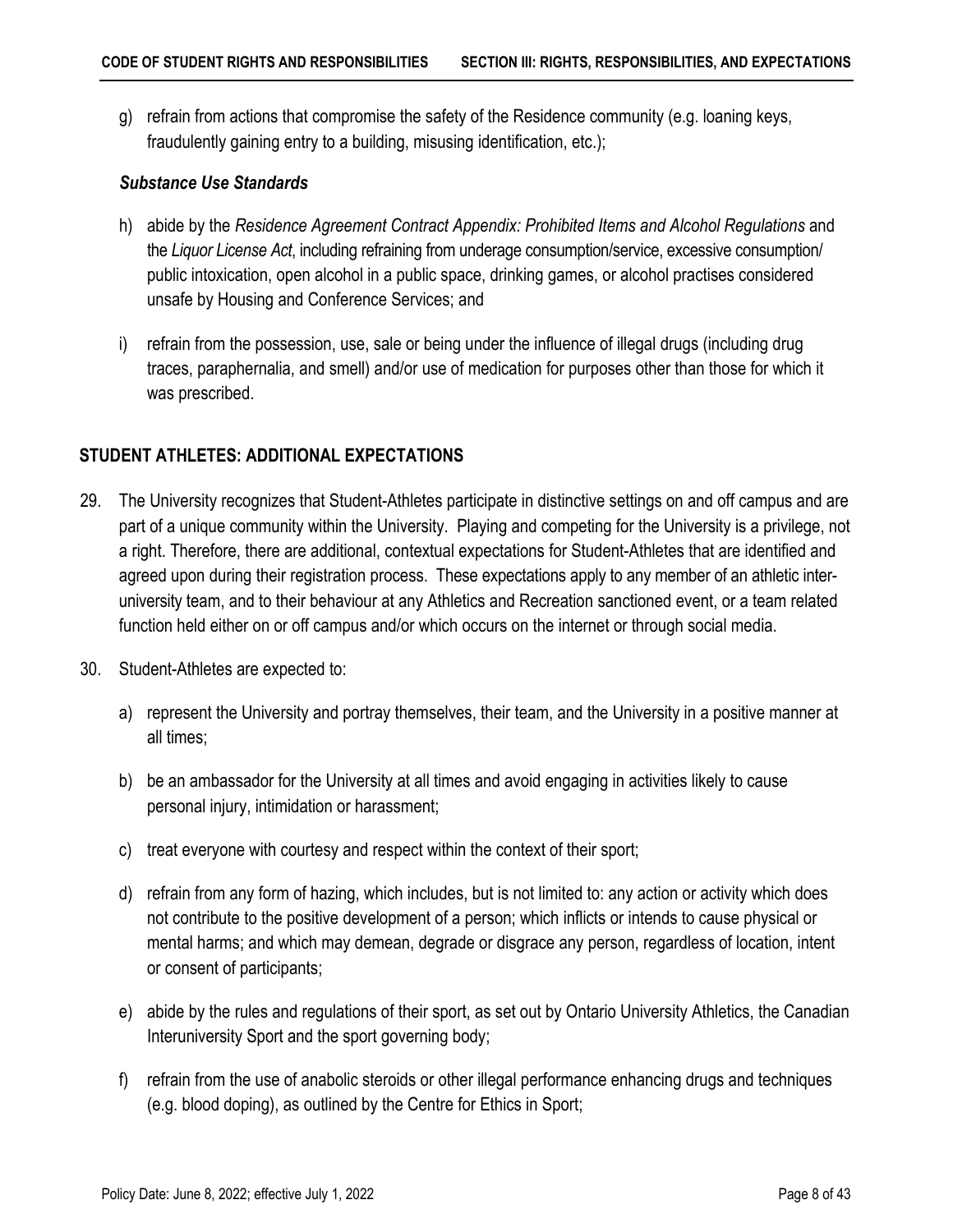- g) avoid any negative interaction or conflict with members of opposing teams and/or officials except as they occur in the actual course of competition and which constitute the legitimate expression of the competitive spirit of their teams or team members;
- h) refrain from willfully damaging the property of others which includes, but is not limited to, hotel rooms, facilities at other universities, and/or transportation vehicles; and
- i) refrain from the consumption or transportation of any alcoholic beverages on team vehicles.

## <span id="page-12-1"></span><span id="page-12-0"></span>**STUDENT LEADERS AND STUDENT GROUPS: ADDITIONAL EXPECTATIONS**

- 31. Student Groups have a responsibility to respect the rights of others and to conduct themselves in a responsible manner that contributes positively to the University Community while on University premises and/or at events off-campus organized by the group.
- 32. Student Group executives and/or the primary event organizer may be held responsible for violations of this Code. All Student Leaders and Student Groups are expected to:
	- a) follow the expectations and risk management procedures as contained in the *[Policy on Student Groups](https://secretariat.mcmaster.ca/app/uploads/2019/02/Policy-on-Student-Groups-Recognition-Risk-Assessment-and-Event-Planning.pdf)  [\(Recognition, Risk Assessment and Event Planning\)](https://secretariat.mcmaster.ca/app/uploads/2019/02/Policy-on-Student-Groups-Recognition-Risk-Assessment-and-Event-Planning.pdf)*; and
	- b) comply with a directive of the Dean of Students, or their delegate.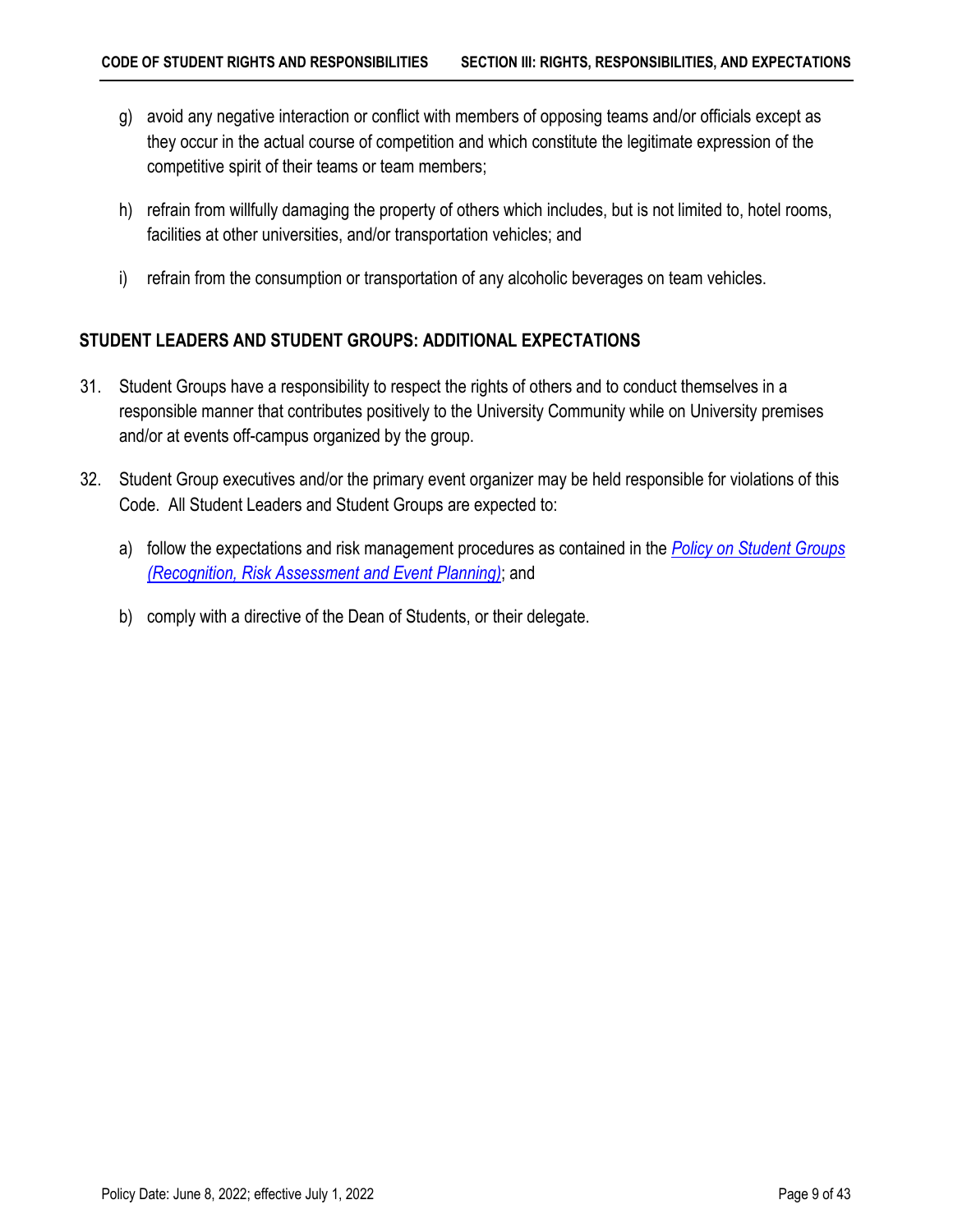## <span id="page-13-1"></span>**SECTION IV: VIOLATIONS**

<span id="page-13-0"></span>33. Violations of this Code include, but are not limited to:

### *Safety of Oneself and the Community*

- a) engaging in [Sexual Violence](#page-44-0) as defined in the *[Sexual Violence Policy](https://secretariat.mcmaster.ca/app/uploads/Sexual-Violence-Policy.pdf)* and this Code;
- b) engaging in physical actions which are threatening, physically abusive and/or compromise the safety and security of any individual and/or group;
- c) engaging in verbal or non-verbal behaviour or communication toward any individual or group that may be perceived to be intimidating, degrading, harassing and/or discriminatory (that may violate the *[Discrimination & Harassment Policy](https://secretariat.mcmaster.ca/app/uploads/2019/06/Discrimination-and-Harassment-Policy-on.pdf)*), and in a manner that exceeds the bounds of freedom of expression;
- d) failing to comply with fire safety regulations, e.g. setting unauthorized fires, tampering with fire and emergency equipment, failing to exit a building during an alarm, etc.;
- e) possessing, storing, or using a hazardous material, explosive substance or weapon, including any item that can be reasonably perceived to be a weapon by others e.g. replica guns, air soft guns, etc.;

### *Personal or University Property*

f) vandalising, stealing, or being in possession of property that is not one's own e.g. intellectual property, digital files, property of the university and personal property, etc.;

## *Community Standards*

- g) failing to cooperate with Security Services, or a University official who is performing their duties under this Code, e.g. including furnishing false information, etc.;
- h) assisting with or conspiring in any conduct that violates this Code;
- i) trespassing and/or fraudulently gaining, or attempting to gain entry to University property;
- j) engaging in disruptive behaviour in or out of class e.g. making excessive noise at any time of the day, causing a disturbance in class, or interrupting the daily functions of the University;
- k) sharing the private information of any individual without consent;
- l) fraud of any kind, including misusing University issued keys or identification, passwords, meal cards;
- m) publicly displaying and/or making pornography material anywhere on University campus;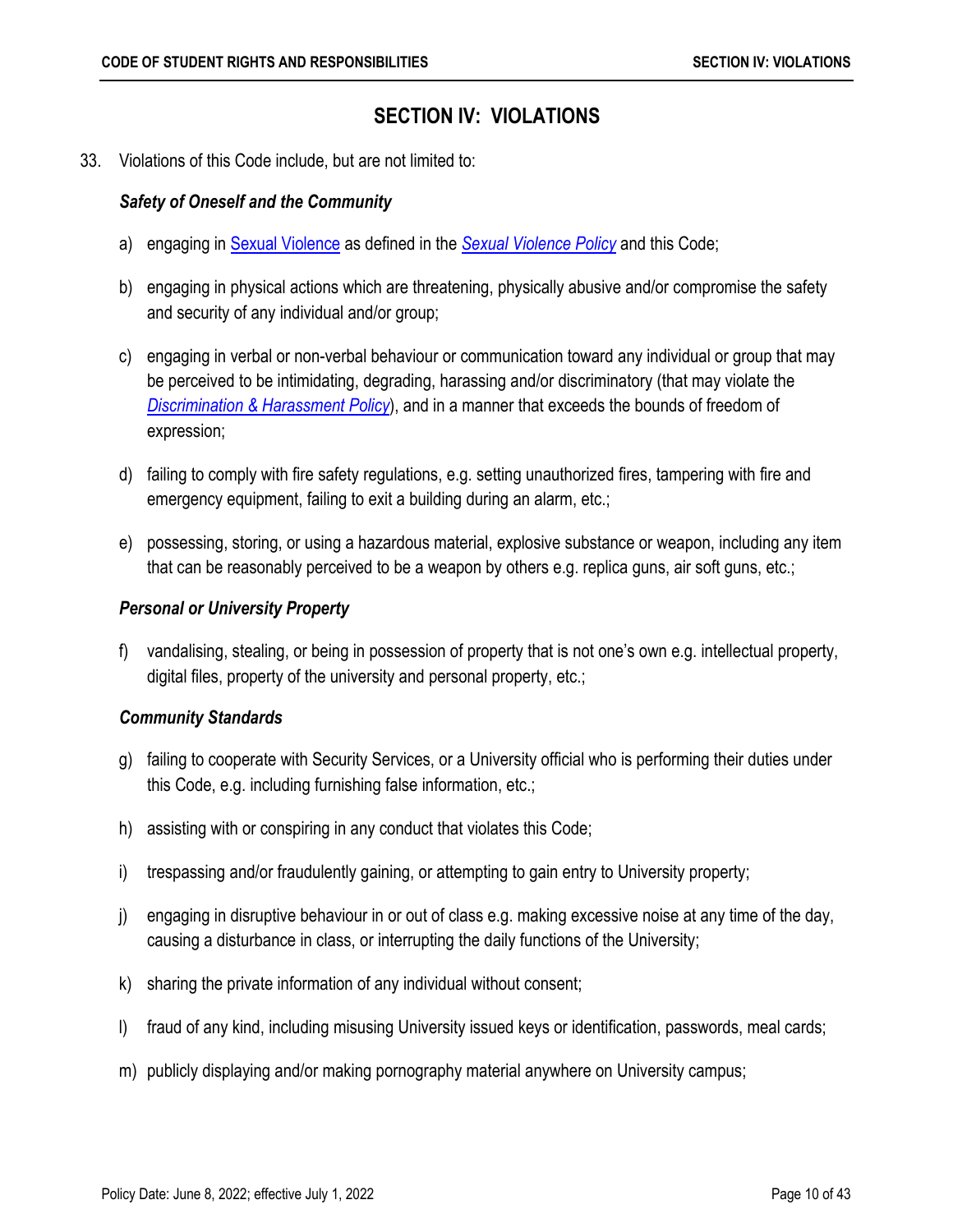- n) smoking, or the use of tobacco products, in any University owned or leased building and/or vehicle, on University property, or in any vehicle while on University property, in violation of the *[Tobacco & Smoke](https://secretariat.mcmaster.ca/app/uploads/2019/06/Tobacco-Smoke-Free-University-Policy.pdf)  [Free University Policy](https://secretariat.mcmaster.ca/app/uploads/2019/06/Tobacco-Smoke-Free-University-Policy.pdf)*;
- o) failing to adhere to their responsibilities and expectations as identified in this Code;
- p) breaching any contract under this Code that outlines specific parameters for a student's behaviour (e.g. behavioural contract, probation) and/or failing to complete an educational outcome or sanction on time;

#### *Legal and Illegal Substances*

- q) possessing, consuming, trafficking or being under the influence of any illegal substance;
- r) possessing or consuming alcohol when under 19 years of age, or distributing alcohol to those under 19 years of age;
- s) consuming or being impaired by any legal controlled substance, in a public space regardless of age.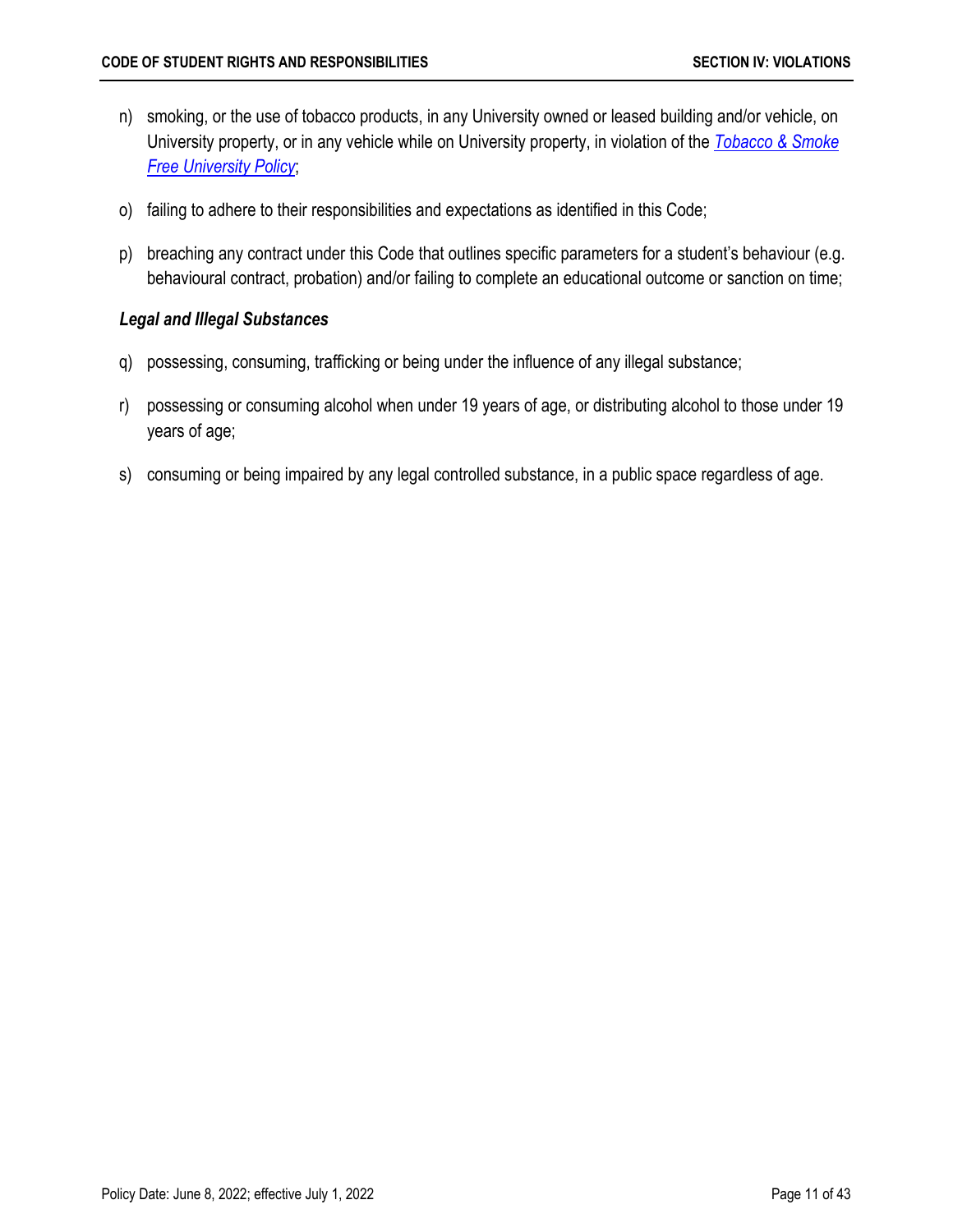## **SECTION V: ROLES AND RESPONSIBILITIES**

### <span id="page-15-1"></span><span id="page-15-0"></span>**STUDENT AFFAIRS ADMINISTRATORS**

- 34. Student Affairs Administrators are the:
	- a) Dispute Resolution Case Managers "Case Managers" in the **Student Support & Case Management** [Office \(SSCM\),](https://sscm.mcmaster.ca/) for all students;
	- b) Support Case Manager (SSCM), Residence Life Area Coordinator, or the Manager (Residence Life), for Residence Students; and
	- c) Associate Director (A&R), or the Athletic Services Coordinator for Student-Athletes.
- 35. Student Affairs Administrators are responsible for the:
	- a) intake and preliminary assessment of allegations of Code violations;
	- b) investigations and determinations of violation of the Code, when the potential remedies, sanctions and/or other outcomes are within their authority to assign;
	- c) referral of Disclosures to the **Sexual Violence Prevention and Response Office**; and
	- d) notification/referral to the appropriate Intake Office for allegations of discrimination, harassment and/or sexual violence*.*

## <span id="page-15-2"></span>**CASE MANAGERS**

- 36. The Case Managers in the Student Support and Case Management Office have additional responsibilities which include:
	- a) conducting investigations of allegations of Code violations, including discrimination, harassment and/or sexual violence allegations (when they have been appointed as Investigators under the *Discrimination & Harassment Policy* and/or *Sexual Violence Policy*)
	- b) making a finding of violation for minor violations (that do not include allegations of discrimination, harassment and/or Sexual Violence);
	- c) referring cases directly to Adjudication when it is warranted by the severity of the alleged conduct, the potential sanctions, and/or the number of violations in the student's record;
	- d) determine whether a violation of the Code has occurred and, when appropriate or where there are extenuating medical circumstances, determine whether corrective action might be taken without proceeding to Adjudication.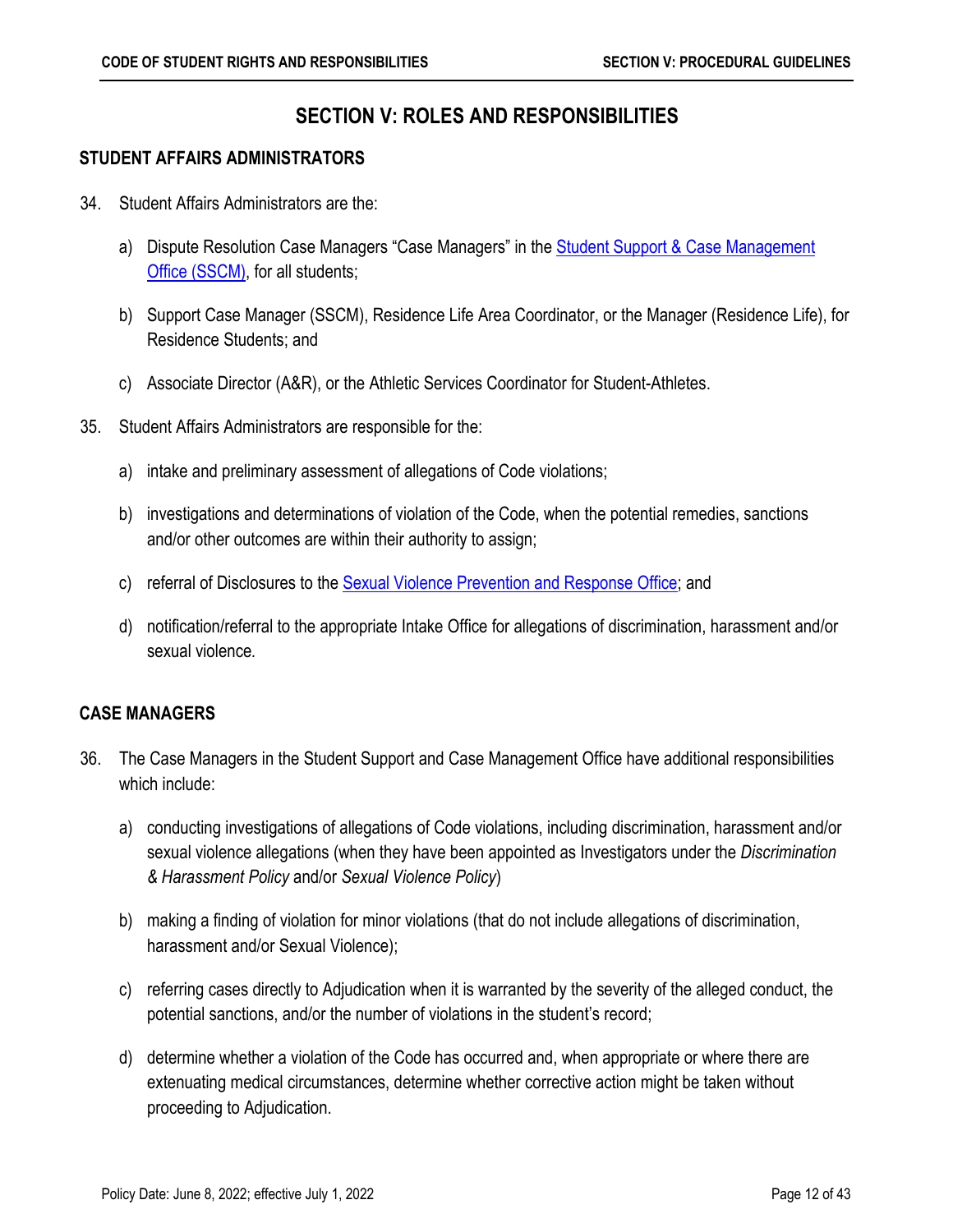#### <span id="page-16-0"></span>**INVESTIGATORS**

- 37. Investigators for the Code may include external investigators or an alternate internal investigator, as deemed appropriate by the Student Support and Case Management Office.
- 38. Investigators appointed under the *[Discrimination & Harassment Policy](https://secretariat.mcmaster.ca/app/uploads/2019/06/Discrimination-and-Harassment-Policy-on.pdf)*, and/or the *[Sexual Violence Policy](https://secretariat.mcmaster.ca/app/uploads/Sexual-Violence-Policy.pdf)*, whether internal or external to the University, will have training and expertise in compliance with the relevant policy.
- 39. Investigators will follow the mandate and scope of the investigation as determined by the University.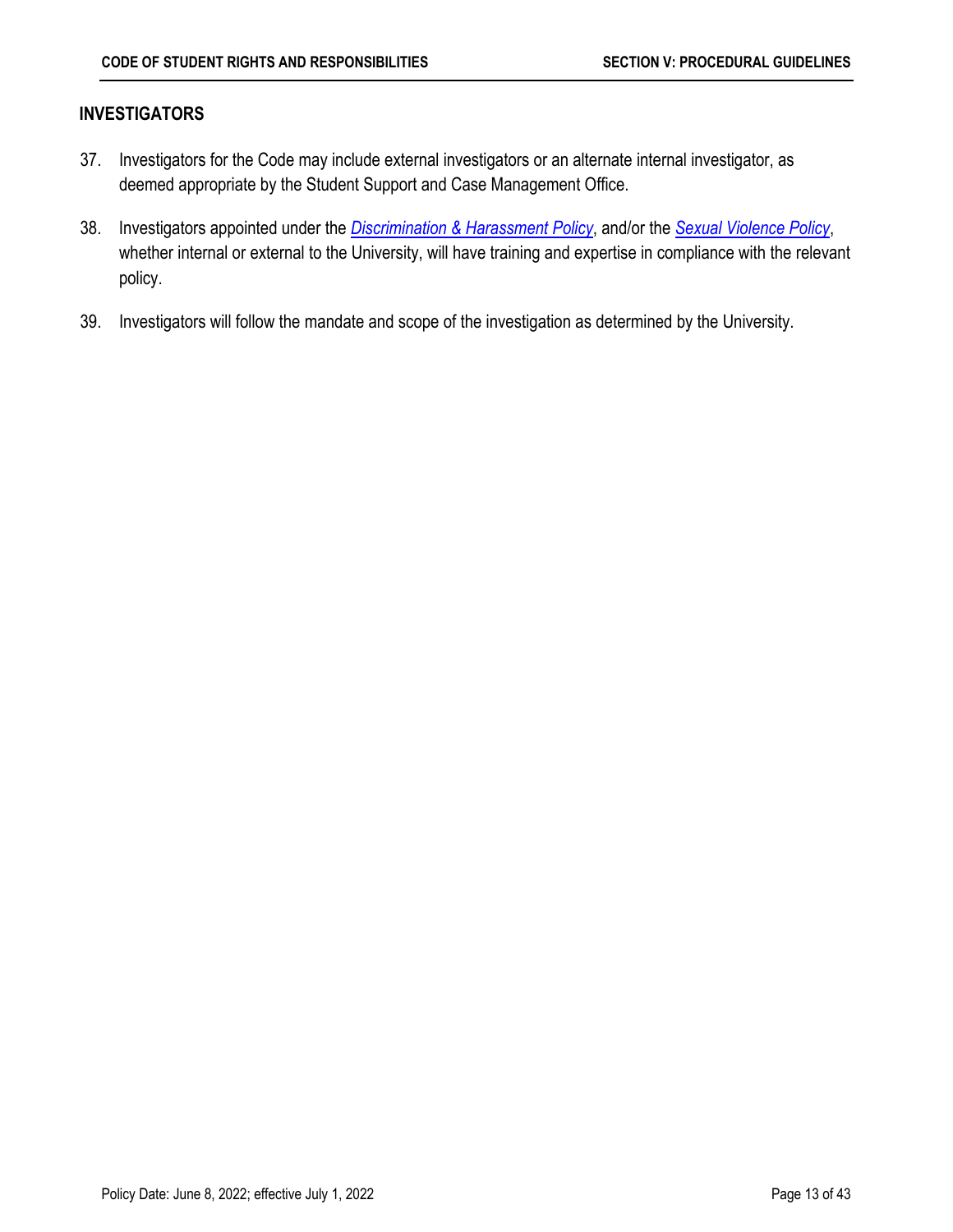## **SECTION VI: INTAKE AND INVESTIGATIONS**

#### <span id="page-17-1"></span><span id="page-17-0"></span>**INTAKE THROUGH STUDENT AFFAIRS**

- 40. Allegations from members of the University Community that a student's behaviour may be a violation of this Code should be reported to the appropriate **Student Affairs Administrator** (see clause 34) who shall determine whether the alleged behaviour is within the scope of the Code.
- 41. Individuals may consult with Student Support and Case Management to seek guidance on the application of the Code and the appropriate Administrator and/or Office that inquiries and complaints should be directed to.
- 42. If the matter is determined to not be within the scope of the Code, the matter may be dismissed and/or referred to another applicable University policy, or appropriate authorities.
- 43. If at any stage of a process under this Code it is determined that the behaviour is related to a health condition, it may be referred to  $Section X$  for alternate procedures, when appropriate in the circumstances.

### <span id="page-17-2"></span>**Burden and Standard of Proof**

44. At each stage of decision-making the onus of establishing that there has been a violation of the Code shall be on the University authority. Decisions are made on the balance of probabilities (the evidence shows it is more likely than not that the violation of the Code occurred).

#### <span id="page-17-3"></span>**Preliminary Assessment**

- 45. Student Affairs Administrators shall conduct a preliminary assessment to determine whether:
	- a) the potential remedies, sanctions and/or other outcomes for the alleged violation are within their authority to assign, and if so, if it is also within their authority to investigate the allegation;
	- b) the number of violations in the student's record warrants referral directly to Adjudication before relevant Director [\(SSCM,](#page-4-5) [HCS,](#page-4-3) [A&R\)](#page-4-4);
	- c) the matter involves serious allegations of violations of the Code, that require referral to a Case Manager; and/or
	- d) the matter involves allegations of Discrimination, Harassment, and/or Sexual Violence that require a referral to the Director (SSCM), the Director [\(HRDR\)](#page-4-6) and/or the Director (SVPRO).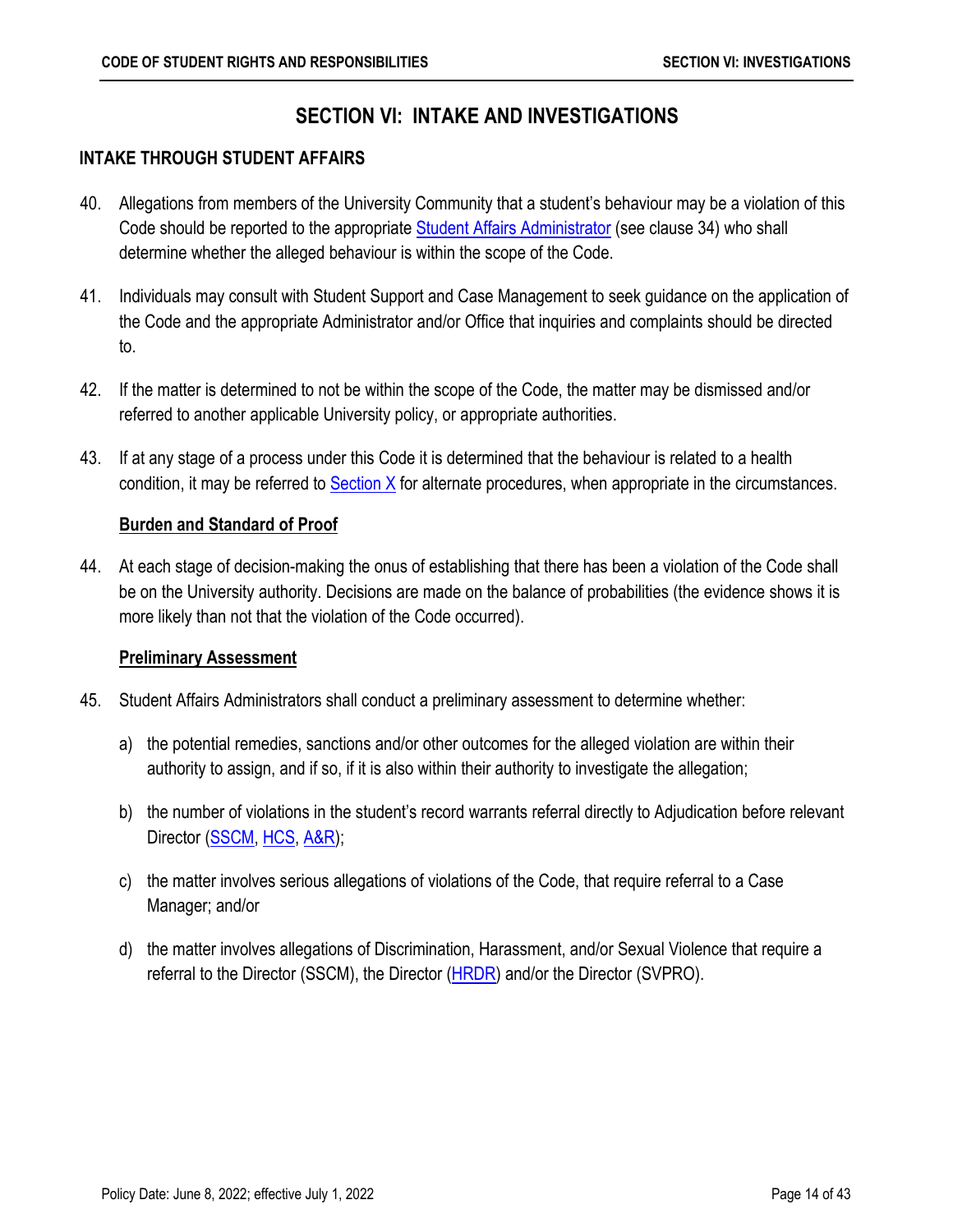## <span id="page-18-0"></span>**REFERRAL FROM AN INTAKE OFFICE**

- 46. Allegations of **discrimination, harassment and/or sexual violence** involving a Student Respondent will be investigated and adjudicated under this Code and may be referred to the Code from one of the Intake Offices.
	- a) [Human Rights & Dispute Resolution Program, Equity and Inclusion Office](https://equity.mcmaster.ca/human-rights) (All Community Members)
	- b) [Student Support & Case Management Office \(SSCM\)](https://sscm.mcmaster.ca/) (Students)
	- c) [Employee and Labour Relations \(ELR\)](https://hr.mcmaster.ca/about-us/our-services/employee-and-labour-relations/) (Faculty or Staff members)
	- d) [Faculty of Health Sciences \(FHS\) Professionalism Office](https://fhs.mcmaster.ca/pcbe/) (FHS Community Members)

## <span id="page-18-1"></span>**Response Team**

47. For allegations under the *Discrimination & Harassment Policy* and/or *Sexual Violence Policy*, there is a Response Team, which is activated by the relevant Intake Office Director, where a case potentially presents community risk and/or requires consultation with multiple partners for a coordinated response. The Response Team will act in compliance with the *Discrimination & Harassment Policy* and/or *Sexual Violence Policy*.

## <span id="page-18-2"></span>**DECISION TO NOT INVESTIGATE**

48. In some circumstances a decision may be made not to investigate allegations of **discrimination, harassment and/or sexual violence**. The decision will be communicated in writing, with reasons, to the Complainant by the Dean of Students. The Complainant will be informed of their right to make a written appeal of the decision to the Provost and Vice-President (Academic).

## <span id="page-18-3"></span>**VOLUNTARY RESOLUTION**

- 49. In certain circumstances, a Complainant and Respondent may be interested in attempting a resolution of a Complaint at any time before the completion of an Investigation. Voluntary Resolution is not mandatory and may not be appropriate in all Code related matters.
- 50. The following conditions must be present before considering if Voluntary Resolution is a viable option:
	- a) the University is able to meet its legal responsibilities pursuant to relevant legislation; and
	- b) the Complainant and the Respondent both agree to:
		- (i) attempt to reach a resolution in good faith;
		- (ii) the methods to be used to seek resolution; and
		- (iii) the terms of what would constitute resolution.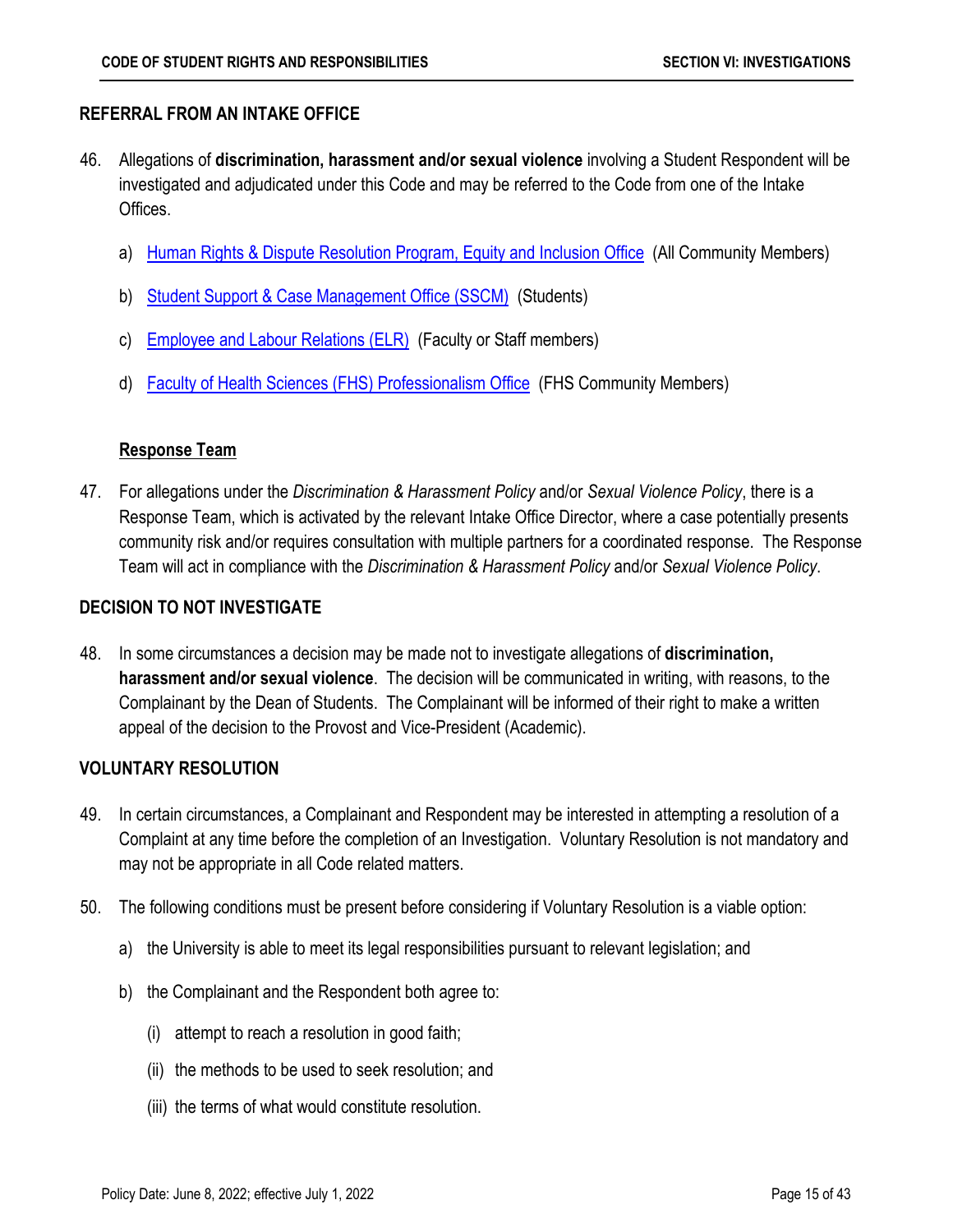- 51. A meeting between the Complainant and the Respondent will **not** be a requirement for Voluntary Resolution.
- 52. A Voluntary Resolution may be facilitated by the appropriate Student Affairs Office, and the methods may include fact-finding discussions, clarification of the issues, facilitated conversations, mediation, coaching, voluntary no contact agreements, reconciliation, and restoration processes.

## <span id="page-19-0"></span>**INVESTIGATIONS**

- 53. Investigations conducted under this Code will follow the principles of procedural fairness. Respondents have the right to know the case against them, and to produce any relevant documentation, evidence, or other information, and identify witnesses to the Investigator in response to any allegations.
- 54. Investigations of allegations of discrimination, harassment and/or sexual violence shall be conducted in compliance with the investigation procedures of the *[Discrimination & Harassment Policy](https://secretariat.mcmaster.ca/app/uploads/2019/06/Discrimination-and-Harassment-Policy-on.pdf)* and/or the *[Sexual](https://secretariat.mcmaster.ca/app/uploads/Sexual-Violence-Policy.pdf)  [Violence Policy.](https://secretariat.mcmaster.ca/app/uploads/Sexual-Violence-Policy.pdf)*
- 55. The [Student Affairs Administrator,](#page-15-1) [Case Manager,](#page-4-7) and/or Investigator, will impartially collect evidence and interview witnesses in relation to the allegation. In consultation with the appropriate Director, they may adjust the scope and the manner in which the investigation will be conducted in compliance with this Code.
- 56. All [Community Members](#page-42-1) are expected to meet with the Student Affairs Administrator, Case Manager, and/or Investigator if requested to do so. All those who attend such a meeting are expected to keep confidential the meeting and any information shared to ensure the integrity of the proceedings.

## <span id="page-19-1"></span>**Contacting the Respondent**

- 57. The Student Affairs Administrator shall contact the Respondent by phone and/or McMaster email to schedule a meeting. The Respondent will be informed of the following:
	- a) that an investigation has been initiated, the nature of the allegation, and the procedures to be followed;
	- b) the time and location of the meeting;
	- c) the parties attending the meeting (when possible);
	- d) that should they fail to attend without contacting the Student Affairs Administrator, the Administrator will proceed to gather information in their absence; and
	- e) if contacted via email, that they must reply **within three (3) business days**.
- 58. If there is no response from the Respondent **within three (3) business days** of the initial contact, a meeting will be assigned, and scheduled **at least three (3) business days** after delivery of the notification. The Respondent will be notified by phone, via McMaster email and/or by letter (e.g. delivered under their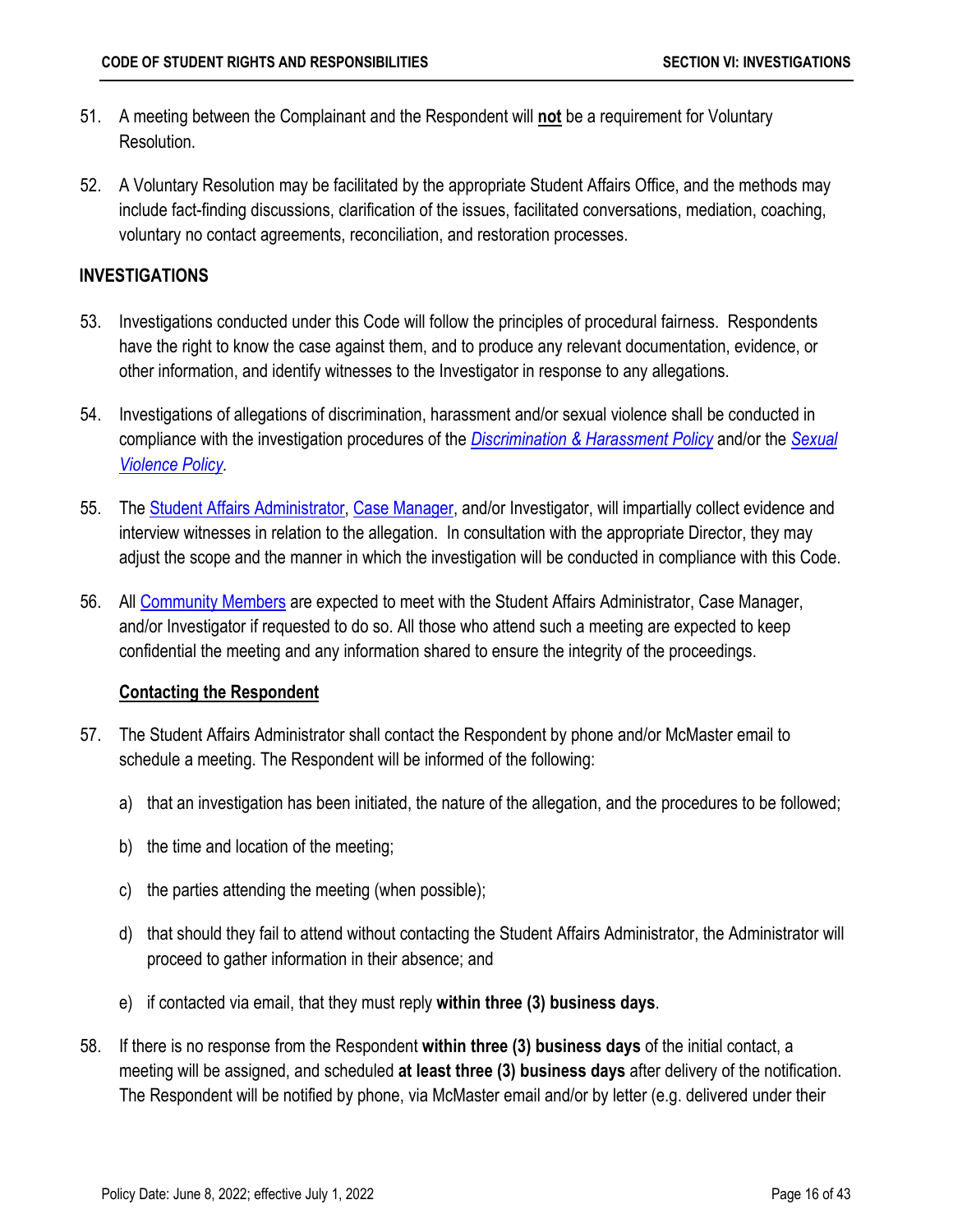Residence door; registered mail). These timelines may be expedited, in some cases, when the situation is deemed significant and/or when the Respondent agrees to an expedited timeline.

### <span id="page-20-0"></span>**Identification of Additional Respondents**

59. A student who was not previously identified as a Respondent but who, during the course of an investigation, is identified as a potential Respondent must be notified and given an opportunity for a meeting to respond to any allegations.

### <span id="page-20-1"></span>**Meeting with the Respondent**

- 60. During the meeting, the allegation shall be reviewed with the Respondent. The Respondent will be made aware of all relevant information pertaining to the matter that is available at the time of the meeting and will be given the chance to respond to the information presented, provide evidence, and identify any relevant witnesses.
- 61. Should new information be received from other parties and/or witnesses, the Respondent will be provided another opportunity to meet and respond to the new information.
- 62. The Student Affairs Administrator may seek to resolve the matter through one-on-one meetings or through a facilitated group dialogue which may include but is not limited to: mediation, restorative processes, and/or intervention on behalf of another.
- 63. The Student Affairs Administrator may discuss possible remedies, sanctions and/or other outcomes with the Respondent to determine whether the Respondent is interested in accepting the possible remedies, sanctions and/or other outcomes. This may include specific educational remedies, sanctions and/or other outcomes that will help the Respondent, while protecting the safety and integrity of the University Community (e.g. behavioural contract, loss of privileges etc.).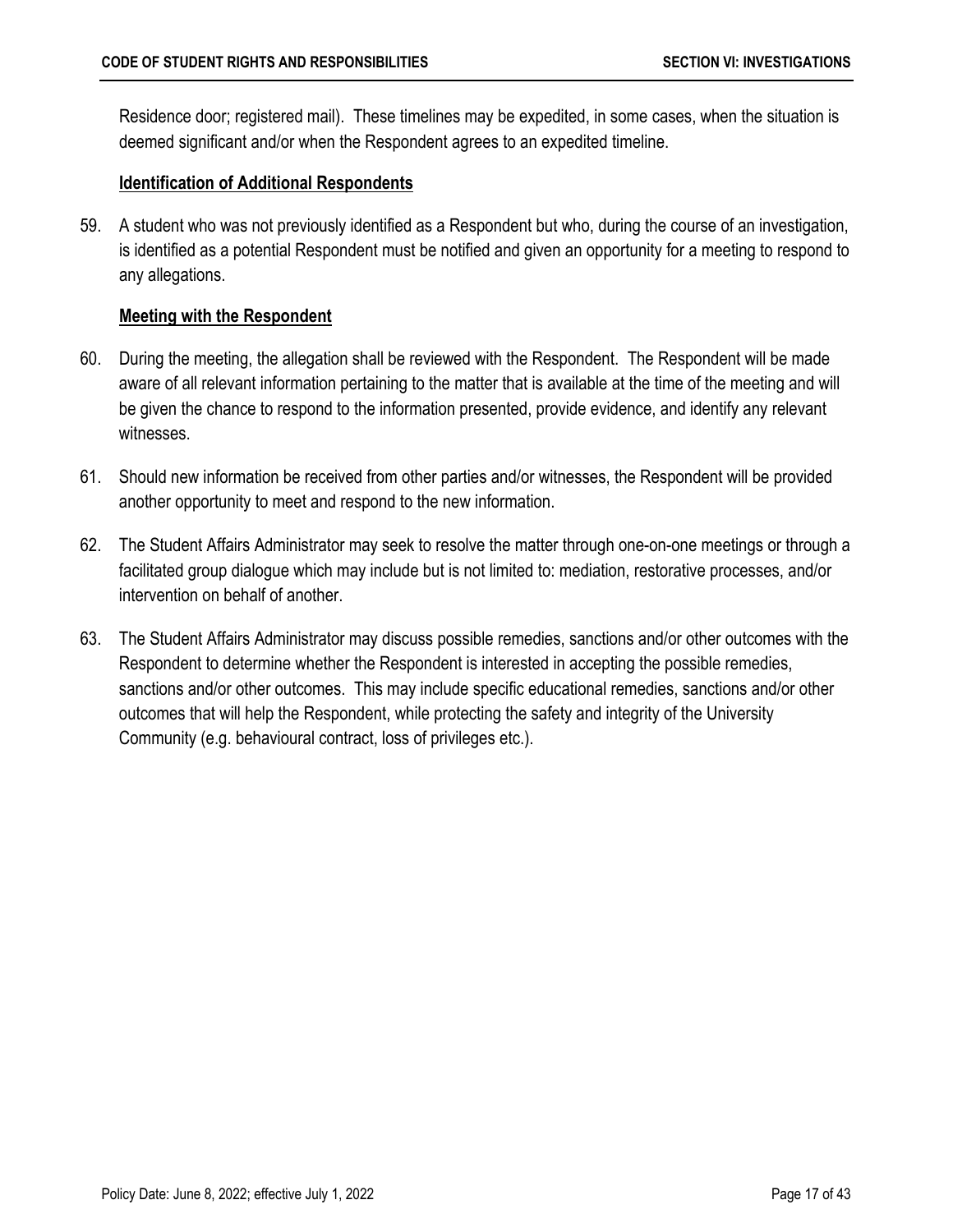## **SECTION VII: ADJUDICATION**

- <span id="page-21-0"></span>64. Following the investigation, the **Student Affairs Administrator shall determine whether there is sufficient** evidence to support a finding that the student has been found in violation of the Code, and if so, will determine which option will be most appropriate in the circumstances:
	- a) decision by the Student Affairs Administrator;
	- b) referral to Adjudication before the relevant Director; or
	- c) direct the case to  $Section X$  where a Respondent has established that they have medical circumstances that may have contributed to the behaviour.
- 65. If the Student Affairs Administrator refers the matter to Adjudication, the student will be so informed in writing.

## <span id="page-21-1"></span>**Student Affairs Administrator Decision**

- 66. The Student Affairs Administrator makes a finding and imposes remedies, sanctions and/or other outcomes, in accordance with the Code. The student shall be provided with written notice of the finding and remedies, sanctions and/or other outcomes, and any appeal options they may have [\(Appendix A: Appeals\)](#page-35-2)
- 67. If the Student Affairs Administrator concludes that there is insufficient evidence to proceed, or that there is no violation of the Code, the matter shall be closed. The student will be informed in writing.

## <span id="page-21-2"></span>**ADJUDICATION**

- 68. In some circumstances, for Residence Students or Student-Athletes, the matter may be referred for adjudication before the Director (A&R), or the Director (HCS), when the potential remedies, sanctions and/or other outcomes are within their authority to assign.
- 69. Adjudication is normally before the Director (Student Support and Case Management Office), or the Dean of Students, as appropriate in the circumstances.
- 70. Students may request [Peer Conduct Board](#page-39-4) Adjudication. The Peer Conduct Board will not be used in cases of Discrimination, Harassment and/or Sexual Violence, or where it is determined that the behaviour in question has resulted in significant harms to an individual and it would be inappropriate or unfair to those affected by the behaviour for information to be shared beyond the normal participants of an Adjudication Process.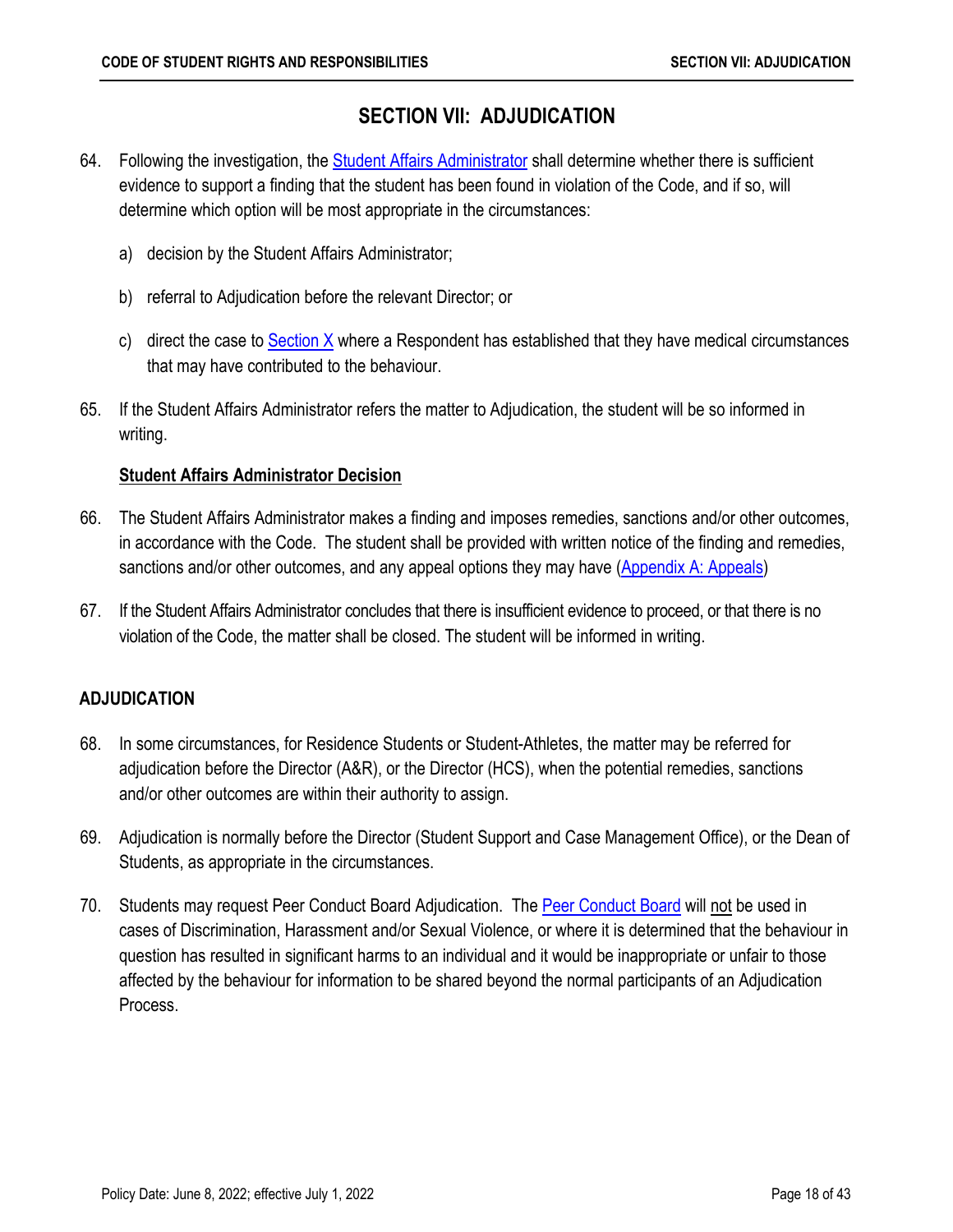## <span id="page-22-0"></span>**Procedural Guidelines**

- 71. Every reasonable effort will be made to arrange an Adjudication date **within seven (7) business days** of the decision being made to proceed to Adjudication.
- 72. Prior to the adjudication, either verbally or in writing, the Student Affairs Administrator will inform the Respondent that should they be absent from a scheduled Adjudication without first contacting the Student Affairs Administrator to reschedule, and demonstrating reasonable grounds, the matter may proceed in their absence.
- 73. The Respondent shall have the opportunity to bring a support person and bring witnesses. Respondents shall provide, as soon as possible, the names of any relevant witnesses that have agreed to testify. If new information arises the Respondent will have a chance to speak to it prior to the Adjudication

## <span id="page-22-1"></span>**Parties**

74. Parties to an Adjudication shall include the [Student Affairs Administrator](#page-15-1) presenting the allegation and the Respondent against whom the allegation has been made.

## <span id="page-22-2"></span>**Closed Hearings**

75. Hearings shall be held *in camera* (closed) unless one or both of the parties requests that the hearing, or some part of the hearing, should be held in public. In the event of such a request, representations shall be heard from all parties on whether matters of an intimate financial or personal nature are to be raised, whether there is an issue of public safety involved, the desirability of holding an open hearing and other relevant circumstances.

## <span id="page-22-3"></span>**Scheduling**

76. An attempt shall be made to schedule the Adjudication hearing at a time and place convenient for all parties. However, if a party, who has been notified of an Adjudication date, is absent without contacting Student Affairs or without providing a satisfactory explanation, the Adjudication hearing may proceed in their absence.

## <span id="page-22-4"></span>**Similar Questions of Fact/Policy**

- 77. If two or more proceedings before the Peer Conduct Board (PCB) or the Adjudicator involve the same or similar questions of fact or policy, the PCB or the Adjudicator may:
	- a) combine the proceedings or any part of them;
	- b) hear the proceedings at the same time; or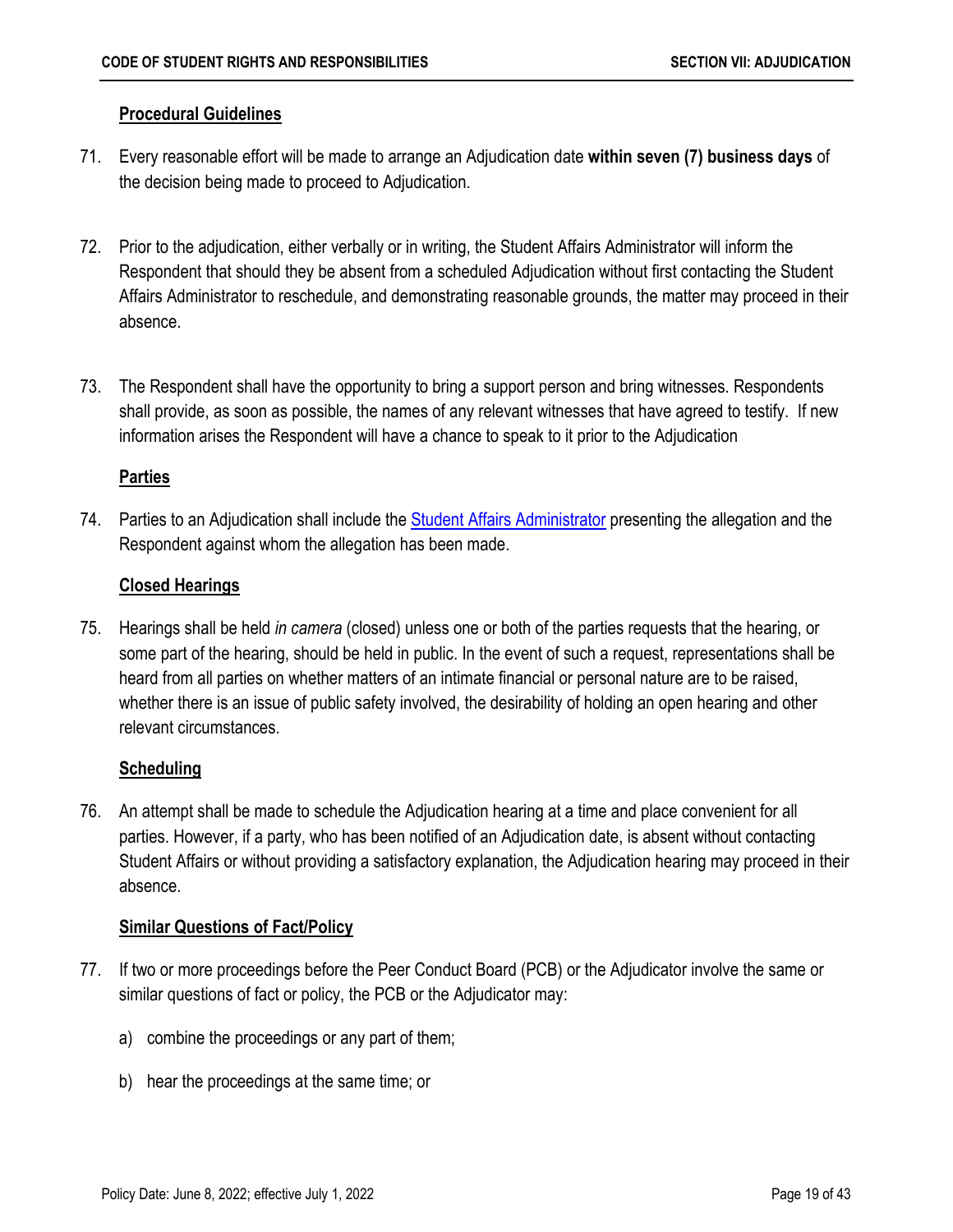c) hear the proceedings one immediately after the other.

### <span id="page-23-0"></span>**Advisor**

78. The Respondent shall have the right to have an **Advisor** or [Support Person](#page-45-0) present at the adjudication hearing. Such individual may consult with the Respondent but shall not be allowed to speak at the Adjudication hearing.

## <span id="page-23-1"></span>**Evidence**

- 79. The Respondent is entitled to receive, prior to the adjudication meeting, detailed information regarding the allegation against them.
- 80. Parties have the right to present evidence, including written statements, in support of their case, prior to and at the hearing, and to see any written evidence presented at the hearing.
- 81. The Decision-Maker may admit as evidence any oral testimony and any document, written statement or other thing, relevant to the subject matter of the proceeding.
- 82. The Decision-Maker may require the production of written or documentary evidence by the parties or by other sources.
- 83. The Decision-Maker must not hear evidence or receive representations regarding the substance of the case outside of the hearing.

## <span id="page-23-2"></span>**Witnesses**

- 84. Parties have the right to call, question and cross-examine witnesses. Parties are responsible for producing their own witnesses and paying for any costs associated with their appearance.
- 85. Parties may submit witness statements as evidence. In the event that a party wishes to cross-examine a witness on their statement, the adjudication may be adjourned to permit the witness to appear. Alternatively, the Parties may consent to contacting the witness by telephone; provided that all Parties and Decision-Maker can hear one another throughout the cross-examination of the witness.
- 86. The Decision-Maker may limit testimony and the questioning of witnesses to those matters it considers relevant to the disposition of the case.
- 87. The witnesses will stay in the adjudication meeting only while they are testifying and responding to questions.

## <span id="page-23-3"></span>**University Representative**

88. For the purposes of the Adjudication Hearing, the person responsible for presenting the case shall be referred to as the University Representative. The University Representative may include the Student Affairs Administrators, the Case Managers, and Investigators.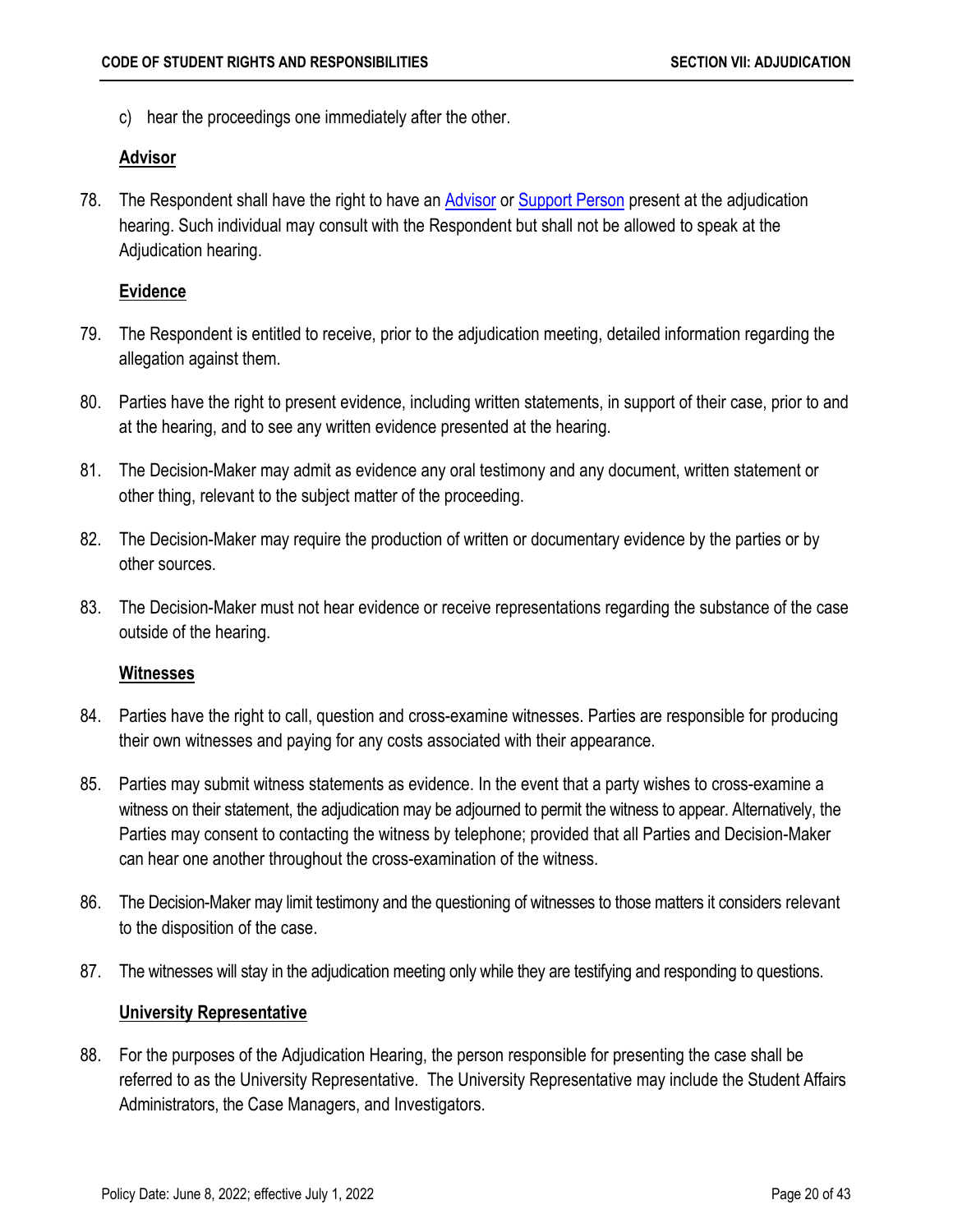### <span id="page-24-0"></span>**Order of Adjudication Hearing**

- 89. The order of the Adjudication hearing shall be as follows:
	- a) the University Representative shall present the findings of their investigation and shall call any witnesses. The Respondent and the Decision-Maker shall be permitted to question each witness at the end of their testimony. The University Representative shall be permitted to clarify any new points arising from such questioning;
	- b) the Respondent shall present their evidence and shall call any witnesses. The University Representative and the Decision-Maker shall be permitted to question each witness at the end of their testimony. The Respondent shall be permitted to clarify any new points arising from such questioning;
	- c) the University Representative may respond to any evidence presented by the Respondent in (b) above;
	- d) the parties will be permitted an opportunity to summarize their respective cases. The summary should address both the substance of the alleged violation and the appropriate sanction in the event that the allegation is determined to be valid; and
	- e) the Decision-Maker may alter the order described above in the interests of fairness to any or all parties.

### <span id="page-24-1"></span>**Adjournment**

90. The Decision-Maker may grant an adjournment at any time during the adjudication hearing to ensure a fair hearing.

#### <span id="page-24-2"></span>**Appropriate Procedures**

- 91. Where any procedural matter is not dealt with specifically in this Code, the Decision-Maker may, after hearing submissions from the parties and considering the principles of fairness, establish an appropriate procedure.
- 92. Any procedural requirement contained in this Code may be waived with the consent of the Decision-Maker, and all the Parties to the Hearing so long as basic procedural fairness is maintained.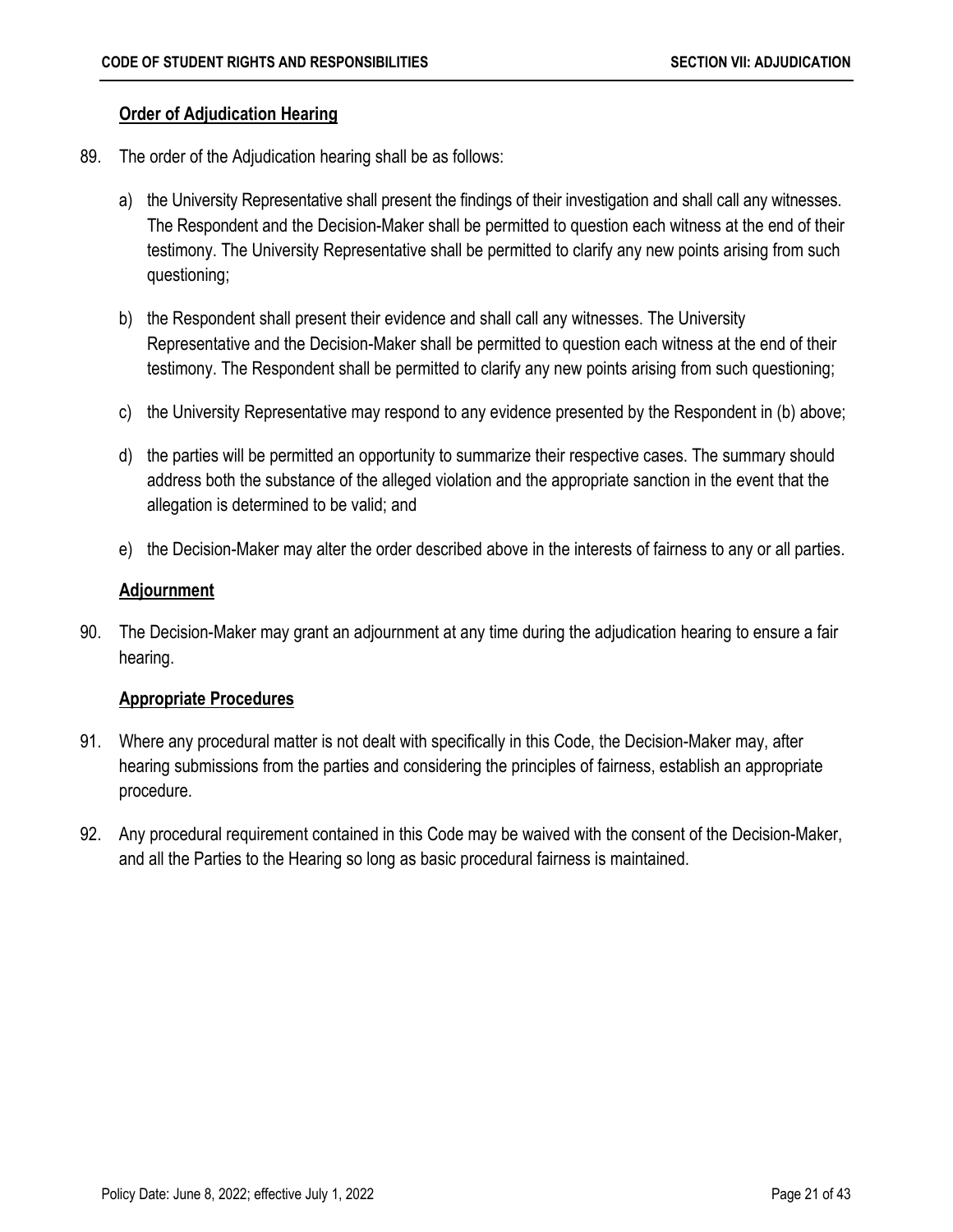## **SECTION VIII: DECISIONS**

- <span id="page-25-0"></span>93. A decision takes effect immediately and filing an appeal will not stay the implementation of any sanction imposed.
- 94. It is the responsibility of the Adjudicator to ensure the implementation of the sanction.

### <span id="page-25-1"></span>**Respondent**

- 95. Respondents will receive a written decision from the relevant Decision-Maker, that will include:
	- a) the decision with respect to a **Finding** or **No Finding** of Violation of the Policy;
	- b) reasons for the decision; and
	- c) a summary outlining the findings.
- 96. If the outcome is *no finding of violation* of the Code the matter will be closed.
- 97. If the outcome is a *finding of violation* of the Code, the Respondent will be informed of the sanction(s) and/or remedies that have been ordered, and will be informed of their **appeal rights** [\(Appendix A: Appeals\)](#page-35-2).
- 98. Notification shall normally occur **within ten (10) business days** of an adjudication/hearing.

## <span id="page-25-2"></span>**Professional Licensing Bodies**

99. Where required by a professional licensing body, the relevant findings will be communicated to that professional licensing body, after any remedies, sanctions and/or other outcomes have been implemented.

## <span id="page-25-3"></span>**Affected parties**

100. Affected parties will receive information about the findings and/or any remedies, sanctions and/or other outcomes that have a direct impact on them, within the constraints of relevant legislation.

#### <span id="page-25-4"></span>**Complainants**

- 101. Within the constraints of relevant legislation, the Complainant will be informed of the findings, and will be provided a brief summary of the decision and reasons that are directly related to their complaint.
- 102. In all cases, information about any remedies, sanctions and/or other outcomes that have a direct impact on the Complainant will be provided to them.

#### <span id="page-25-5"></span>**APPEALS**

103. If the Respondent wishes to appeal the decision they may follow the Appeal procedures outlined in [Appendix A: Appeals.](#page-35-2)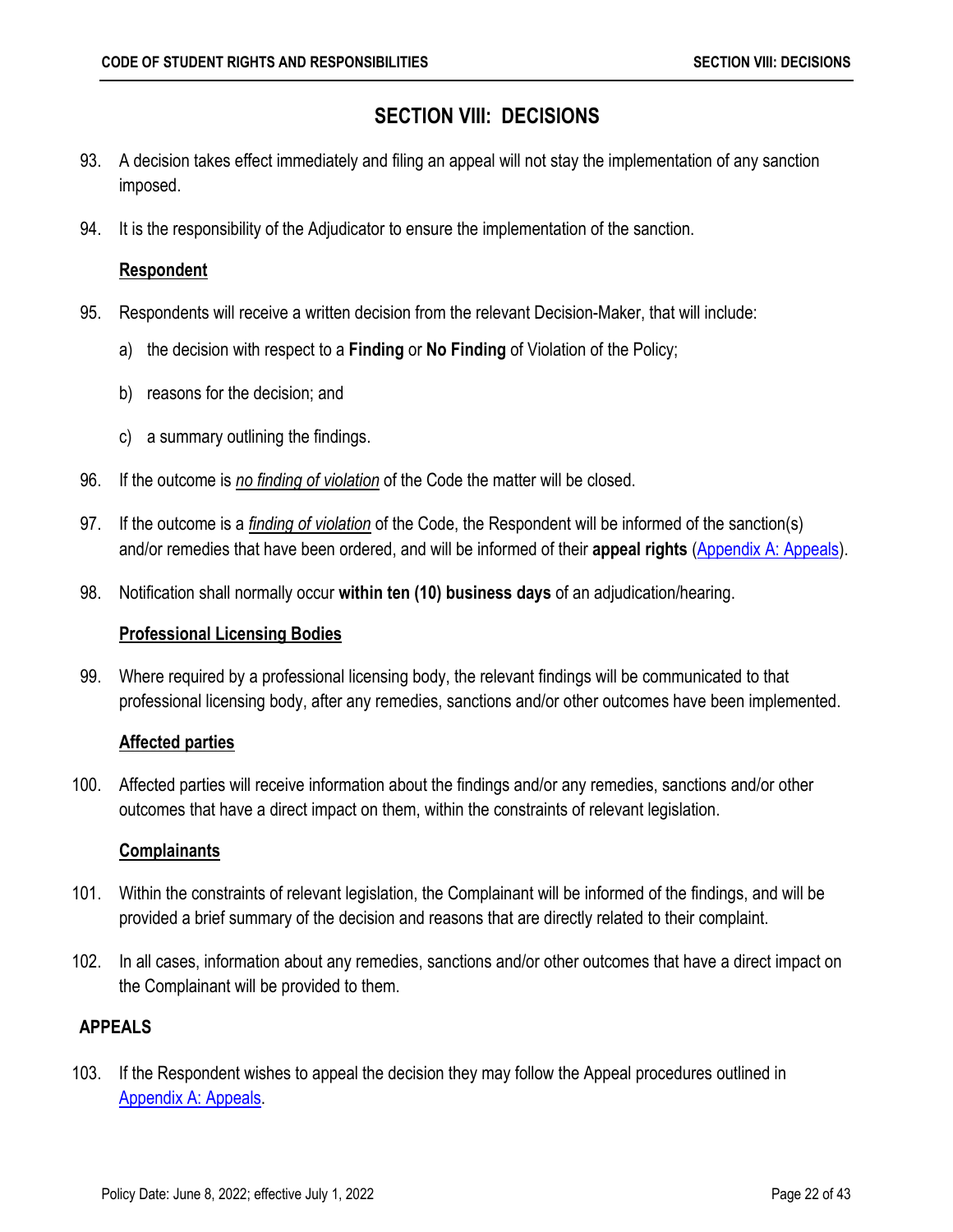## **SECTION IX: SANCTIONS AND REMEDIES**

#### <span id="page-26-1"></span><span id="page-26-0"></span>**SANCTIONS**

- 104. Sanctions may be used independently or in combination for any single offence and shall be proportional to the severity of the offence. In the event that previous findings exist, the severity of sanctions may be greater.
- 105. Whenever appropriate, sanctions will be assigned with an emphasis on education and restorative practices; however, in certain circumstances, punitive sanctions may be assigned.
- 106. Sanctions include, but are not limited to:
	- a) **oral warning:** an oral warning is notification given to a student;
	- b) **written warning:** a notice given to a student indicating the date, time, and nature of the violation. Such behaviour must stop and repeat offences may result in more severe sanctions;
	- c) **educational sanctions:** completion of specific educational or developmental activities as deemed appropriate. These may include, but are not limited to, service to the University or greater community, participation in educational seminars, written assignments, and written or oral apologies;
	- d) **restitution:** requirement that restitution to be made to another individual or the University for any loss or damage to personal or University property;
	- e) **behavioural contract:** a set of behavioural expectations, terms, and conditions. Any breach of this contract constitutes a violation offence and may result in more serious sanctions, including suspension or expulsion from the University;
	- f) **no contact order:** the student is required to have no direct or indirect contact (including but not limited to in-person, phone, email, text, social media, through a third party, etc.) with a specific individual or group as outlined in a behavioural contract;
	- g) **behavioural bond:** the student is required to provide a sum of money up to a maximum of \$500.00 for a specific period of time [maximum one (1) academic year] and sign and abide by a contract. If, at the end of that time, the student has not breached the contract, the money will be returned. If they do breach the contract, any money collected will be used by Student Affairs for educational purposes and more severe sanctions may be imposed;
	- h) **fines up to \$500.00:** fines may be applied for the following purposes:
		- (i) violations related to fire and fire safety, including smoking or tobacco use in violation of the T*obacco & Smoke Free University Policy*;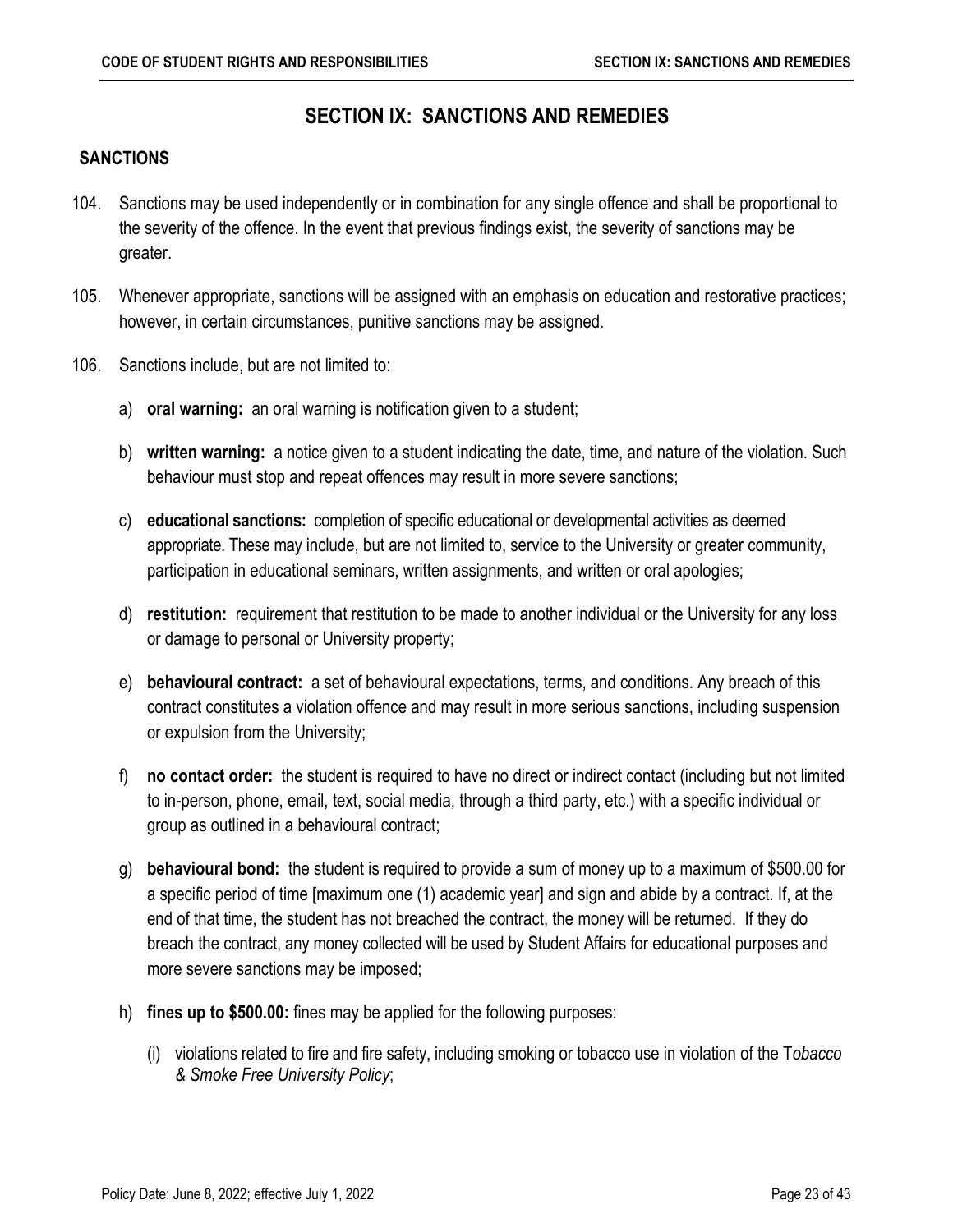- (ii) some examples of fines for first time violations include:
	- \$50.00 Late Move out of Residence (per day)
	- \$60.00 Setting off Fire Alarms/Failure to exit the building during a fire alarm
	- \$100.00 Tampering with Fire Safety equipment
- i) **loss of privileges:** loss of specified privileges for a designated time period. The lost privileges may include, but are not limited to, parking privileges, unrestricted access to the library, access to athletic facilities, and extra-curricular activities;
- j) *persona non grata* **(PNG):** *persona non grata* is the designation given to an individual who is denied the privilege of entering specific parts of the University. If PNG individuals are found or seen in the area they are denied, then they will be subject to a charge by Security Services under the *Trespass to Property Act*;
- k) **suspension (academic):** loss of all academic privileges at the University for a specified period of time and/or until imposed conditions are met. The student is eligible to return after this time but may be required to fulfill specified non-academic conditions upon return. The suspension is noted on the student's transcript (see [Appendix D](#page-40-3) for further details); and
- l) **expulsion:** loss of all academic privileges at the University for an indefinite period. The expulsion is noted on the student's transcript (see Appendix D for further details).

## <span id="page-27-0"></span>**Athletics Specific**

- 107. In addition to the above sanctions, the following sanctions are only applicable to Student Athletes:
	- a) **athletic financial awards:** financial awards offered through Athletics and Recreation may be rescinded for a period of time or permanently;
	- b) **community service (competitive teams):** community service by the individual or team;
	- c) **removal of funding (competitive teams):** removal of funding for the team; and/or
	- d) **suspension (competitive teams):** suspension of the individual or team for one or more competitions or an entire season.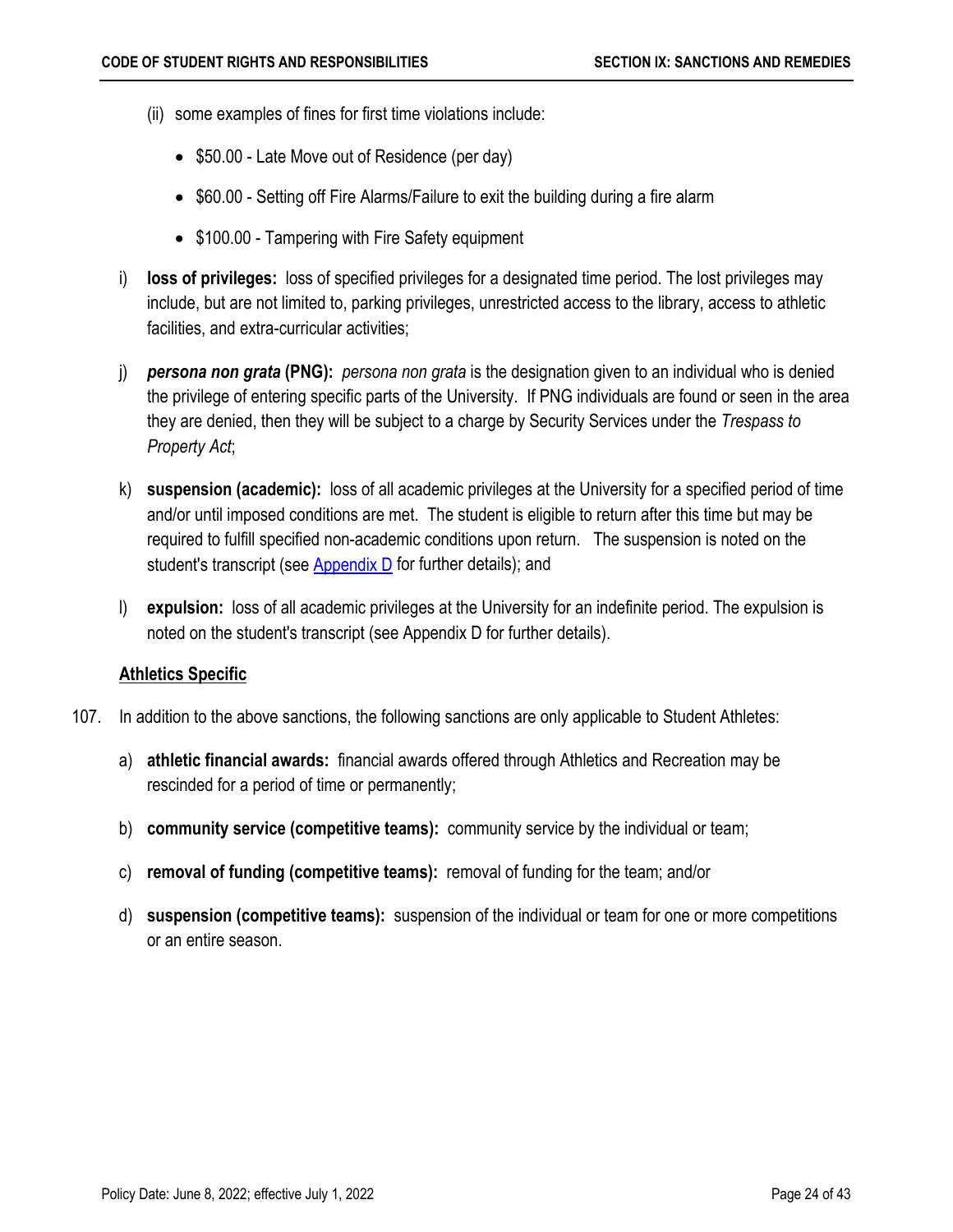### <span id="page-28-0"></span>**Residence Specific**

- 108. In addition to the above sanctions, the following sanctions are only applicable to students living in Residence:
	- a) **guest restrictions:** restriction of a student's right to host guests in Residence for a specified period of time;
	- b) **Residence notice:** notification that any kind of further offence will result in a formal process and may result in eviction. The notice may include a loss of privileges (e.g. access to space, attendance at Residence programs, etc.). This status is in place for the balance of the academic year in which it is assigned;
	- c) **Residence probation**: a formal notice informing the student that any kind of further offence will result in eviction. The Adjudicator normally writes the letter citing the reason(s), the terms, and the length of time it will be in place. The length and terms of the probation will be determined based on the circumstances;
	- d) **room transfer:** a student may be transferred to another hall when their behaviour is disruptive to their hall but does not warrant eviction from the Residence system. A room transfer under these circumstances is normally accompanied by a declaration that the Student is *persona non grata* in their original hall and an automatic probationary status for the remainder of the academic year;
	- e) **denial of readmission:** denial of readmission to Residence or participation in the lotteries to return to Residence are outcomes levied in serious cases at the discretion of the [Director \(HCS\).](#page-4-3) This will be communicated in writing to the Student, indicating the reason(s) and the period of time for which it will be in effect; and
	- f) **eviction**: a student who is evicted from Residence must leave Residence within a time period determined by Housing and Conference Services. The time period will be commensurate with the seriousness of the offence, normally 24 hours, and reflect Housing and Conference Services' assessment of the risk to persons and property within the hall if the student were to remain. Students evicted from Residence will not be eligible for readmission to Residence. Eviction from Residence is always accompanied by a declaration that the student is *persona non grata* (PNG) in all University Residences. Eviction does not affect nor will it appear on the student's academic record. The student will receive a letter outlining the reason(s) for the eviction as well as any terms and conditions related to their removal from Residence. A copy of this letter will be forwarded to Security Services.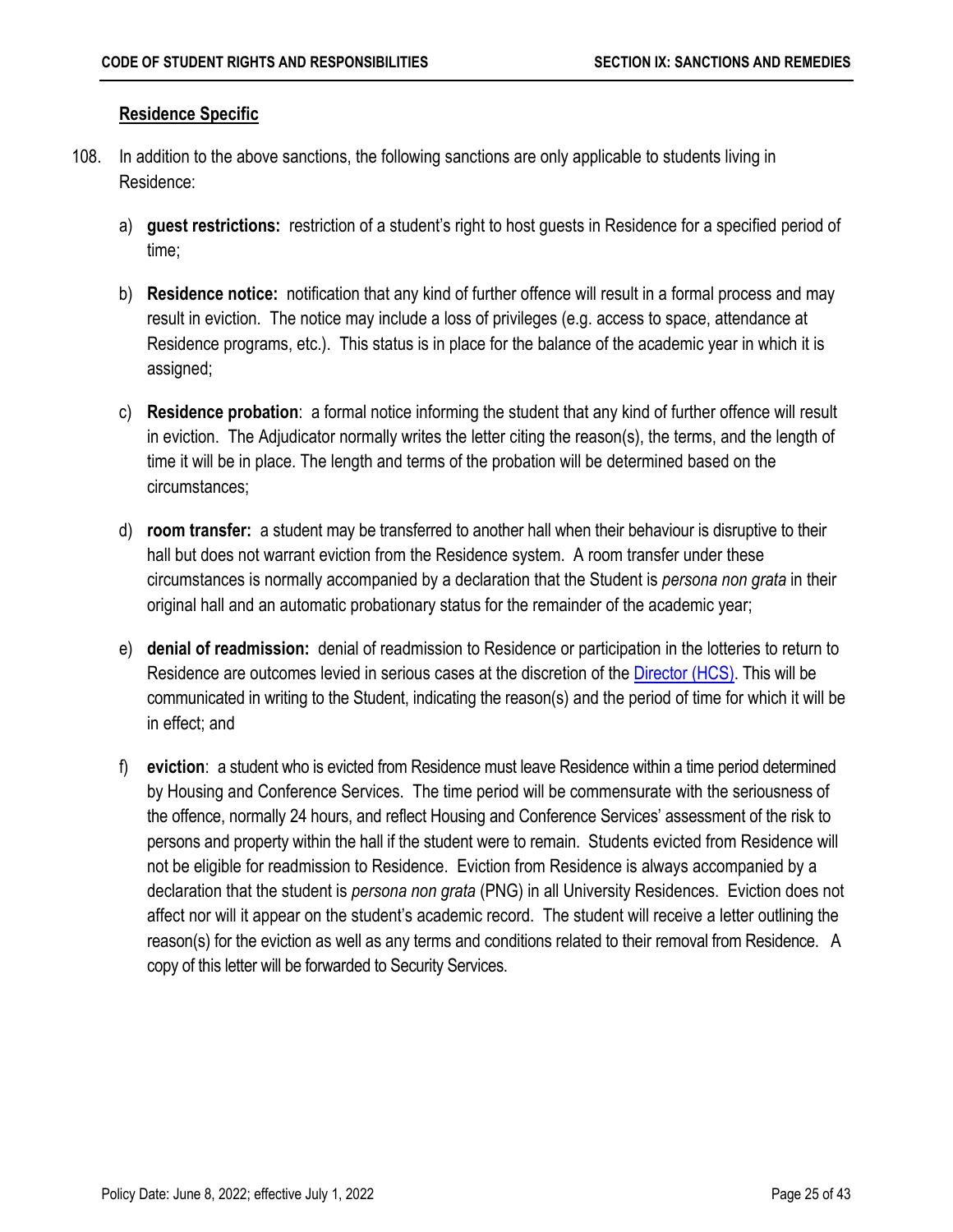## <span id="page-29-0"></span>**Roles, Sanctions, and Appeal Rights specific to Residence Students**

109. The following chart illustrates the specific roles, sanctions, and appeal rights applicable to Residence Students.

| <b>SANCTIONS</b>                                                                                                                                        |                                                                                                    | <b>APPEALS</b>                                                                                                                                                          |  |  |
|---------------------------------------------------------------------------------------------------------------------------------------------------------|----------------------------------------------------------------------------------------------------|-------------------------------------------------------------------------------------------------------------------------------------------------------------------------|--|--|
| <b>Community Advisors (i.e. Student Affairs Staff)</b>                                                                                                  |                                                                                                    |                                                                                                                                                                         |  |  |
| Oral Warning<br>$\bullet$<br><b>Written Warning</b><br>$\bullet$                                                                                        | • Educational Outcome                                                                              | Sanctions appealable to the Residence Life Area<br>Coordinator, who has final decision                                                                                  |  |  |
| Residence Life Area Coordinators (i.e. Student Affairs Administrators)                                                                                  |                                                                                                    |                                                                                                                                                                         |  |  |
| All Sanctions listed above, and:<br>• Restitution<br>Fine up to \$500.00<br><b>Behavioural Contract</b><br>No Contact*<br>$\bullet$<br>• Room Transfer* | • Guest Restrictions*<br>• Residence Notice*<br>* As approved by the<br>Residence Life Coordinator | Violation and Sanctions appealable to the Student Affairs<br>Adjudicator, who has final decision                                                                        |  |  |
| Director (Student Support and Case Management Office), Case Managers                                                                                    |                                                                                                    |                                                                                                                                                                         |  |  |
| All Sanctions listed above, and:<br>• Probation<br>Persona Non Grata (PNG)<br>$\bullet$ Eviction*                                                       | • Denial of Readmission*<br>*As approved by the <i>Director</i><br>(HCS)                           | Violation and Sanctions appealable to <b>Director (HCS)</b> who<br>has final decision<br>Eviction or Denial of Readmission appealable to the Dean of<br><b>Students</b> |  |  |
| <b>Director, Housing and Conference Services</b>                                                                                                        |                                                                                                    |                                                                                                                                                                         |  |  |
| All Sanctions listed above                                                                                                                              |                                                                                                    | Eviction or Denial of Readmission appealable to the Dean of<br><b>Students</b>                                                                                          |  |  |
|                                                                                                                                                         |                                                                                                    | Appeals of PNG status reconsideration from residence(s)<br>can be submitted after one year from time of issue                                                           |  |  |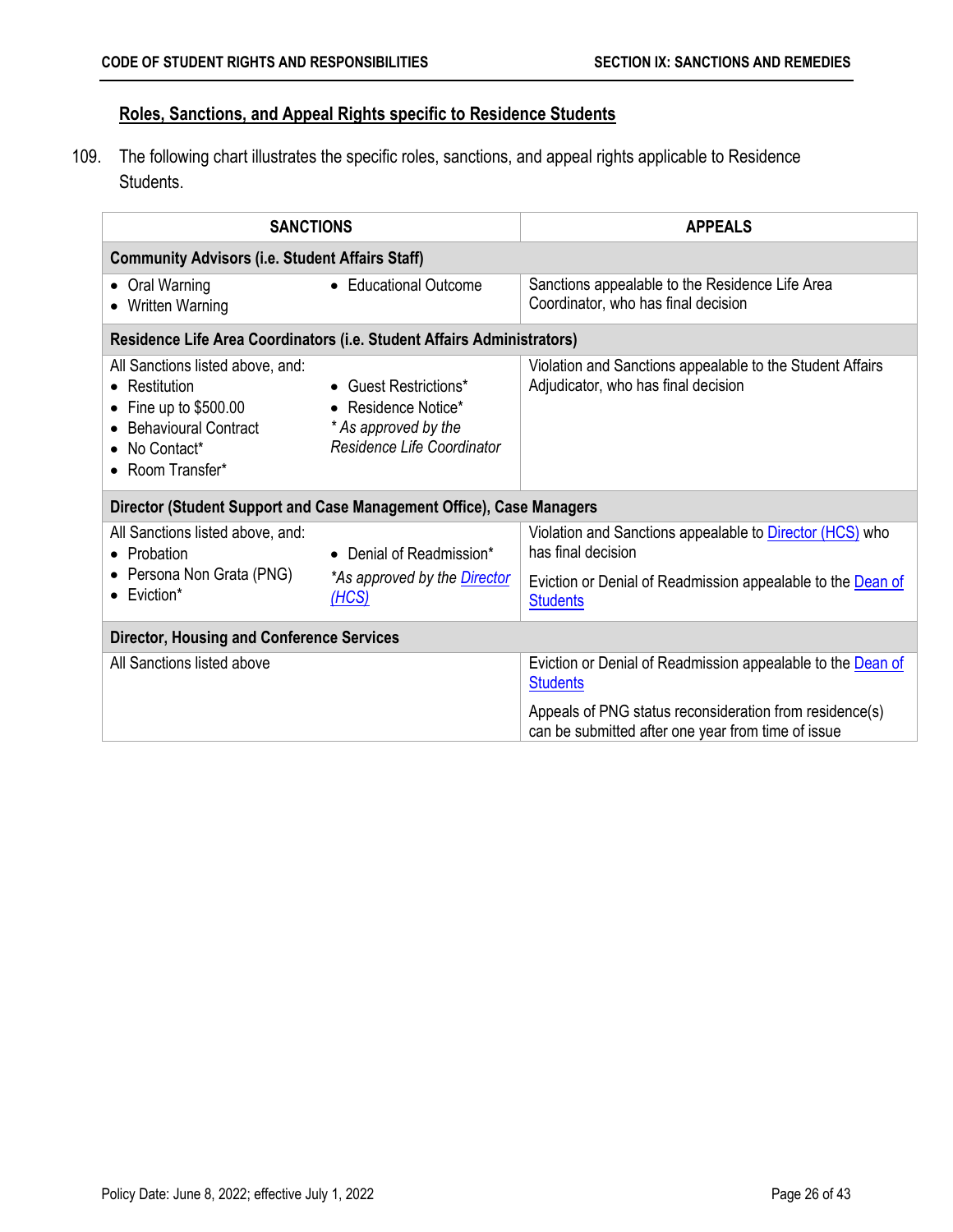#### <span id="page-30-0"></span>**REMEDIES**

- 110. Remedies may be applied in addition to sanctions or may be a process by which appropriate sanctions are applied. Remedies may include but are not limited to:
	- a) mandated counselling;
	- b) training or coaching; and/or
	- c) Restoration processes.

### <span id="page-30-1"></span>**FAILURE TO COMPLY**

- 111. Failure or refusal to comply/participate in any of the following, may result in an initiation of the Code procedures to determine sanctions for non-compliance.:
	- a) comply with the terms of a Voluntary Resolution (No Finding);
	- b) comply with the terms of a Resolution Agreement (with a Finding);
	- c) comply with the outcomes of Restorative Justice; and/or
	- d) participate in or complete outcomes and or sanctions.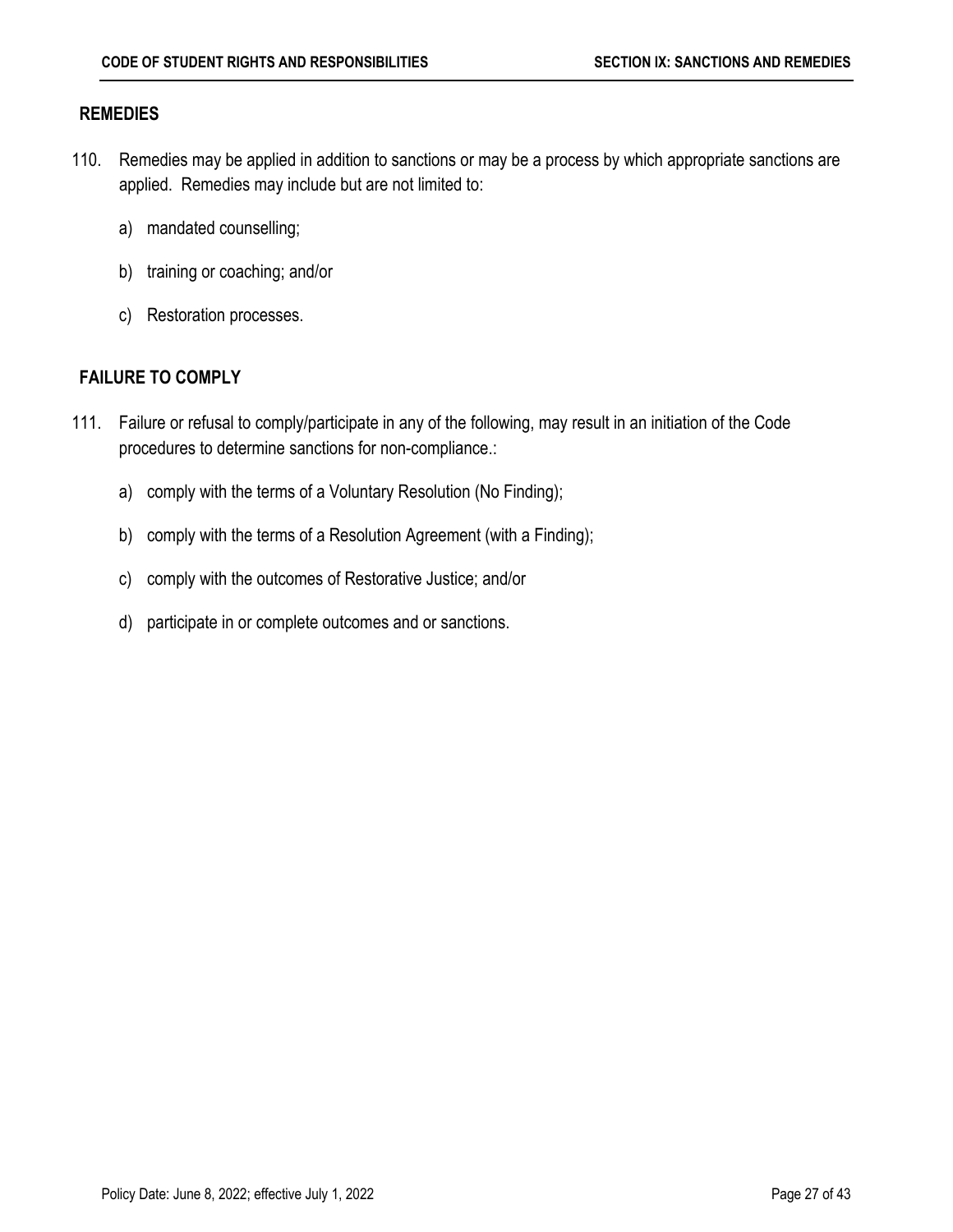## <span id="page-31-3"></span>**SECTION X: BEHAVIOUR RELATED TO A HEALTH CONDITION**

- <span id="page-31-0"></span>112. An alternative process is appropriate when there is reason to believe that behavior may be related to a health condition (including a physical or mental disability, as defined by the Ontario Human Rights Code). These procedures do not preclude the University from responding to and addressing the student's behaviour; but rather, outline an alternate approach with distinct procedures to support the student as well as to further understand how the health condition may have contributed to the behaviour. The intention of this approach is to ensure access to supports and treatment, with the hope of reducing the likelihood of further behavior.
- 113. In cases where it is determined that the behaviour is in violation of the Code and there are reasonable grounds to believe the behaviour is related to a health condition, alternate outcomes, remedies, and/or sanctions may be utilized as part of the resolution in recognition of the mitigating factors.
- 114. This section applies to the following:
	- a) behaviour prohibited under this Code;
	- b) behaviour prohibited under any other University code of behaviour or policy where the [Dean of Students](#page-4-2) determines that the student's behaviour should be considered under this process;
	- c) behaviour giving rise to a reasonable apprehension of a risk of harm to the student or others;
	- d) behaviour that increasingly disrupts the University's learning environment; and/or
	- e) behaviour that suggests a student is unable to function in a University setting, even with accommodation(s), if required, and/or the University's reasonable assistance.

#### <span id="page-31-1"></span>**Information Gathering Meeting**

- 115. In non-imminent matters, Student Affairs reserves the right to meet with the student (if a meeting has not taken place already) in order to provide an overview of the Inquiry process and to inform the student of the behaviour that has been reported to be a violation of the Code.
- 116. If a meeting is not feasible, other forms of communication with the student will be utilized to ensure that the student has an opportunity to respond to the allegations, and to understand the procedures and explore the options available to the student.

#### <span id="page-31-2"></span>**Determination to Enact Procedures for a Student with a Health Condition**

117. Based on the information available the Dean of Students shall review the information that has been gathered and determine if there are reasonable grounds to believe that the behavior is likely related to a health condition.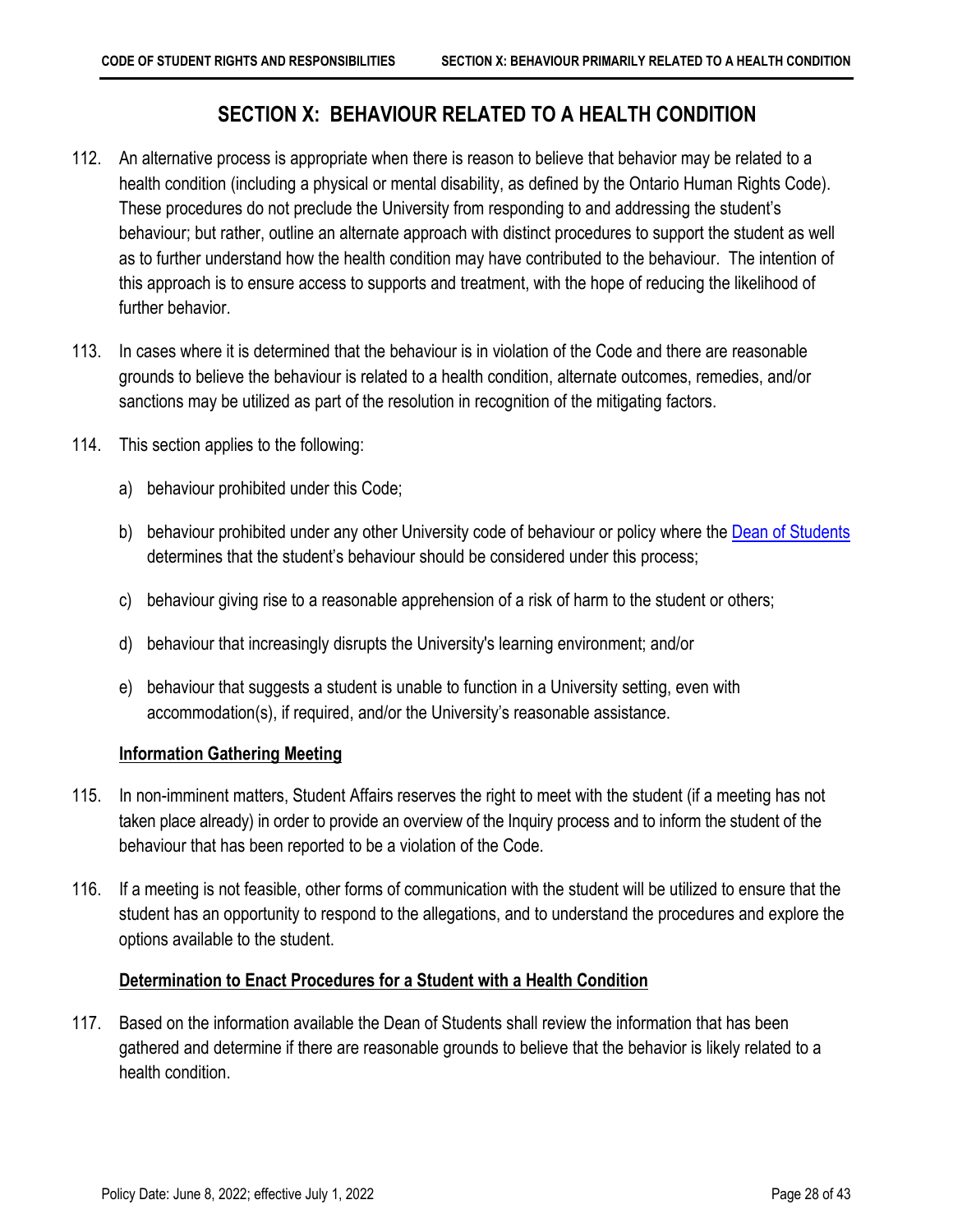- 118. If the Dean of Students determines there are reasonable grounds to believe that the behaviour is likely related to a health condition, they will determine the appropriate next steps and will consider whether or not:
	- a) it has been determined there is no imminent risk posed by the student being on campus, or that the risk has been mitigated with interim measures; and
	- b) the student is deemed by the Dean of Students to be fit to adequately participate in these procedures.
- 119. If the Dean of Students determines that there are no reasonable grounds to believe that the behaviour is related to a Health Condition, the case will be redirected back to the appropriate process. This determination does not preclude the student from raising their health condition as a consideration in the determination of any subsequent outcome/sanction.

#### <span id="page-32-0"></span>**Response to a Student with a Health Condition as it Pertains to the Code**

- 120. When enacting these procedures, the following will be considered:
	- a) where a student's behaviour is determined to be primarily related to a health condition, the University will make every reasonable effort to enable the student to continue their studies;
	- b) for students with a disability (as outlined by the Ontario Human Rights Code), the University shall ensure that the student is appropriately accommodated; and
	- c) in determining an appropriate response to a student's behavior, the Dean of Students may review any previous, relevant, decisions under this Code or any other behavioural Code.

#### <span id="page-32-1"></span>**Review Meeting**

- 121. If it is determined that it is appropriate to proceed under this section, a review meeting will be scheduled. The Review Meeting will include the student and may include healthcare professionals or other experts as deemed appropriate. The student may bring a support person. If the student does not bring a support person, the University may appoint a support person if it determines that the student is in need of assistance.
- 122. The purpose of the Review Meeting is to review all relevant information and consider whether there are reasonable grounds to believe that the behavior in question is primarily related to a disability under the Human Rights Code and/or whether a health condition may be a mitigating factor related to the situation/behaviour. Consultations with appropriate professionals, supporting documentation and/or additional information provided by the student may further assist in this determination.
- 123. In addition, the review meeting may be used to:
	- a) more fully understand the contributing factors that caused the behaviour;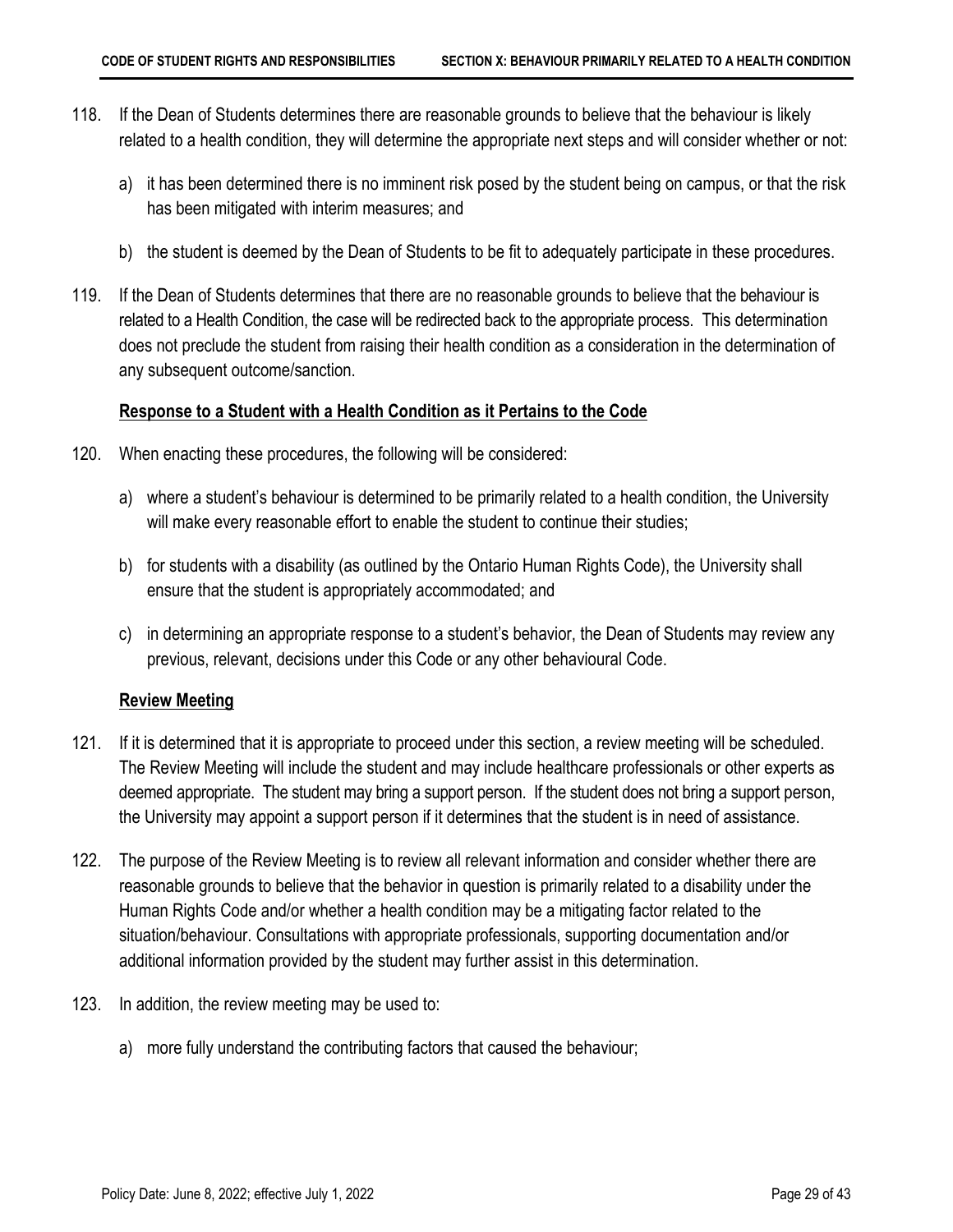- b) create a plan to support the student with the intent of making every reasonable effort to enable the student to continue their studies; and/or
- c) ensure that necessary steps have been taken to appropriately accommodate the student through the process.
- 124. The student does not have to provide supporting medical documentation. However, the student may be requested to submit, in confidence, additional relevant documentation (e.g., a letter from the student's health provider establishing that the behavior is related to a health condition). The absence of sufficient supporting documentation may affect the Dean of Students' ability to conclude that the behaviour in question is primarily related to a health condition.
- 125. If there are sufficient grounds to believe that the behaviour may be related to a health condition, the Dean of Students may, at their discretion, consult with appropriate professionals and/or offices (e.g. Student Accessibility Services, Independent Medical Evaluation (IME)). The purpose of such consultations will be to identify whether it is reasonable to conclude that the health condition is contributing to the behaviour, including a determination of the health condition as a mitigating factor or a primary cause of the behavior.
- 126. In responding to the student's behaviour, the Dean of Students will consider the following:
	- a) the effect of the behaviour on the campus community;
	- b) any previous and/or concurrent violations of the Code;
	- c) the possibility of allowing the student to continue their studies; and
	- d) any accommodations or supports that could be put in place to assist the student, e.g. a behavior contract, wellness agreement, a mental health assessment by a regulated health professional, restriction to parts of campus, no-contact agreements, reduced course load, modified privileges, or, a voluntary or involuntary leave on compassionate grounds.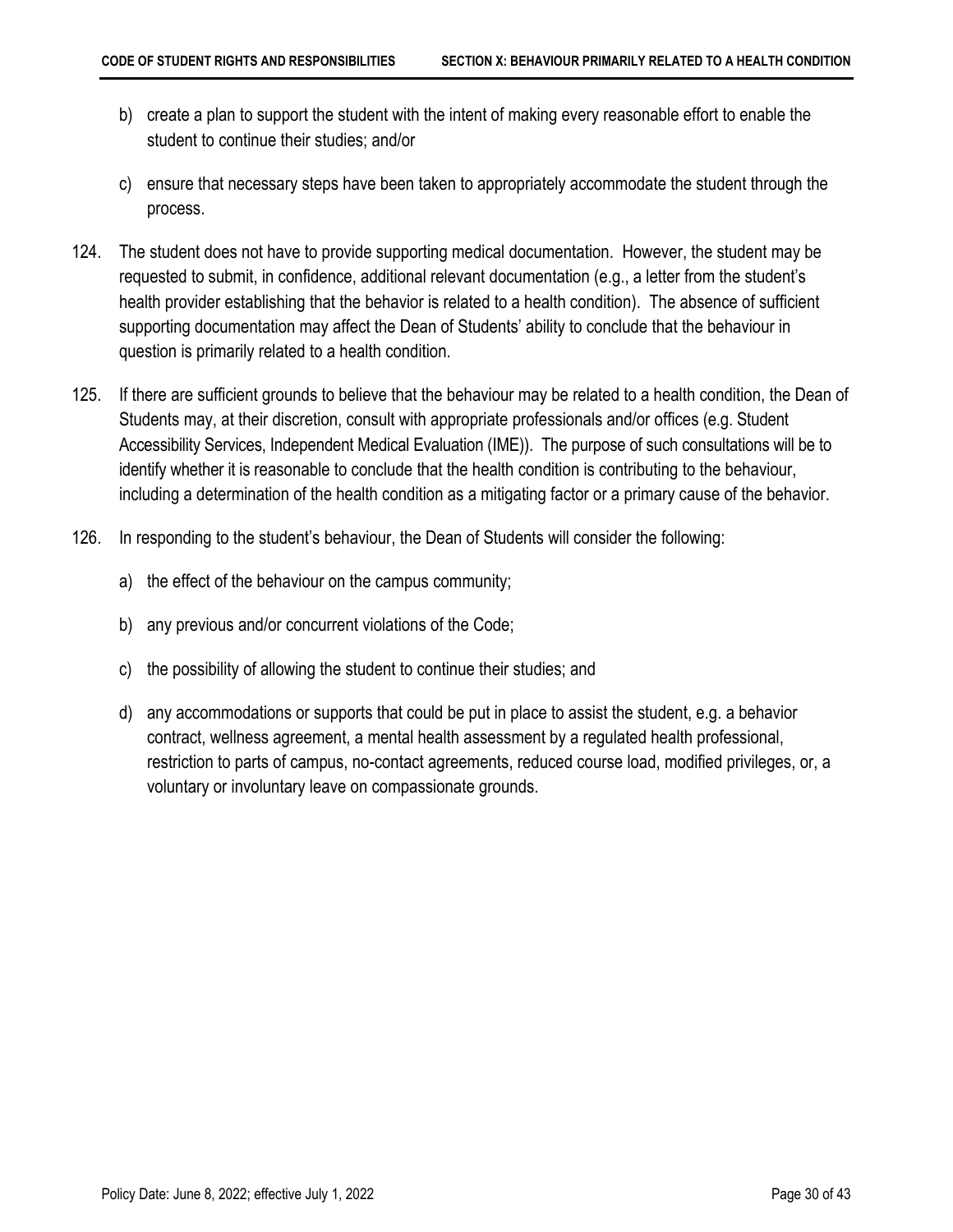### <span id="page-34-0"></span>**INVOLUNTARY OR VOLUNTARY WITHDRAWAL**

- 127. **Voluntary** or **Involuntary Withdrawal** occurs when a student **agrees** or is **required** to temporarily discontinue studies at the University for either a specified time and/or until certain conditions are met. Voluntary and Involuntary Withdrawals are not considered to be sanctions and therefore the withdrawal will not be noted on the student's transcript.
- 128. Once the withdrawal period has expired and/or the conditions have been met, the student is not required to re-apply for admission unless the Faculty can establish, to the satisfaction of the Dean of Students, that it is reasonable to do so as a result of the lapse of time.
- 129. Students who seek to return after a withdrawal may be required to fulfill other specified academic and/or non-academic conditions, which may include:
	- requiring the student to provide corroborating evidence that the health condition has sufficiently improved or is being managed and that they are prepared to meet community standards at the University; and/or
	- requiring a mandatory evaluation by a specified mental health professional and/or other appropriate professional (e.g. an Independent Medical Evaluation).
- 130. Prior to a mandatory evaluation the student will be required to sign a written authorization for the exchange of any relevant information between those conducting the evaluation and the University. The Dean of Students (or delegate) will receive a copy of the evaluation report.

#### <span id="page-34-1"></span>**Involuntary Withdrawal Decisions – Request for a Review**

- 131. Students who have been Involuntarily Withdrawn may, **within 15 business days**, make a written request for a review of the Involuntary Withdrawal decision. The request shall be limited to procedural grounds, specifically that there was a violation of procedural fairness.
- 132. The request for review must be made in writing and must describe in detail the purported violation of procedural fairness by the Dean of Students.
- 133. The written request shall be submitted to the **Office of the Provost and Vice-President (Academic)**.
- 134. The Provost, or designate, shall review the Involuntary Withdrawal decision and information related to that decision.
- 135. The Provost, or designate, shall respond to the request for review within 20 business days of its submission. **This Review decision is final and is not appealable.**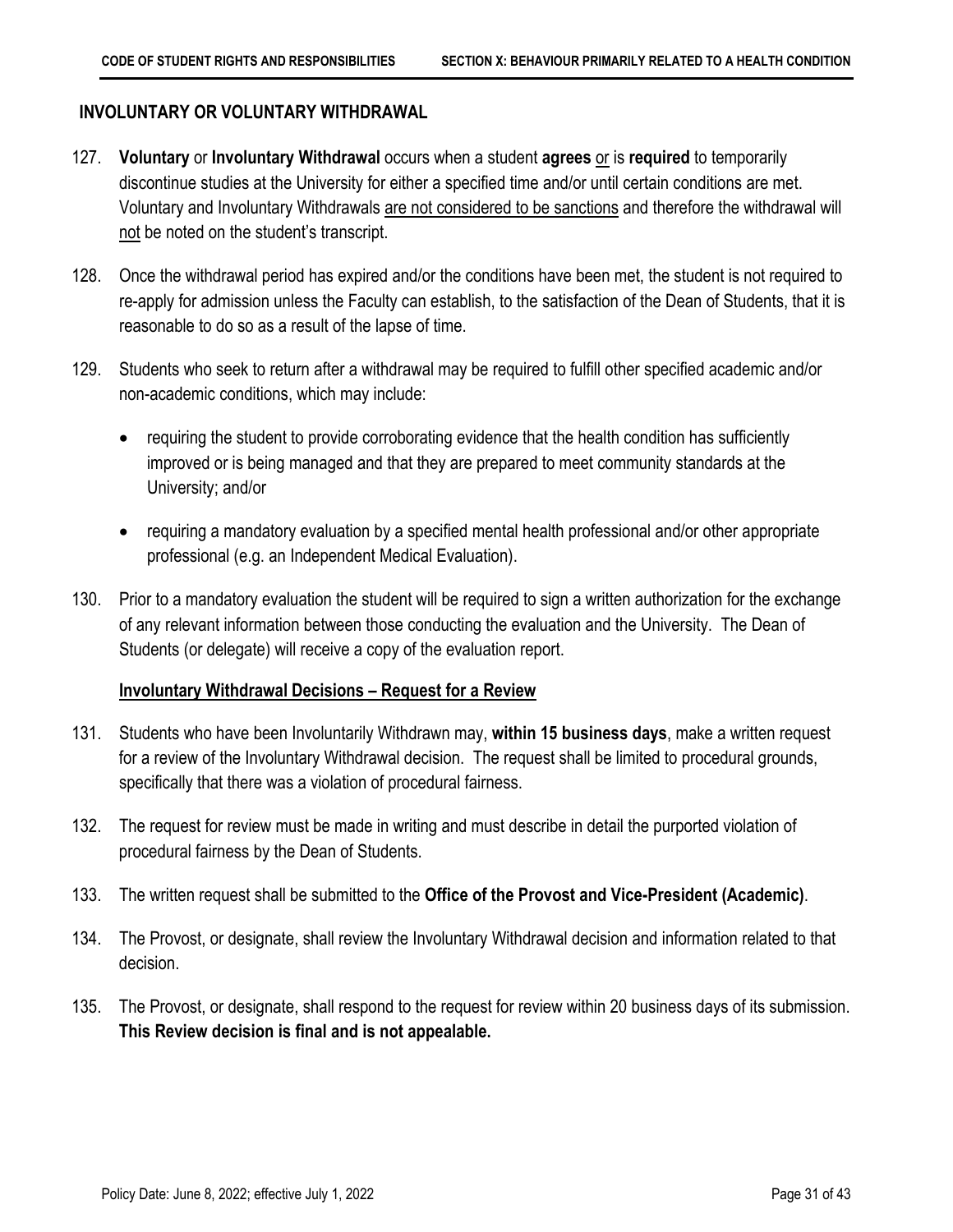## <span id="page-35-2"></span>**APPENDIX A: APPEALS**

- <span id="page-35-0"></span>1. The decision from a lower-level stays in effect unless and until it is overturned on an appeal. This means that submitting an appeal will not prevent the decision/sanctions/remedies being appealed from being carried out.
- 2. A Respondent who has been evicted must leave Residence before they are permitted to commence an appeal. If the appeal is successful, the Respondent will be considered for readmission to Residence in the first available space deemed appropriate for that Respondent by the Director (HCS).
- 3. Appeals for findings of violations of the Code that relate to the *[Discrimination & Harassment Policy](https://secretariat.mcmaster.ca/app/uploads/2019/06/Discrimination-and-Harassment-Policy-on.pdf)* and/or the *[Sexual Violence Policy](https://secretariat.mcmaster.ca/app/uploads/Sexual-Violence-Policy.pdf)* shall be adjudicated as per clauses 13 and 14 below.
- 4. Involuntary Withdrawal decisions are not appealable (see *Involuntary Withdrawal Decisions Request for a* [Review\)](#page-34-1).

## <span id="page-35-1"></span>**DECISIONS NOT RELATED TO DISCRIMINATION, HARASSMENT, AND SEXUAL VIOLENCE**

- 5. Appeals by a Respondent are to be filed in letter format and are to be submitted to Student Affairs **within 15 business days of receipt** of the decision. The appeal must contain:
	- a) a copy of the decision;
	- b) a full statement of the grounds for the appeal;
	- c) the outcome sought; and
	- d) any relevant supporting documentation.
- 6. Grounds for an appeal may include but are not limited to:
	- a) the evidence did not warrant the finding;
	- b) the procedures in this Code were not properly followed;
	- c) new evidence was found which could not reasonably have been presented earlier; and/or
	- d) the sanction was not appropriate for the behaviour which occurred.
- 7. Parties to the appeal shall include the **Appellant** who shall be the student against whom a finding has been made (i.e. the Respondent during the Adjudication process), and the **Respondent** who shall be the University authority whose decision is being appealed.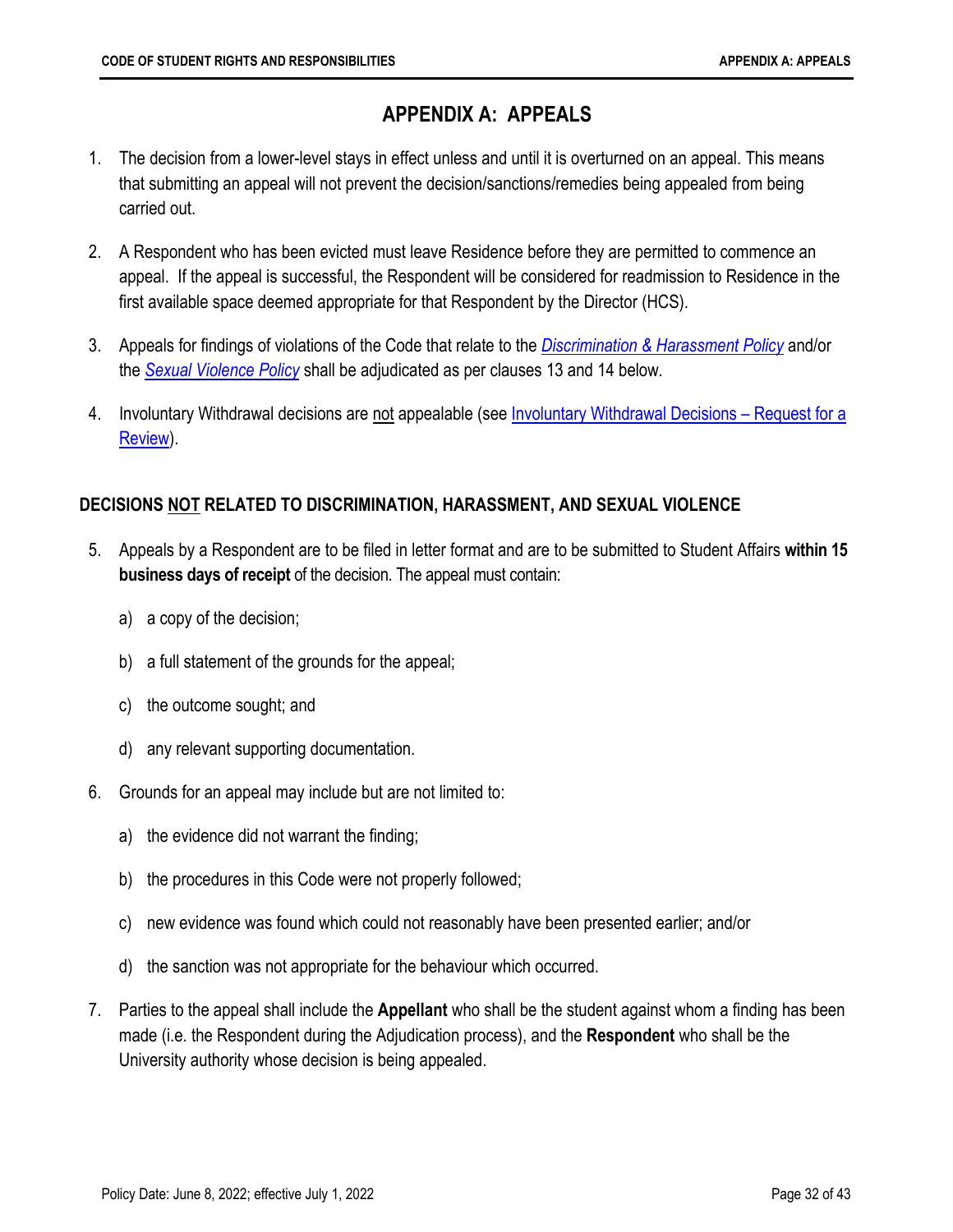- 8. Appeals shall be heard as follows:
	- a) decisions of the [Student Affairs Administrator](#page-15-1) may be appealed to the appropriate Adjudicator:
		- (i) [Case Manager](#page-4-7) decision appealed to the [Director \(SSCM\);](#page-4-5)
		- (ii) Information on **Residence specific appeals** can be found in Appendix G (Roles, Sanctions, and Appeal Rights specific to Residence Students);
		- (iii) Associate Director (A&R) appealed to the  $\overline{\text{Director (A\&R)}}$ ;
	- b) decisions of the Adjudicator may be appealed to the **Dean of Students**.
- 9. The Appeal Adjudicator/Dean of Students may, after reviewing the case:
	- a) uphold the findings and/or sanctions;
	- b) reverse the finding and/or sanctions; and/or
	- c) modify the sanctions.
- 10. The Appeal Adjudicator/Dean of Students will normally provide written confirmation to the Appellant of the receipt of the appeal **within 2 business days**.
- 11. The Adjudicator will normally have **15 business days** to conduct their investigation, which may include meeting with the parties, and shall then inform the Appellant in writing of their decision with reasons and any further right to appeal.
- 12. The decision of the [Dean of Students](#page-4-2) is final unless the decision imposes a sanction of suspension, and/or expulsion.
- 13. Decisions of the Dean of Students that impose a sanction of suspension and/or, expulsion (for violations that do not involve Sexual Violence) may be appealed to the Senate Board for Student Appeals **within three weeks of receipt of the decision**. Refer to the *[Student Appeal Procedures](https://secretariat.mcmaster.ca/app/uploads/2018/09/Student_Appeal_Procedures.pdf)*.

#### <span id="page-36-0"></span>**DISCRIMINATION, HARASSMENT, AND SEXUAL VIOLENCE RELATED DECISIONS**

- 14. For **sanctions** that **do not** include suspension or expulsion, the decision made by a Student Affairs Administrator may be appealed to the Dean of Students. When the Decision-Maker is the Dean of Students, the appeal will be to the Provost.
- 15. For **sanctions** that **include** suspension, or expulsion the Decision made by Dean of Students may be appealed to the Board-Senate Hearing Panel for Discrimination, Harassment, and Sexual Violence **within three weeks of receipt of the decision.** (see *[Hearing Procedures](https://secretariat.mcmaster.ca/app/uploads/2019/06/Hearing-Procedures-DHSV.pdf)*).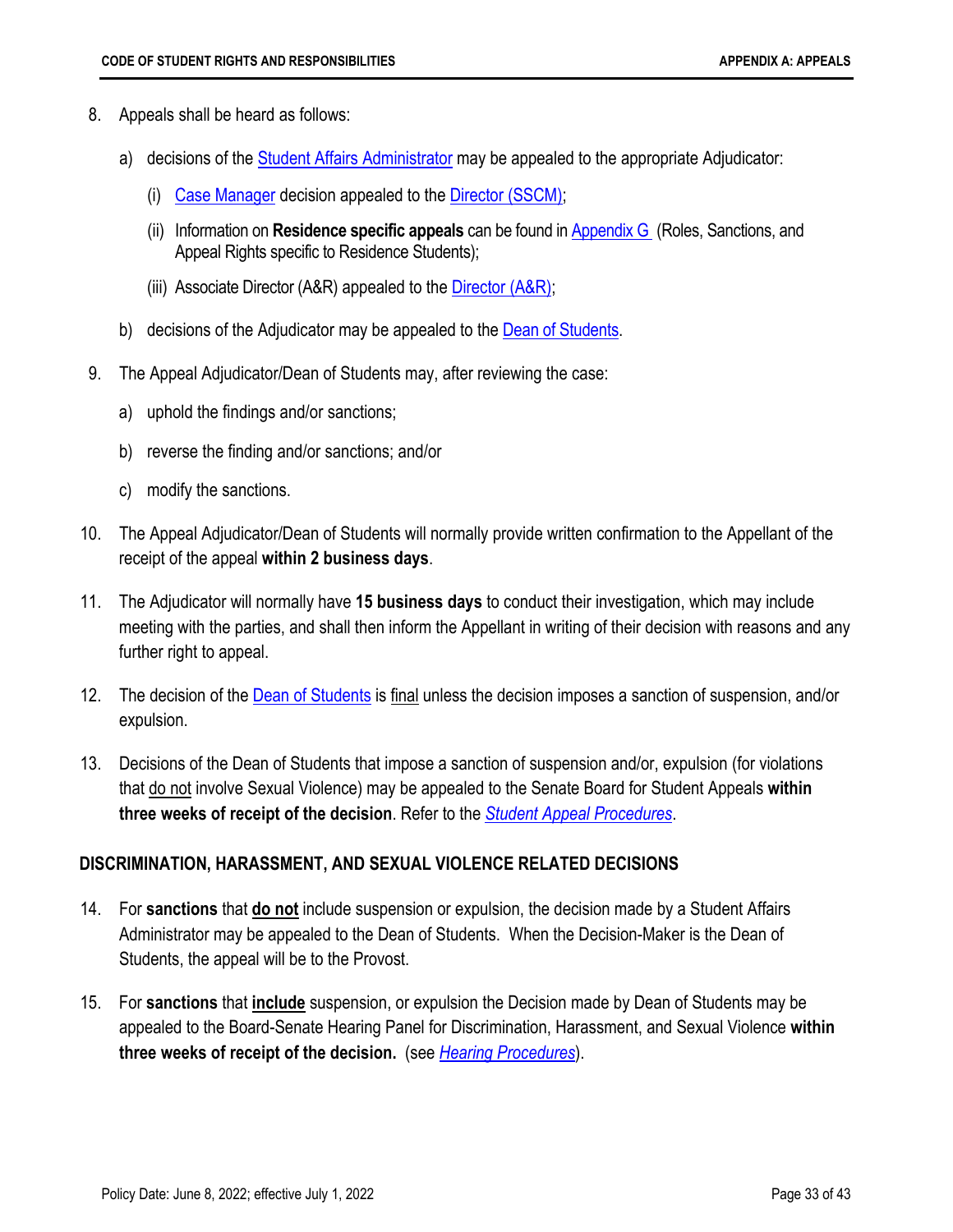## <span id="page-37-1"></span><span id="page-37-0"></span>**APPENDIX B: INTERIM MEASURES AND ONGOING SUPPORT OF ALL PARTIES**

- 1. At any stage in this Code it may be necessary to take interim measures in order to safeguard the environment of Complainants, Respondents, and/or Community Members who are involved or may be affected. Interim measures shall not be construed as evidence of either guilt or a finding of violation of this Code, or as an affirmation of innocence/finding of non-violation of this Code.
- 2. Interim measures will be reviewed on an ongoing basis throughout the process to ensure the measures remain necessary and appropriate in the circumstances. Interim measures are temporary and do not extend beyond the final resolution of a complaint.
- 3. Interim measures include, but are not limited to:
	- a) the rearrangement of academic/employment responsibilities or oversight;
	- b) the rearrangement of residence location (where possible);
	- c) adjustments in University activities (e.g. attendance at guest lectures, social events);
	- d) implementation of a No Contact Order; and/or
	- e) implementation of a *Persona Non Grata* designation.
- 4. When interim measures are in place, the person may continue to access relevant University support services, in compliance with the conditions of the interim measures.
- 5. For **All Students** the [Director \(SSCM\),](#page-4-5) or the [Dean of Students,](#page-4-2) may enact interim measures, in writing.
- 6. For **Student-Athletes**, th[e Director \(A&R\)](#page-4-4) may enact interim measures, in writing; this could include but is not limited to suspension from games, practices, athletics facilities or athletic related events and/or functions.
- 7. For a **Student Group** event or activity, the [Dean of Students](#page-4-2) may implement interim measures, in writing, including suspending the operations, and/or any planned events or functions, of a group until the situation is resolved.
- 8. For **Residence Students** the [Director \(HCS\)](#page-4-3) may enact any combination of the following measures, in writing;
	- a) assign a *Persona Non Grata* (PNG) status, Guest Restrictions or a No Contact contract;
	- b) negotiate a Letter of Understanding with the Student, that outlines a plan for access to Residence while the process is ongoing;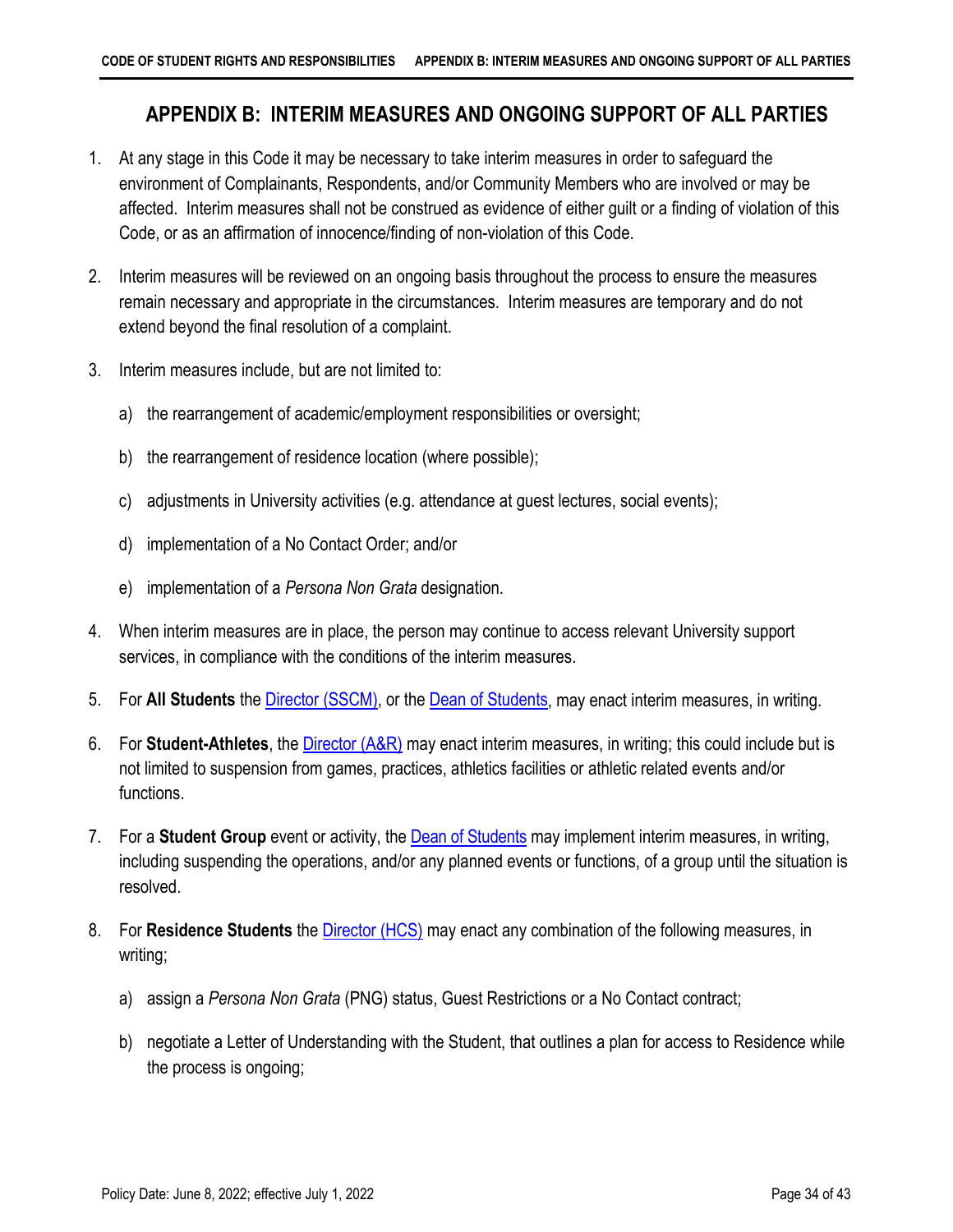- c) transfer the Student to another Residence building. The Student will be deemed to be PNG from their original Residence building and any other Residence buildings as identified by the Director (HCS) until after the case has been heard. Every effort will be made to have the case adjudicated as expeditiously as possible;
- d) provide alternate accommodation off campus; or
- e) issue a suspension from Residence, citing a specific timeline and plan for the student to leave and return to Residence.

#### <span id="page-38-0"></span>**Health Condition**

9. In circumstances where there is a risk of harm to the student and/or community and the behaviour is believed to be linked to a Health Condition, or the student is not able to participate fully in the process, the Dean of Students may implement an interim leave of absence on compassionate grounds, until the student is able to demonstrate that they are able to fully engage in the process. If there are safety concerns, the onus will be on the student to provide assurance (e.g. medical assessment and/or documentation provided by a regulated health professional) to confirm they are ready to participate in the academic and social life of the University.

### <span id="page-38-1"></span>**For Complaints of Discrimination, Harassment and/or Sexual Violence**

10. The Response Team will consider and coordinate appropriate interim measures under the *Discrimination & Harassment Policy* and/or the *Sexual Violence Policy*, as they relate to all parties involved in the matter.

## <span id="page-38-2"></span>**Exceptional Circumstances (Interim Suspension)**

- 11. In exceptional circumstances, e.g. where the health and safety of the student or members of the University Community are compromised or at risk, the Provost may implement Interim Suspension, in writing, including altering or suspending the right of a student to be present on campus or to attend classes for an interim period before the case is resolved.
- 12. **Within seventy-two (72) hours** following the imposition of an interim suspension, the student shall be informed in writing of the reasons for the suspension. The student shall also be afforded the opportunity to respond to the allegations being made against them. Following that opportunity to respond, the Provost will then reassess the decision to suspend, and either revoke or continue it.
- 13. The alleged violation that led to the interim suspension shall be investigated and heard in accordance with the procedures contained within this Code. An assessment to determine a student's readiness to return to studies may be required in some cases.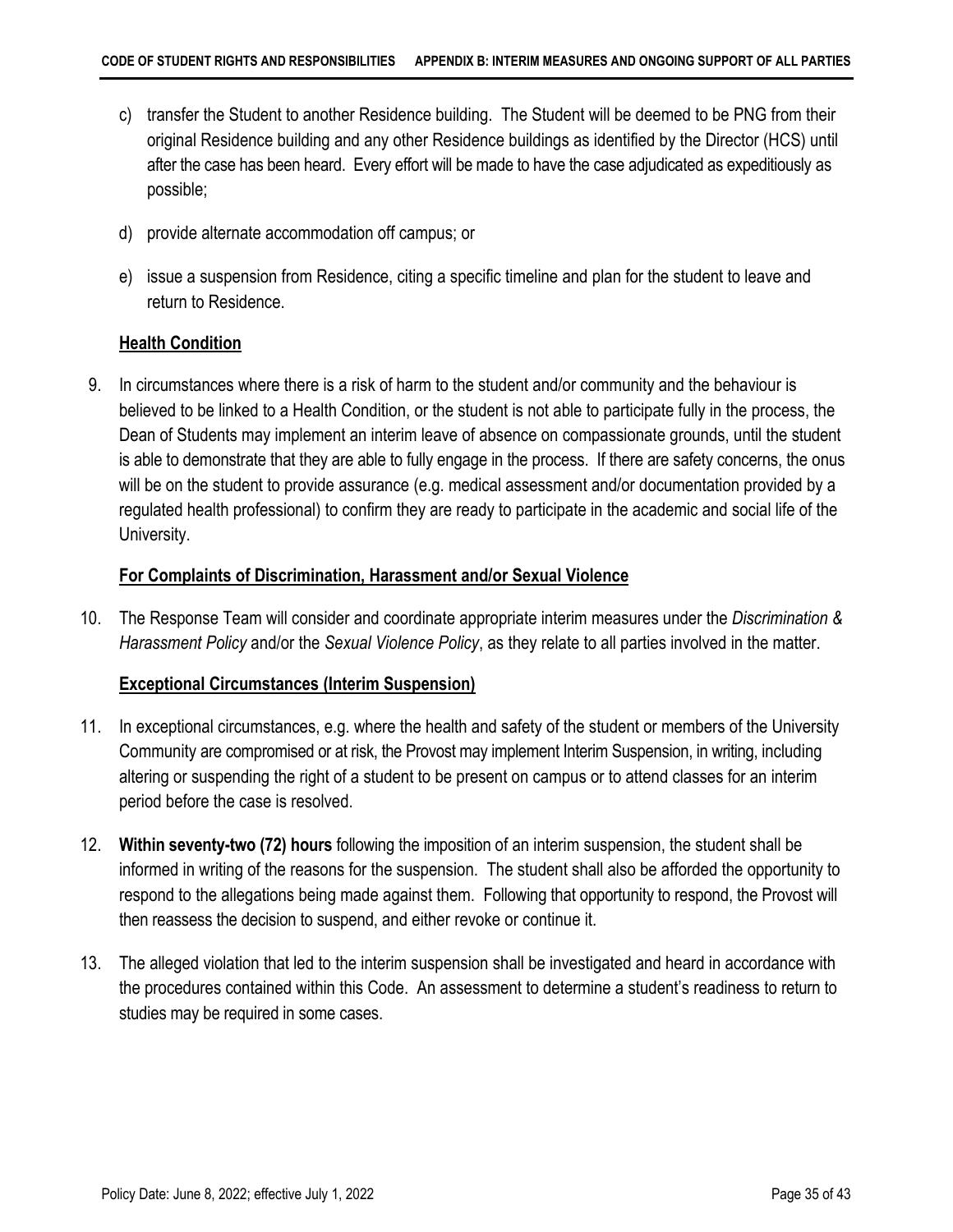## <span id="page-39-4"></span>**APPENDIX C: PEER CONDUCT BOARD**

### <span id="page-39-1"></span><span id="page-39-0"></span>**PEER CONDUCT BOARD MEMBERSHIP**

- 1. The Peer Conduct Board is made up of undergraduate and graduate students in good academic standing. Members are normally selected annually by a selection process to be determined each year by the Director [\(SSCM\).](#page-4-5) The process shall include advertising the positions in appropriate student publications.
- 2. Each Peer Conduct Board member shall be appointed for a renewable one-year term. Members shall receive appropriate training to discharge their responsibilities.

## <span id="page-39-2"></span>**PEER CONDUCT BOARD PANEL SELECTION**

- 3. The Hearing of a case referred to the Peer Conduct Board shall be before a panel of a minimum of three members (the Panel). The Panel shall choose one member as the Chair (the Chair), who shall be responsible for the conduct of the deliberation portion of the hearing and for ensuring that a decision is made in a timely fashion.
- 4. In cases where the Respondent is an undergraduate student, every reasonable effort will be made for the Peer Conduct Board hearing, to consist of at least two undergraduate students.
- 5. In cases where the Respondent is a graduate student, every reasonable effort will be made for the Peer Conduct Board hearing, to consist of at least two graduate students.
- 6. No one shall serve on a Panel who has any direct interest or prior involvement in the case under consideration. Both the Respondent and the Panel member who feels there is a conflict are expected to express this to the [Director \(SSCM\),](#page-4-5) prior to the beginning of the hearing.

## <span id="page-39-3"></span>**PEER CONDUCT BOARD VOTING PROCEDURES**

- 7. The Panel shall attempt to work on a consensus basis, failing which a majority vote will govern.
- 8. If the Panel has determined that a violation of the Code has occurred, before making a final decision on sanctions, the Panel shall consult with the Adjudicator regarding whether the Panel's proposed sanctions are consistent with the sanctions imposed in similar cases.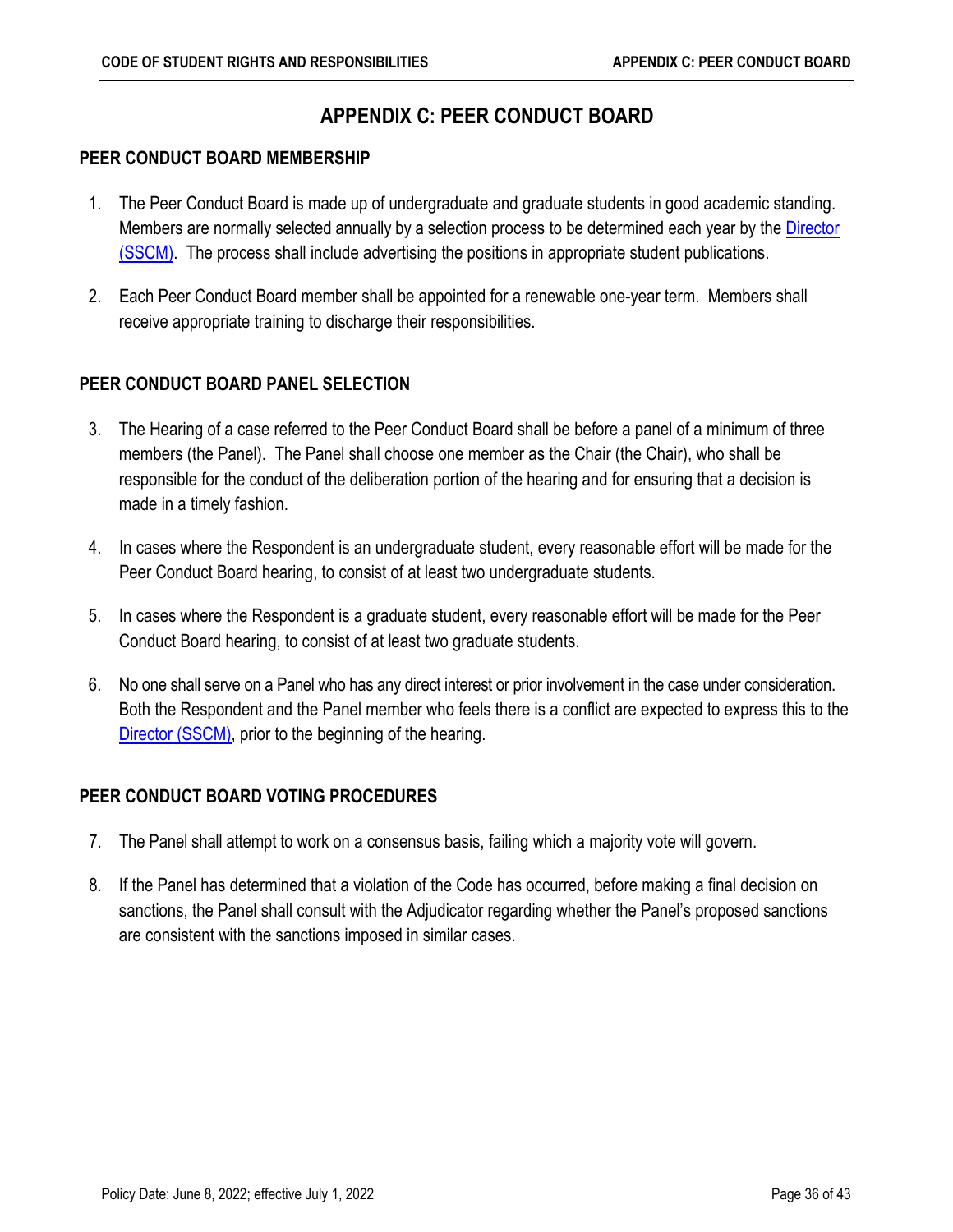## <span id="page-40-3"></span>**APPENDIX D: RECORDS, TRANSCRIPTS, REGISTRATION, AND NOTATIONS**

#### <span id="page-40-1"></span><span id="page-40-0"></span>**RECORDS**

- 1. Student Affairs shall maintain a confidential record of any finding of violation and related sanctions. These records include the documents and notes of the Administrator, Adjudicator and Dean of Students. The record shall be retained for five years after last use. The records involving transcript notations for suspensions and expulsions shall be retained permanently, or until the student's petition to delete the transcript notation has been granted by Senate (the record shall be destroyed when the transcript notation is deleted). At the [Dean](#page-4-2)  [of Student's](#page-4-2) discretion, and after written notice to the student, a record may be retained longer than five years. Such notice shall cite the reasons for this decision and the extended retention date.
- 2. The purpose of this record, which shall be kept separate from any other of the student's records, is to determine whether there has been a previous offence, before a sanction is levied. Records may be taken into consideration should a student seek a position of responsibility within Student Affairs only. Students will be asked to consent to a records check when applying for a position (e.g. when a student applies to be a Community Advisor, Welcome Week Representative etc.).
- 3. In the event that the case is dismissed or overturned on appeal, all records of the proceeding shall be removed from the student's file.
- 4. Decisions of the Adjudicator and the Dean of Students, including a commentary on the type of misconduct occurring in a particular year and the sanctions applied, shall be reported in anonymized form, annually to Senate. No individuals will be identified in such a report. The University does not release confidential records regarding violations of the Code.
- 5. All records of Voluntary Resolution agreements for matters involving Sexual Violence will be retained by the [Equity and Inclusion Office](http://hres.mcmaster.ca/) in compliance with the Office's records retention schedule. The record is not a finding of Sexual Violence and shall not be reported as a violation of the *[Sexual Violence Policy](https://secretariat.mcmaster.ca/app/uploads/Sexual-Violence-Policy.pdf)* or this Code.
- 6. Data gathering and record keeping for matters involving Sexual Violence will adhere to the requirements set out in the *Sexual Violence Policy.*

## <span id="page-40-2"></span>**RESIDENCE SPECIFIC RECORDS**

7. Housing and Conference Services shall maintain a record of each finding against a resident until the end of the current academic year. When probation, eviction, *persona non grata (PNG)*, or denial of readmission outcomes are issued, these records will be retained by Student Affairs for a period of five years from the end of the academic year in which the decision was made.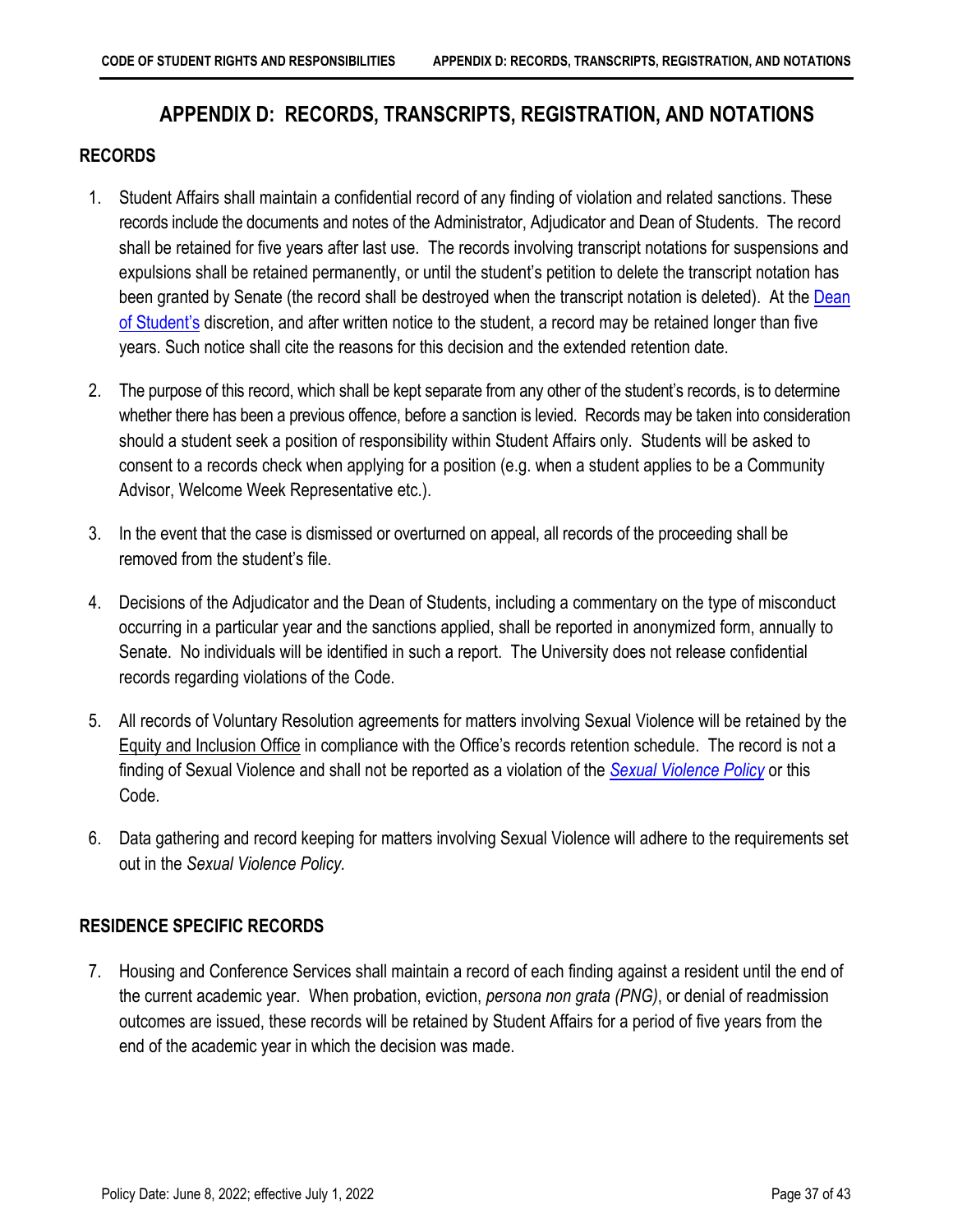8. Residence specific findings against the Student does not result in a notation on the Student's academic transcript. All residence records may be taken into consideration in the event that a Student seeks a position of responsibility with Housing and Conference Services.

### <span id="page-41-0"></span>**STUDENT'S STATUS - TRANSCRIPTS, REGISTRATION, AND NOTATIONS**

- 9. While under investigation for an alleged violation of the Code a student may be permitted to withdraw formally from the University. However, this will not prevent the continuation of the process under this Code.
- 10. When an allegation of a Code violation is made against a student, and until the case has been resolved, the student will not be issued transcripts directly but, at the student's request, transcripts will be sent to institutions or potential employers. If the student is subsequently found in violation of the Code and the conviction results in a transcript notation, the recipients of any transcripts will be so informed by the Registrar.
- 11. In the case of suspension the notation will read: "Suspended for Student Code of Conduct Violation by the Senate for \_\_\_ months (Date)." A student may petition Senate to remove the transcript notation after the minimum time specified by the Dean of Students or Senate Board for Student Appeals, as the case may be, when the suspension was imposed has elapsed.
- 12. In the case of expulsion the notation will read: "Expelled by the Senate for Student Code of Conduct Violation." If the Senate at some later date reinstates the student, this will be followed by the notation: "Reinstated by the Senate (Date)." Such a notation may be removed from a student's transcript on petition to Senate, but not before five (5) years after the penalty commences.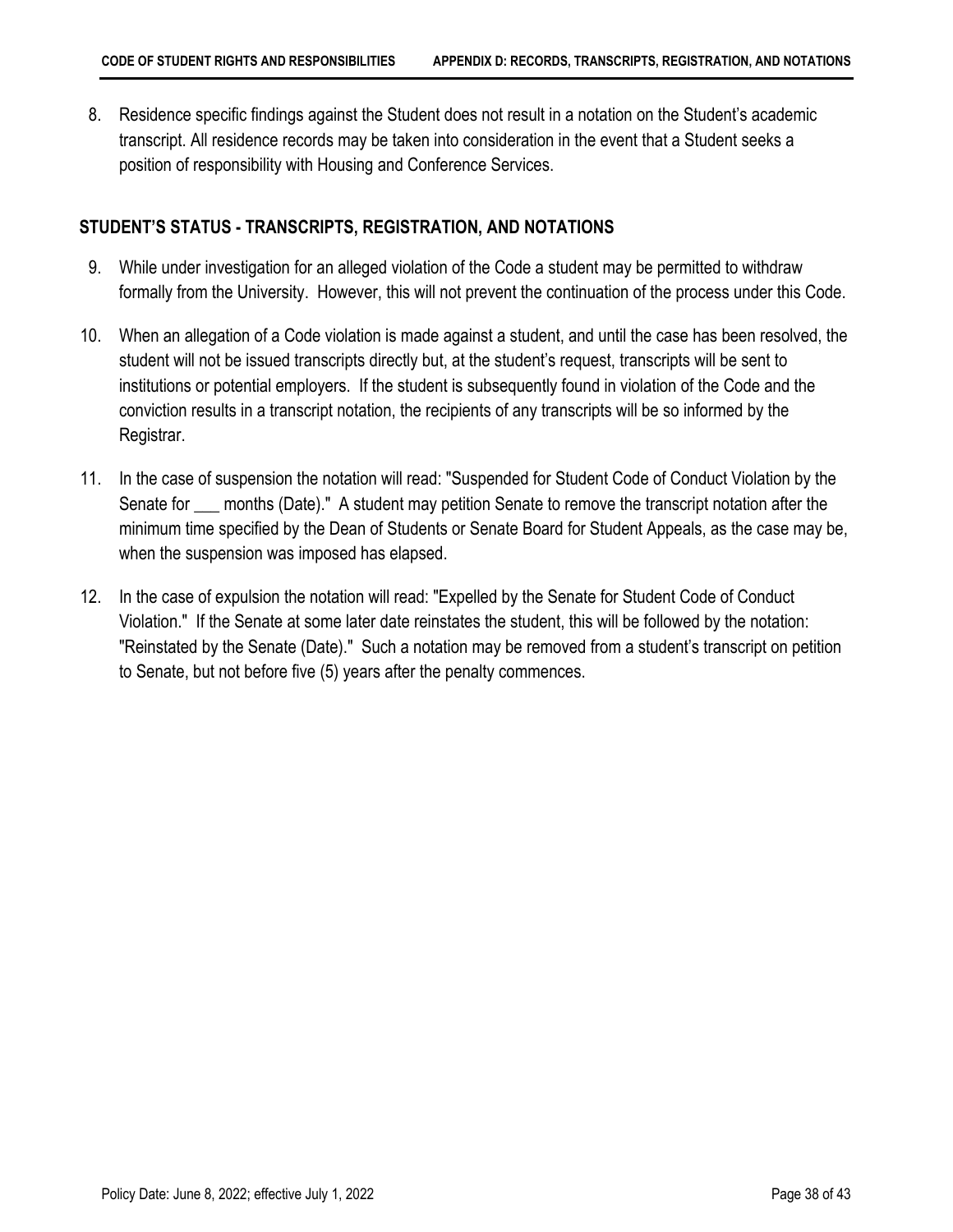## **APPENDIX E: GLOSSARY OF TERMS**

<span id="page-42-0"></span>**Accommodations** are adjustments to individuals' academic or residence arrangements made to support them and/ or enhance their safety (e.g. a change in assignment deadlines or tutorial group, a change in residence location).

<span id="page-42-2"></span>**Advisor**: A person of the individual's choice who acts in an advisory role during the investigation and adjudication process (e.g. friend, family member, legal counsel). The Advisor may be present during investigation interviews and adjudication hearings. At the adjudication hearing the Advisor may consult with the student but shall not be allowed to speak.

**Balance of Probabilities** is the test to be met to show, by the weight of the evidence presented, that all of the facts necessary to make a finding of violation of the Code have a greater likelihood of being true than not.

<span id="page-42-1"></span>**Community Members** include, but are not limited to: students (graduate, undergraduate, and continuing education), staff, faculty, medical residents, volunteers, visitors (including visiting professors), and institutional administrators and officials representing McMaster University.

**Complainant** is an individual identifying a violation of the Code for the University's response.

**Consent [1](#page-42-3)**, in the context of sexual activity, is defined as the voluntary agreement of an individual to engage in the sexual activity in question. **The law also says that there is NO CONSENT where:**

- the agreement is expressed by the words or conduct of a person *other* than the individual;
- the individual is incapable of consenting to the activity;
- the Respondent induces the individual to engage in the activity by abusing a position of trust, power or authority;
- the individual expresses, by words or conduct, a lack of agreement to engage in the activity;
- the individual, having consented to engage in sexual activity, expresses, by words or conduct, a lack of agreement to continue to engage in the activity;
- the individual may be bodily harmed or is threatened with bodily harm; or
- the individual is under the age of consent.

<span id="page-42-3"></span><sup>1</sup> This language is from the *Sexual Violence Policy* and will be revised as required to remain consistent with that Policy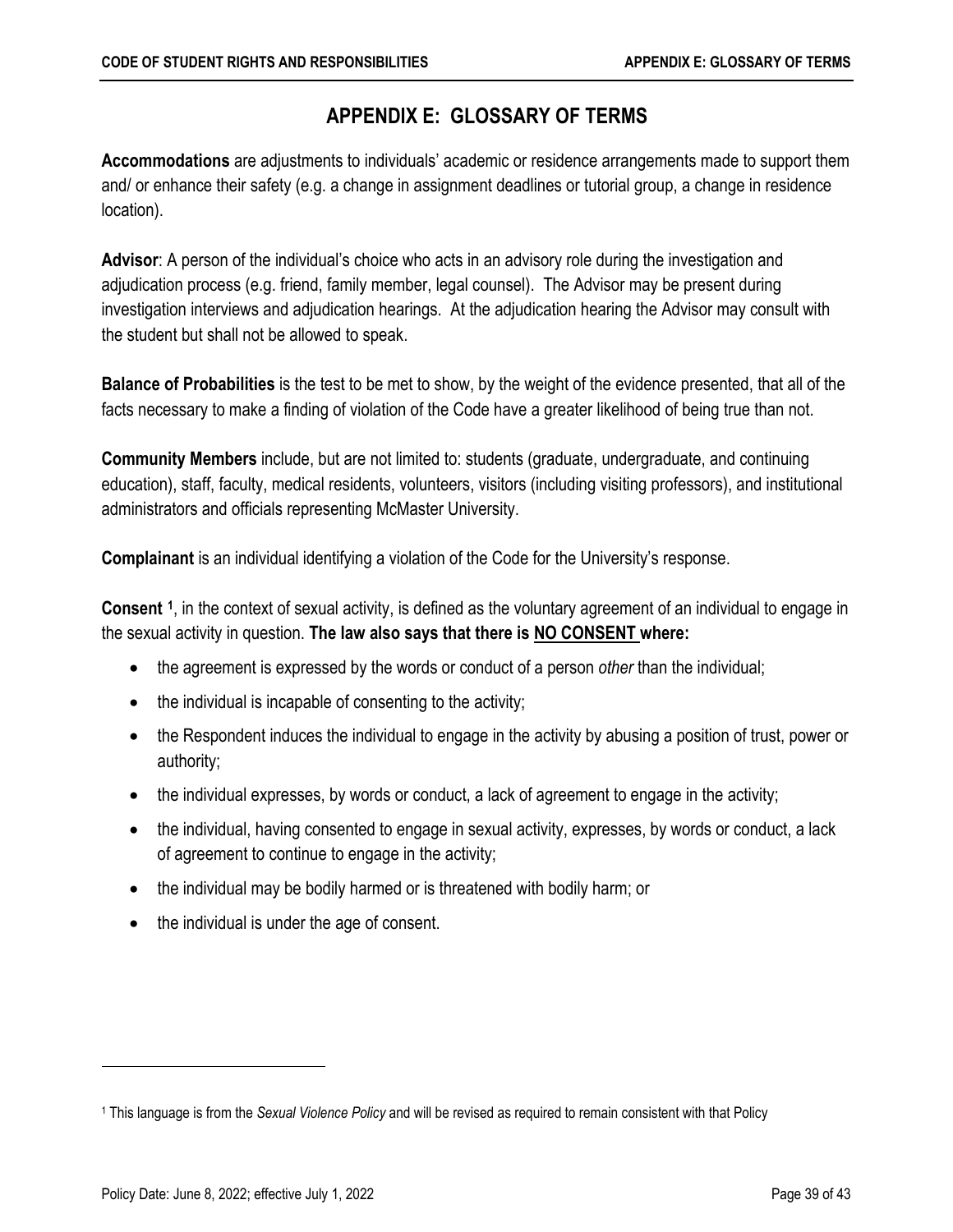**Event (Authorized):** Authorized events are University scheduled or University approved activities, occurring on or off University premises, e.g. public lectures, performances, placements (co-op or clinical), athletic events, work or study-related conferences/training sessions, etc. These events can include work or studyrelated travel. Events that are approved under the *[Policy on Students Groups \(Recognition, Risk Assessment](https://secretariat.mcmaster.ca/app/uploads/2019/02/Policy-on-Student-Groups-Recognition-Risk-Assessment-and-Event-Planning.pdf)  [and Event Planning\)](https://secretariat.mcmaster.ca/app/uploads/2019/02/Policy-on-Student-Groups-Recognition-Risk-Assessment-and-Event-Planning.pdf)* are also authorized events.

**Event (Non-authorized):** Non-authorized events are events that are not scheduled or approved by the University and may occur on or off University premises e.g. group trips that have not been approved under the *Policy on Student Groups (Recognition, Risk Assessment and Event Planning),* drinking games in residence, house parties, etc.

**Guest** means a person who is visiting a student on campus.

**Harassment** means engagement in a course of vexatious comment or conduct that is known or ought reasonably to be known to be unwelcome. "Vexatious" comment or conduct is comment or conduct made without reasonable cause or excuse. Harassment includes Sexual and/or Gender-Based Harassment and Workplace Sexual Harassment.

**Interim Measures** are steps that are taken where the health and safety of the student or members of the University Community are compromised or at risk, and/or in order to safeguard the environments of individuals alleging violations of the Code and of individuals whose conduct is being questioned. Interim measures shall not be construed as evidence of either guilt or a finding of violation of the Code, or as an affirmation of innocence or finding that no violation of the Code has occurred.

**No Contact Order** includes restrictions on: registration for specific classes, other academic or non-academic activities, or attendance at specific meetings or events; direct or indirect contact (including but not limited to in person, by phone, email, text, social media, through a third party etc.) with a specific individual or group of individuals.

**Persona Non Grata (PNG)** is a designation, which is given to an individual who is denied the privilege of entering designated portion(s) of the University's buildings or grounds. If PNG individuals are found or seen in the area they are denied, they will be subject to a charge by **Security Services** under the Trespass to Property Act.

**Peer Conduct Board Hearing** means the adjudication process carried out by the Peer Conduct Board.

**Primary Event Organizer** means the individual who is leading the planning and implementation of an Event under the *Policy on Student Groups (Recognition, Risk Assessment and Event Planning).*

**Respondent** is the individual about whom allegations have been made. For the purpose of Appendix A: Appeals, the Respondent is the University authority whose decision is being appealed.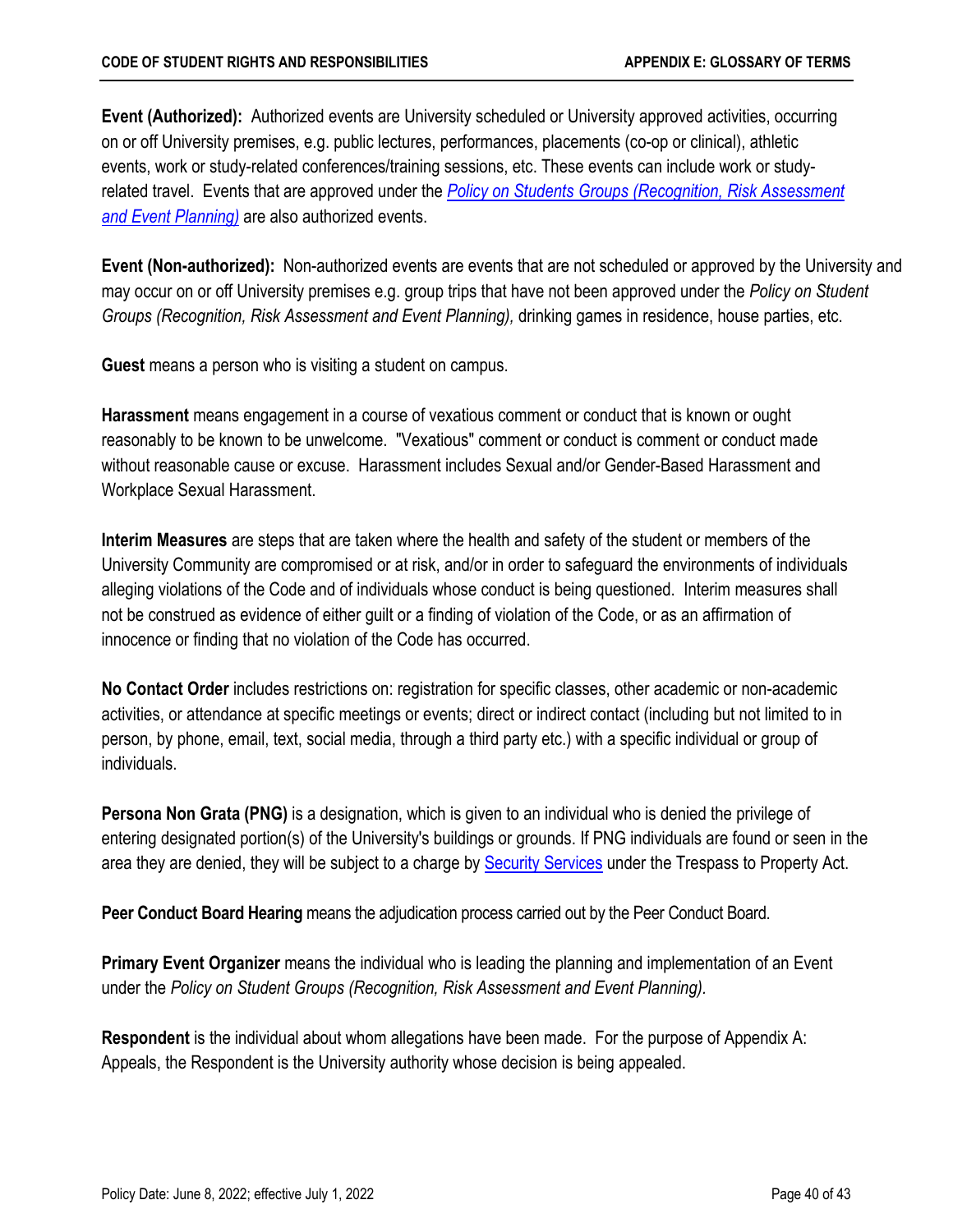**Restoration Processes:** Processes focusing on restoring the losses suffered by Complainants, holding Respondents accountable for the harm they have caused, and building peace within communities. Restoration Processes are premised on the voluntary and cooperative participation of all parties in the resolution process. This process, which may not be appropriate or viable in all cases.

**Sexual Assault** [2](#page-44-1) is an assault committed in circumstances of a sexual nature such that the sexual integrity of an individual is violated, and it includes, but is not limited to, any unwanted, non-consensual, sexual activity, such as unwanted kissing, fondling, sexual grabbing, and/or intercourse/rape.

**Sexual Harassment**[3](#page-44-2) means engaging in a course of vexatious comment or conduct against an individual because of sex, sexual orientation, gender identity or gender expression, where the course of comment or conduct is known or ought reasonably to be known to be unwelcome, or making a sexual solicitation or advance to an individual where the person making the solicitation or advance is in a position to confer, grant or deny a benefit or advancement to the individual and the person knows or ought reasonably to know that the solicitation or advance is unwelcome.

<span id="page-44-0"></span>**Sexual Violence [4](#page-44-3)** means any sexual act or act targeting a person's sexuality, gender identity or gender expression, whether the act is physical or psychological in nature, that is committed, threatened or attempted against a person without a person's consent, and includes sexual assault, sexual harassment, stalking, indecent exposure, voyeurism and sexual exploitation.

**Student** means any individual recorded by the University Registrar as enrolled in an educational course of study recognised by the Senate and for whom the University maintains education records.

**Student Affairs Administrator** means an individual appointed by the Dean of Students with authority to hear allegations of misconduct under the Code. Student Affairs Administrators include, but are not limited to: Case Managers, Residence Life Area Coordinators, the Residence Life Coordinator, the Associate Director of Athletics and Recreation, and the Athletic Services Coordinator.

**Student Affairs Adjudicators** are those in the position to adjudicate Administrative Formal Resolution Meetings and facilitate Peer Conduct Board Formal Resolution Meetings. They may also hear appeals of decisions made by Student Affairs Administrators. In most cases, this will be the Manager of Student Conduct and Community Standards.

<span id="page-44-1"></span><sup>2</sup> This language is from the *Sexual Violence Policy* and will be revised as required to remain consistent with that Policy

<span id="page-44-2"></span><sup>3</sup> This language is from the *Sexual Violence Policy* and will be revised as required to remain consistent with that Policy

<span id="page-44-3"></span><sup>4</sup> This language is from the *Sexual Violence Policy* and will be revised as required to remain consistent with that Policy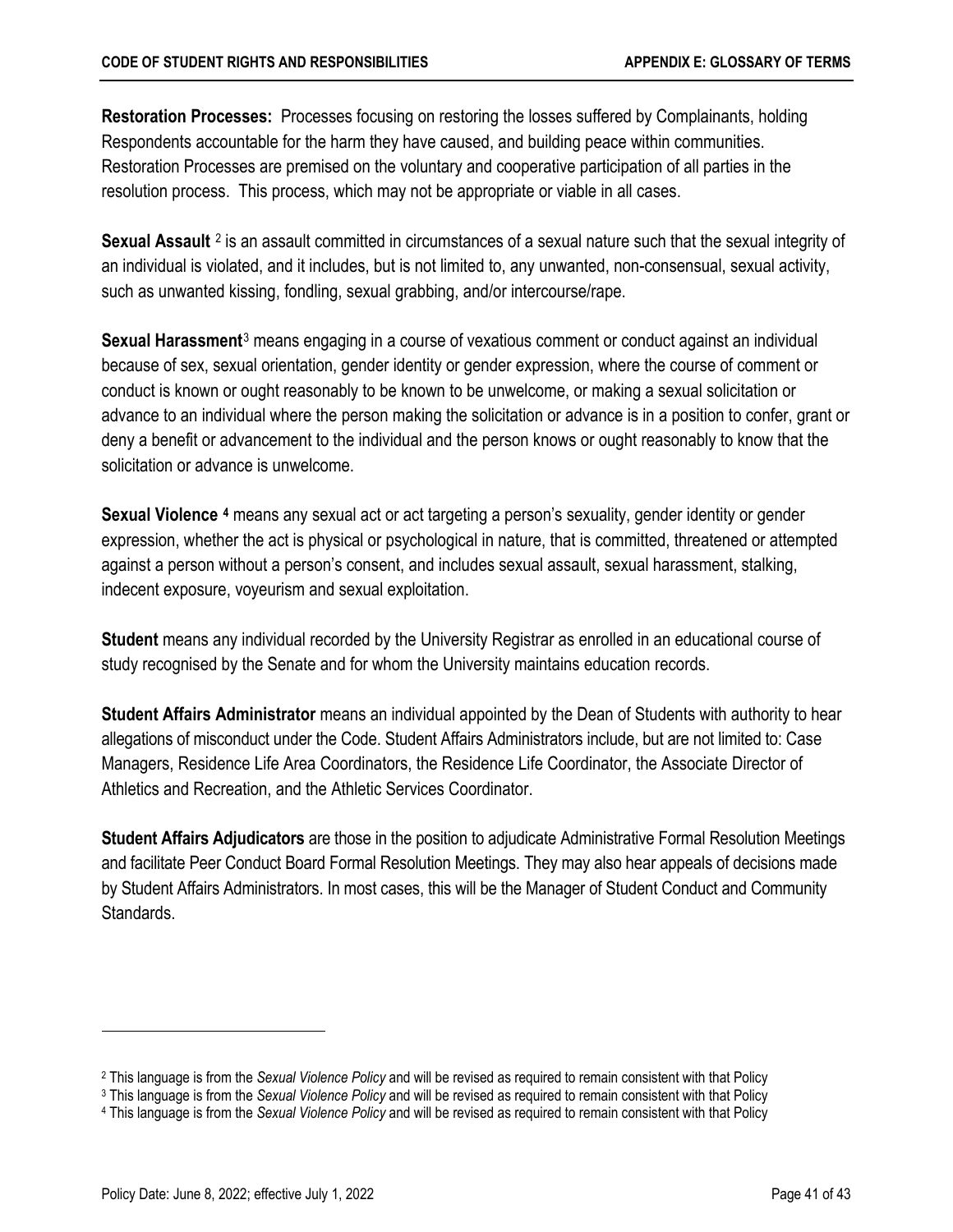**Student Affairs Staff** are those responsible for reporting violations, and collecting information at the time the situation takes place. This includes, but is not limited to, Community Advisors, Inter-University Athletic Coaches, etc.

**Student-Athlete** is defined as a student who has been selected to be a member of a varsity team or extramural competitive program. Students who belong to extramural competitive programs which do not have a selection process will be considered to be Student-Athletes once they have registered for the program.

**Student Host** means a person who has a Guest on campus.

**Student Leader** is defined as an executive member of a University Recognized Student Group or any member of such a group operating in their capacity as a Primary Event Organizer.

<span id="page-45-0"></span>**Support Person** is a person of the individual's choice who acts in a supportive role but is not an active participant in the process (e.g. friend, Elder, parent, religious advisor).

**University Premises** means buildings and lands owned, leased, operated, controlled or supervised by the University and includes places or facilities used for the provision of the University's courses, programs or services or for University approved or sponsored events or activities.

**University Recognized Student Group** includes organizations and student groups that have been recognized under the *McMaster University Policy on the Recognition of Student Groups.*

**Voluntary Resolution** are steps that are taken (e.g. arrangement of academic, work or living environment / conditions) to which both the Complainant and Respondent have agreed to.